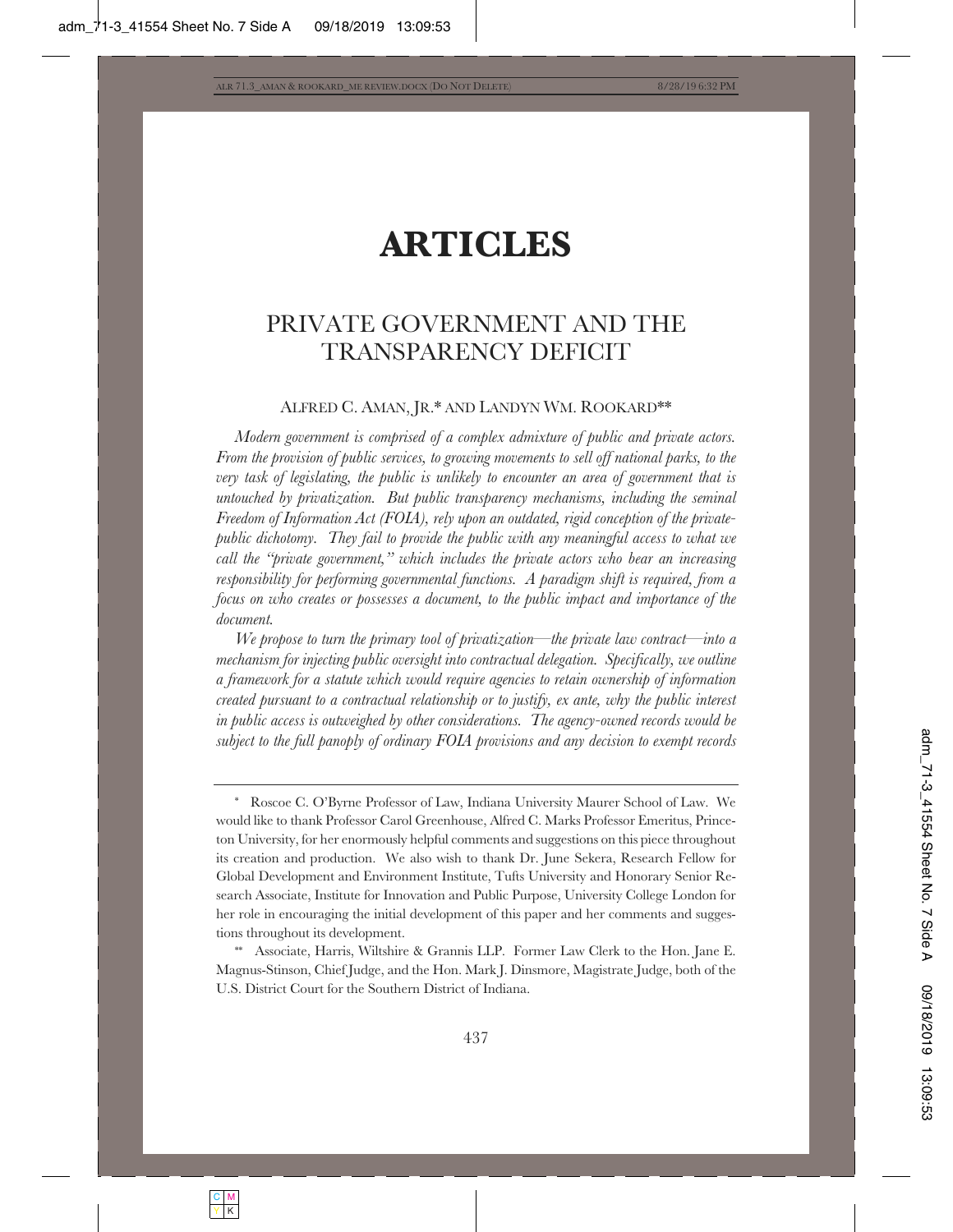*from the ownership requirement would be subject to judicial review. Our proposal mitigates some of the problems inherent in asking private entities to open their books to FOIA scrutiny and properly places the onus on public agencies to fulfill their roles as protectors of the public.* 

| $\mathbf{B}$ . |                                                         |  |
|----------------|---------------------------------------------------------|--|
|                |                                                         |  |
|                |                                                         |  |
|                |                                                         |  |
|                |                                                         |  |
|                |                                                         |  |
|                |                                                         |  |
|                |                                                         |  |
|                |                                                         |  |
|                |                                                         |  |
|                | B. Privatization of Governmental Enterprises & Land 477 |  |
|                |                                                         |  |
|                |                                                         |  |
|                | B. Reexamining the Private-Public Dichotomy 485         |  |
|                |                                                         |  |

#### **INTRODUCTION**

There has been a dramatic expansion of private actors carrying out governmental functions, largely by taking advantage of deregulation, outsourcing, and marketized approaches to the regulation that remains.1 Business

<sup>1.</sup> While we focus herein on mechanisms of privatization in the United States, these are truly global issues, and the solutions we present may be adapted and scaled to address these issues around the world. *See, e.g.*, Lester M. Salamon, *The New Governance and the Tools of Public Action: An Introduction*, 28 FORDHAM URB. L.J. 1611, 1612 (2001) ("[G]overnments from the United States and Canada to Malaysia and New Zealand are being challenged to reinvent, downsize, privatize, devolve, decentralize, deregulate and de-layer themselves, subject themselves to performance tests, and contract themselves out."); John B. Goodman & Gary W. Loveman, *Does Privatization Serve the Public Interest?*, HARV. BUS. REV. (Nov.–Dec. 1991), https://hbr.org/1991/11/does-privatization-serve-the-public-interest ("By the end of the 1980s, sales of state enterprises worldwide had reached a total of over \$185 billion . . . . In 1990 alone, the world's governments sold off \$25 billion in state-owned enterprises—with continents vying to see who could claim the privatization title."); *see* ROBERT KUTTNER, CAN DEMOCRACY SURVIVE GLOBAL CAPITALISM? xiii (2018) ("A quarter century ago in the glow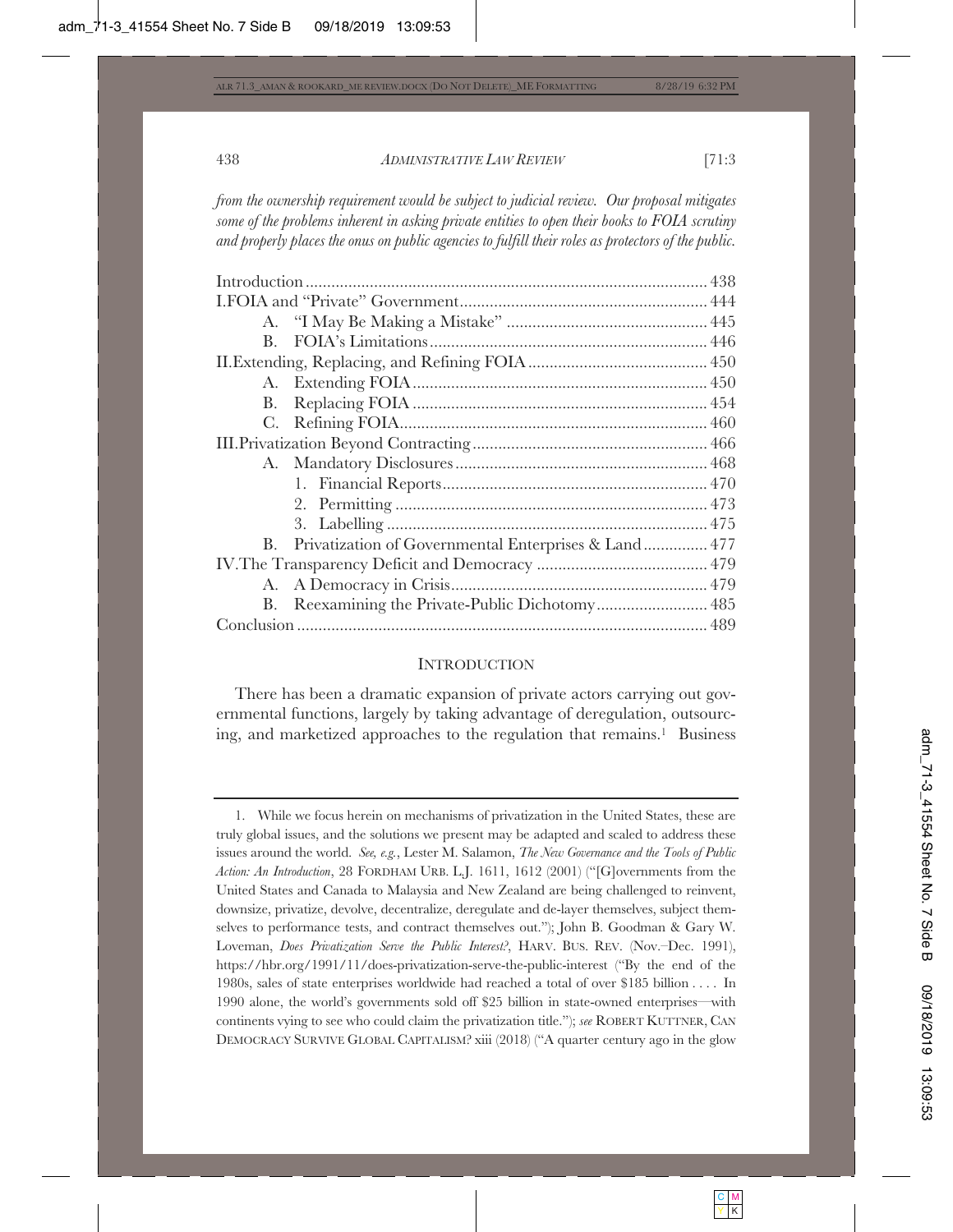norms and market values have become central even to noneconomic institutions such as public safety providers, welfare, prisons, and safety net regulation generally.2 Many administrative agencies now regularly contract with private parties, specifying terms at the outset, and maintaining a varying degree of supervisory authority. As a practical matter, however, it is the private contractors who now deliver not only many of the services formerly reserved to government, but exercise roles once traditionally considered to be "core governmental functions," such as the management of prisons.3 In sum, since the 1970s, economic thinking has pervaded—indeed dominated—public administration and the politics of law.4

The artificial bright line historically drawn between public and private through deeply entrenched doctrines such as the "state action" doctrine5 frequently takes private actions out of the constitutional due process orbit and beyond the reach of important "quasi-constitutional" civil rights statutes, such as the Freedom of Information Act (FOIA).<sup>6</sup> The rigidity of the private-

2. For examples of many of the administrative law issues currently involved in such areas, particularly those involved with outsourcing, see Alfred C. Aman, Jr. & Carol J. Greenhouse, *Prison Privatization and Inmate Labor in the Global Economy: Reframing the Debate Over Private Prisons*, 42 FORDHAM URB. L.J. 355 (2014); also see Alfred C. Aman, Jr. & Joseph C. Dugan, *The Human Side of Public-Private Partnerships: From New Deal Regulation to Administrative Law Management*, 102 IOWA L. REV. 883 (2017). *Cf.* Mariana Valverde, Fleur Johns & Jennifer Raso, *Governing Infrastructure in the Age of the "Art of the Deal": Logics of Governance and Scales of Visibility*, POL. & LEGAL ANTHROPOLOGY REV., Sept. 2018, at 118 ("For a long time, bridges, tunnels, public hospitals, commuter train lines, and similar projects were called public works—not only because they serve public purposes but also because they were planned and largely funded by government agencies.").

3. Alfred C. Aman, Jr., *The Transnationalization of Domestic Law: A Perspective from the United States*, IND. UNIV. MAURER SCH. LAW, Legal Stud. Research Paper Series, Research Paper No. 401, 1, 2 (2018), http://ssrn.com/abstract=3260875.

4*. Id.* at 10–11.

5. Alfred C. Aman, Jr., *Information, Privacy, and Technology: Citizens, Clients, or Consumers?*, *in* FREEDOM OF EXPRESSION AND FREEDOM OF INFORMATION ESSAYS IN HONOUR OF SIR DAVID WILLIAMS 325, 336 (Jack Beatson & Yvonne Cripps eds., 2000) ("The public function approach can be seen as an extension of the United States Supreme Court's state action concept, where entities performing functions for the government are deemed state actors for constitutional purposes. Arguably, if these entities can be termed 'state actors' under the Constitution, they should be subject to access as governmental agencies under the [Freedom of Information Act (FOIA)].").

6. Barry Sullivan, *FOIA and the First Amendment: Representative Democracy and the People's Elusive "Right to Know"*, 72 MD. L. REV. 1, 18 (2012) (arguing that FOIA has "First Amendment

of postcommunist triumphalism, many were predicting that globalization would link democracy with capitalism in a splendid convergence. Instead, we are witnessing a primitive backlash against both the global market and liberal democracy.").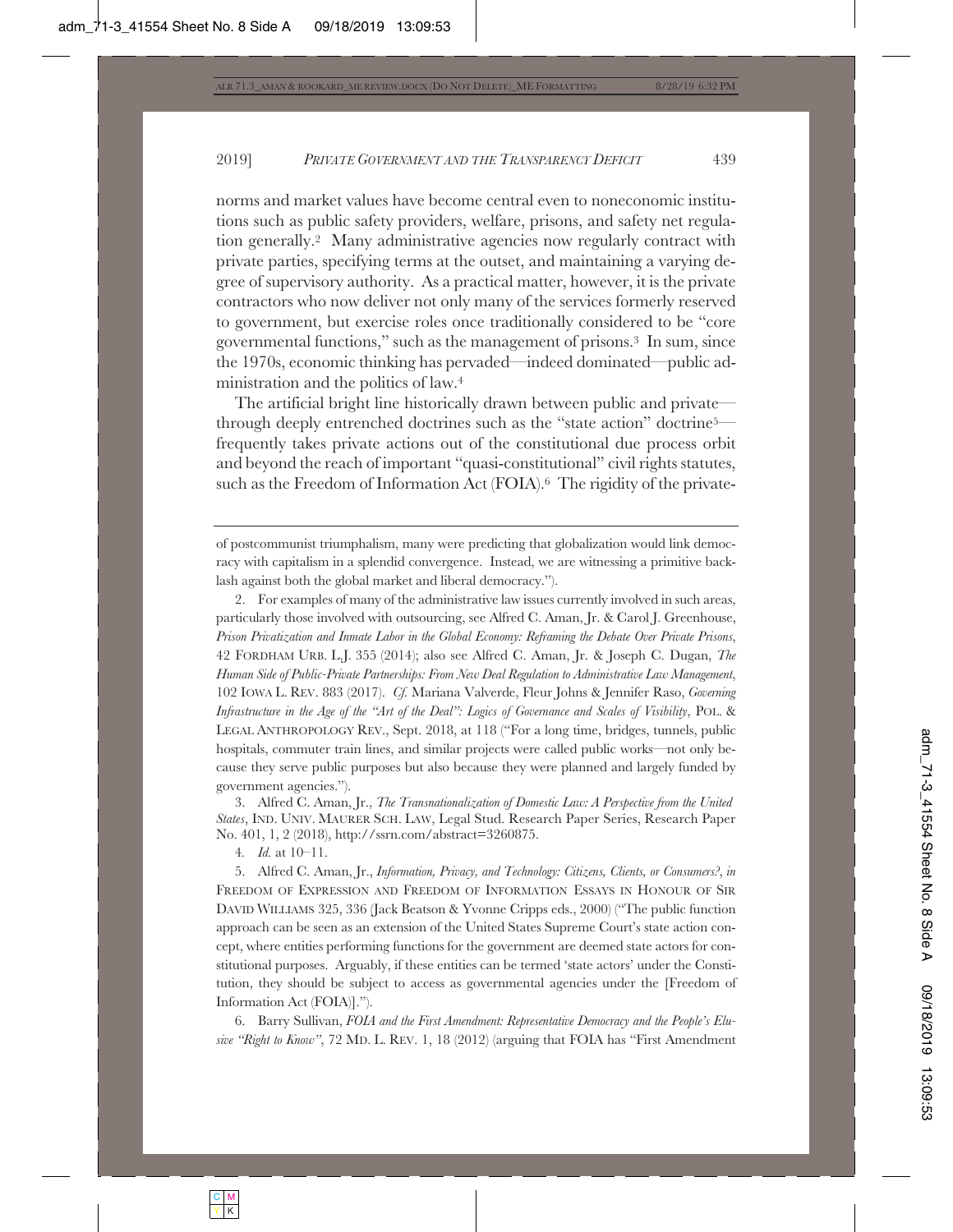public divide fails to appreciate that the modern state exercises its authority in complex ways.7 It further fails to recognize that privatization is very much a form of governmental action. The defining characteristic of modern privatization has been not just the mere contracting for the provision of services, but the delegation (often without fanfare or public input) of public authority to private entities.8 "[T]he notion [that] the public relates to 'state based authority,' and the 'private' to other actors" no longer accurately describes the current governing regimes.9 The "government" with which the average citizen interacts is a complex admixture of private and public actors, empowered by an intricate web of statutes, regulations, contracts, and less formal partnerships. As a consequence, private actors provide services, make decisions, and even craft terms of legislation and regulation.10

8. *See, e.g.*, Valverde et al., *supra* note 2, at 120 ("[O]fficial discourse [on public-private partnerships] avoids language that might describe an increase in private sector power in favor of gestures toward 'innovation' and misleading terms, such as *transferring risks to the private sector*—which, in turn, is presented as inherently innovative and therefore 'good.'"); Horatia Muir Watt, *Private International Law's Shadow Contribution to the Question of Informal Transnational Authority*, 25 IND. J. GLOBAL LEGAL STUD. 37, 39 (2018) ("[P]ublic international law is now . . . increasingly confronted with conflicts articulated as collisions of jurisdictions and applicable law. Among these, private or hybrid authorities and regimes now occupy a significant place.").

9. Timo Walter & Oliver Kessler, *The Public and Its Problems: How the EU's Capital Market Union Defines the Bounds of Legitimate Knowledge and Redraws the Boundaries of (Public) Authority*, 25 IND. J. GLOBAL LEGAL STUD. 157, 158 (2018).

10. Privately-created standards began as ways to coordinate "limited and eminently technical" issues, such as measurement methodologies and equipment standards, to ensure compatibility across countries and industries. Naoli Roht-Arriaza, *Shifting the Point of Regulation: The International Organization for Standardization and Global Lawmaking on Trade and the Environment*, 22 ECOLOGY L.Q. 479, 490 (1995). But such standards have grown increasingly ambitious and multifaceted, and as they have expanded in scope, have become frequently "incorporated by reference by national or international regulators, giving what began as voluntary standards the force of law." ALFRED C. AMAN, JR.&CAROL J. GREENHOUSE, TRANSNATIONAL LAW: CASES AND PROBLEMS IN AN INTERCONNECTED WORLD 401 (2017). "Free public access to [the text incorporated by reference into regulations] is reliably provided only in the Office of

foundations" and a "quasi-constitutional character"); *see also* Courthouse News Serv. v. Brown, 908 F.3d 1063, 1069 (7th Cir. 2018) (Hamilton, J.) (internal brackets and quotations omitted) ("A major purpose of the First Amendment was to protect the free discussion of governmental affairs. Free speech carries with it some freedom to listen . . . .").

<sup>7.</sup> *See* Janet McLean, Lecture, *The Transnational Corporation in History: Lessons for Today?*, 79 IND. L.J. 363, 363 (2004) ("Corporations and states are commonly represented as having an oppositional relationship. Corporations represent the private; states represent the public . . . But these commonly held views are ahistorical and tend to ignore the complex relationships between states and corporations.").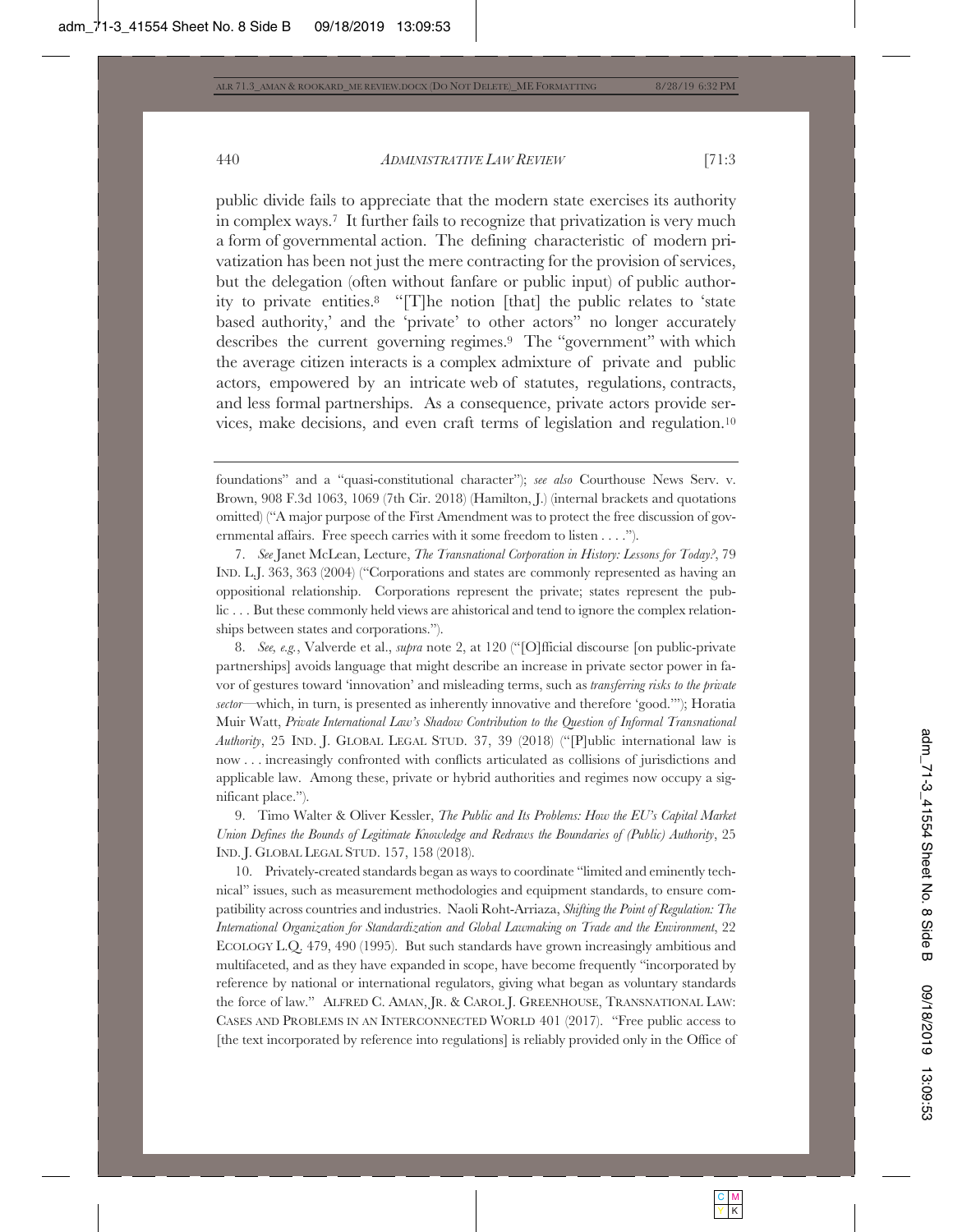This, in turn, impacts jobs, public safety, transportation, access to justice, healthcare, welfare, and much more.<sup>11</sup>

FOIA, especially as originally conceived and drafted, is ill-suited to provide access to privately-created or privately-held information—regardless of the public nature, importance, or funding of the information.12 FOIA's structure, at present, reflects the unyielding and imprecise private-public dichotomy.13 Nonetheless, as we shall argue, FOIA represents a transparency ethic

the Federal Register's reading room . . . Otherwise a reader may be required to pay substantial access fees set by drafting organizations, significantly obstructing public access, particularly by individuals and small businesses." ABA SECTION OF ADMIN. LAW & REGULATORY PRACTICE, REPORT TO THE HOUSE OF DELEGATES, RESOLUTION 106A, at 17 (2016). Equitable participation in such quasi-legislative processes is all but nonexistent; rather, only those with the resources or cache to be invited have a say. These practices have drawn a growing body of critical literature, including, for example, Kenneth W. Abbott & Duncan Snidal, *The* Governance Triangle: Regulatory Standards Institutions and the Shadow of the State, in THE POLITICS OF GLOBAL REGULATION 44 (Walter Mattli & Ngaire Woods eds., 2009); Peter L. Strauss, *Private Standards Organizations and Public Law*, 22 WM.&MARY BILL RTS. J. 497 (2013); Paul R. Verkuil, *Public Law Limitations on Privatization of Government Functions*, 84 N.C. L. REV. 397, 433–36 (2006) ("Both state legislatures and Congress delegate authority to [Standard Setting Organizations] to formulate standards . . . [which are] then incorporated directly into law."); David A. Wirth, Symposium, *The International Organization for Standardization: Private Voluntary Standards as Swords and Shields*, 36 B.C. ENVTL. AFF. L. REV. 79, 79 (2009).

11. We use the term private government throughout this article to emphasize the governmental roles fulfilled by private entities in the context of outsourcing. Scholars often differentiate the public actions with which we are concerned from those carried out by the private sector, often described as a form of "governance" or an example of "governmentality." The usage of "governance" implies that the activities being carried out by the private entity involved represents an alternative to government, as "if equal to its effects [but] by different means." A binary distinction between government and governance is inadequate for our purposes since we are concerned with the source of governing authority, not just its endpoint in implementation. In the expanded FOIA context that is the subject of this Article, we are concerned with firms that ultimately rely on authority derived from the state. In most of our examples, that authority derives from a contract initiated by the state with a private entity. When governance (in the usual sense of this term) involves a transfer of state authority to nonstate actors, "states govern through civil society entities, not merely in tandem with or in the context of society." AMAN & GREENHOUSE, *supra* note 10, at 14–15 (drawing on Ole Jacob Sending & Iver B. Neumann, *Governance to Governmentality: Analyzing NGOs, States and Power*, 50 INT'L STUD. Q. 651 (2006) (arguing against the "conventional binarisms of government and governance, state and society, and 'hard law' and 'soft law'")).

12. *See generally* Craig D. Feiser, *Privatization and the Freedom of Information Act: An Analysis of Public Access to Private Entities Under Federal Law*, 52 FED. COMM. L.J. 21 (1999).

13. *See generally* Paul R. Verkuil, *supra* note 10, at 402–21 (articulating a historical description of the erosion of the private-public dichotomy but arguing that, at least to a limited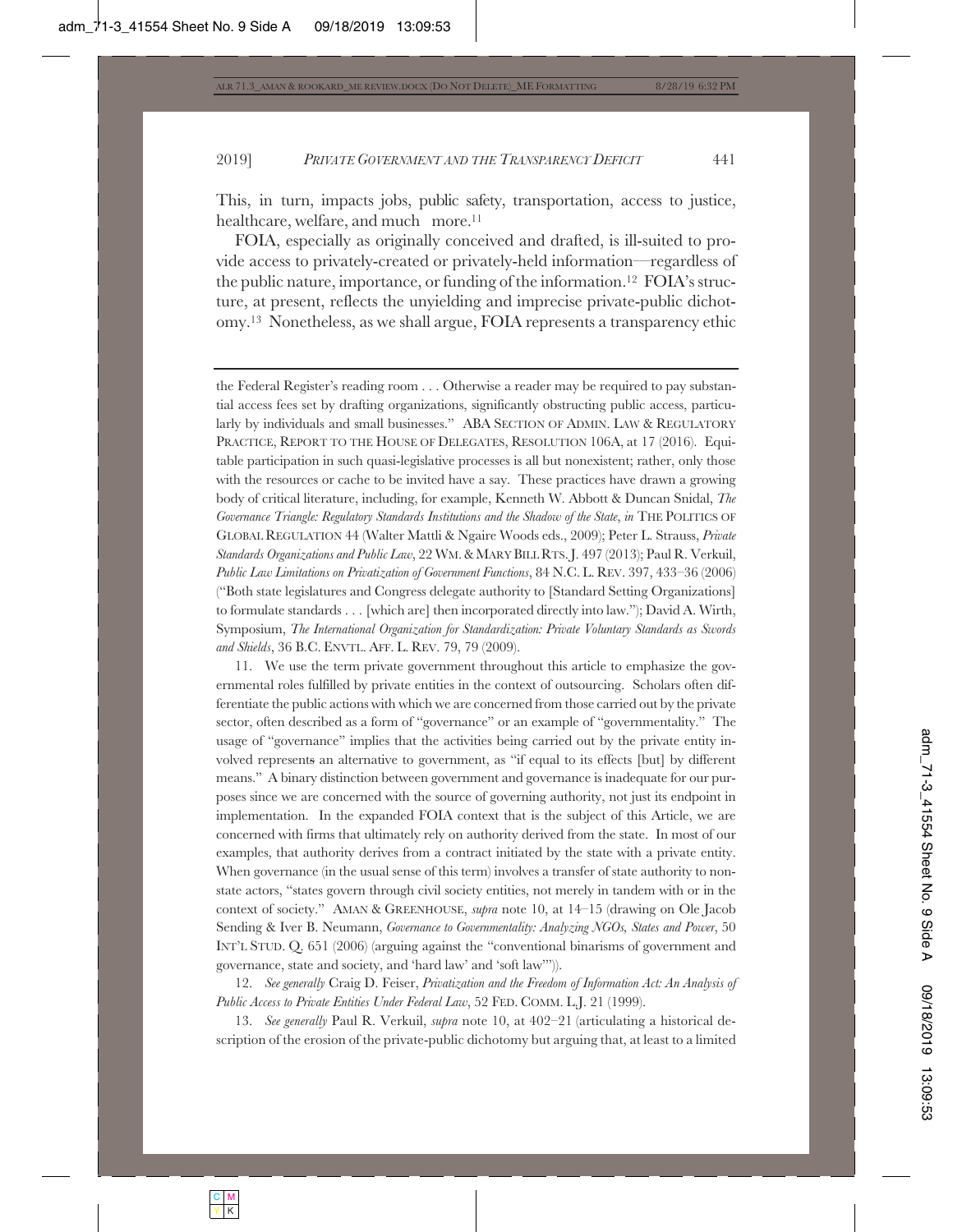which warrants preserving and advancing so as to shed light on the modern private state. Moreover, when adjusted to properly focus on the nature of the document instead of its producer or holder, FOIA provides some promise as an adaptable model for private contractors.

Alternative forms of privatization without contracts, such as public asset sales, education vouchers, deregulation, marketization, and various hybrids, are gaining momentum among privatization advocates.14 Because of this shift, activities that may at one point have been considered as purely "private" take on public character due to their vast public impact, such as industrial activities that are harmful to the environment or untoward labor practices that undermine the legitimate economy. Increasingly, governments have made the deliberate decision to scale back regulatory and enforcement mechanisms and to instead defer to market forces, i.e., private companies and other private actors, to set these norms. These forms of privatization pose even more problems to a comprehensive transparency regime,15 and further demonstrate the embeddedness of private government throughout structures of public authority.

Can citizens more effectively be involved in governing such processes?16 We think they can, though at this point such involvement appears increasingly aspirational.17 The transparency deficit we identify deepens the welldocumented "democracy deficit" by undermining the accountability of public officials and the transparency of public actions—the core values and structures of democratic society.18 Protecting important rights for prisoners and those in need of healthcare or welfare assistance, not to mention citizens

16. ALFRED C. AMAN, JR., THE DEMOCRACY DEFICIT 1 (2004).

17. *Id.*

18. *Id.*; Mark Fenster, *The Opacity of Transparency*, 91 IOWA L. REV. 885, 949 (2006) ("But transparency is also necessary because a state that fails to design a system capable of disclosing information essential for a government to be held accountable by an informed public is undemocratic."); Andrea Ballestero S., *Transparency in Triads*, 35 POL.&LEGAL ANTHROPOLOGY REV. 160, 160 (2012) ("[T]ransparency technologies are intended to correct the democratic deficits of existing forms of law, bureaucracy, and even subjectivity. Here, *transparency* is as a form of intervention into a world constituted by relations that can be molded, corrected, and regimented.").

extent, "[t]he public-private distinction still has a role to play in locating limits on the transfer of political power to private hands").

<sup>14.</sup> *See infra* Part III.

<sup>15.</sup> *E.g.*, Kristen E. Eichensehr, *Public-Private Cybersecurity*, 95 TEX. L. REV. 467, 515 (2017) (addressing problems in cybersecurity, including the prevalence of informal arrangements between law enforcement and private persons/entities); Chris Edwards, *Privatization*, DOWNSIZING THE FED. GOV'T (Jul. 12, 2016), https://www.downsizinggovernment.org/pri vatization (collecting examples of privatization, many of which would not require contracts).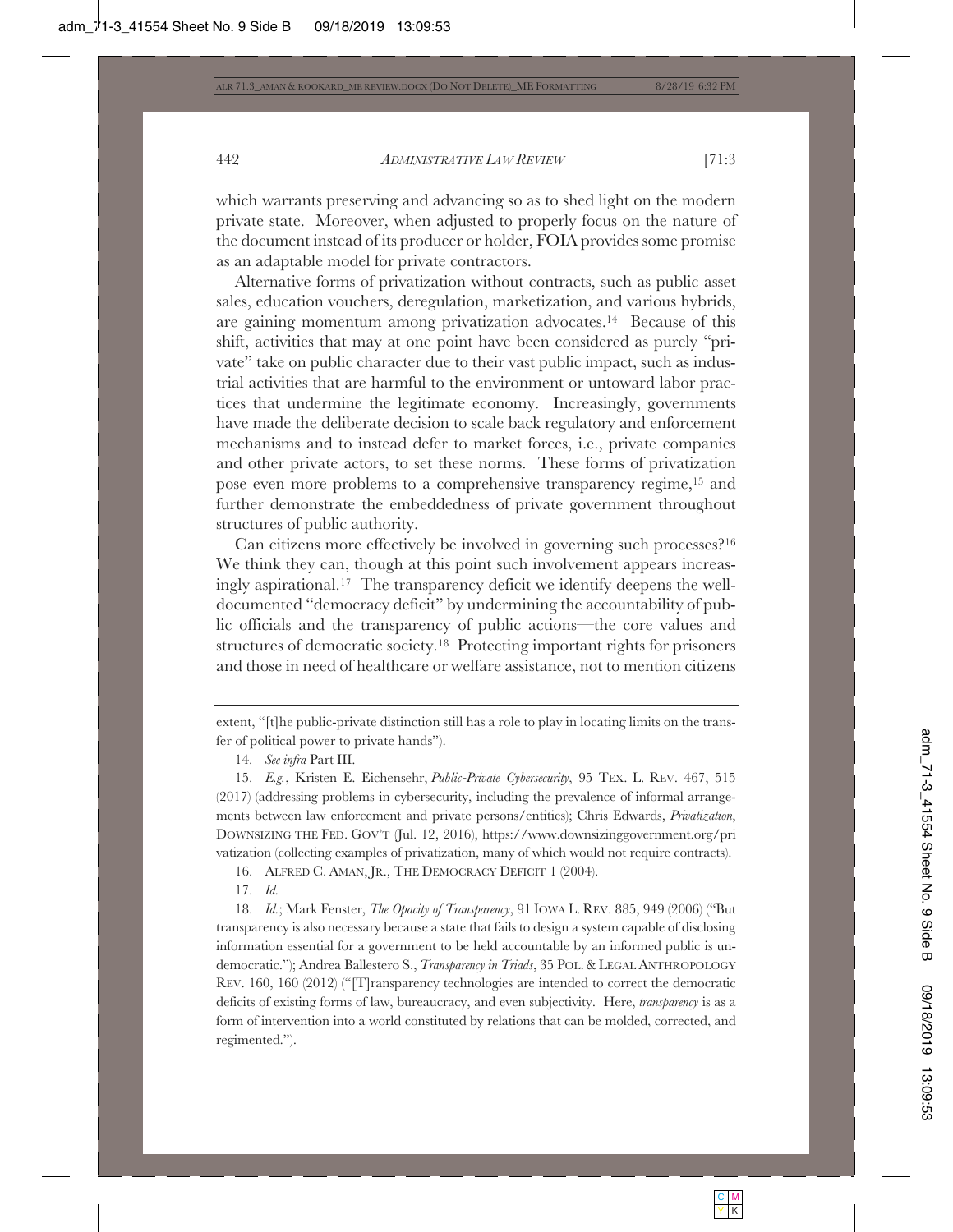who might have benefitted more from direct regulation as opposed to marketized approaches, has proven difficult, especially once public services and regulatory responsibilities have been shifted and entrusted to private providers.19 Indeed, issues of widespread public importance, such as public safety, transportation, and environmental preservation, face growing threats where public regulators have either been withdrawn due to deregulation or left underfunded.20 Private entities, even when wielding public authority, operate in nearly complete secrecy.21 Even the extent of private government is largely unknown by the public.22 Holding the private government accountable, as well as the public officials who empower it, requires that its decisions be known and subject to political and, where appropriate, judicial review.

Modern government treats individuals "not just as citizens, but clients and consumers as well."23 The complex variety of interactions mandates complex responses;24 a one-size-fits-all approach is insufficient to address transparency problems posed by the different forms of privatization. Accordingly, we draw from several approaches to identify solutions for confronting new or unfamiliar regimes of private government. When practicable, we propose to turn the primary tool of privatization—the private law contract—into a mechanism for injecting public oversight into private government. Where privatization occurs without a contract, we rely upon the broader social contract to justify and propose methods for mandating affirmative disclosure of information that has significant public impact. These include proposals to include transparency clauses in asset sales contracts and to expand affirmative disclosure regimes, ranging from financial disclosures to product labelling.

The character of public power is not fundamentally altered by placing it into private hands. To the contrary, its public character persists, as should be attendant on a broader conception of public law generally and adminis-

22*. Id.*

23. Aman, *supra* note 5, at 333.

24. *See* Goodman & Loveman, *supra* note 1 ("Privatization . . . is not one clear and absolute economic proposition. Rather it covers a wide range of different activities, all of which imply a transfer of the provision of goods and services from the public to the private sector.").

<sup>19.</sup> *See, e.g.*, Matthew D. Bunker & Charles N. Davis, *Privatized Government Functions and Freedom of Information: Public Accountability in an Age of Private Governance*, 75 JOURNALISM & MASS COMM. Q. 464, 470–71 (1998).

<sup>20.</sup> *See* discussion and sources cited *infra* Part III.

<sup>21.</sup> *Cf.* Feiser, *supra* note 12, at 23 ("As the federal government contracts with private entities to handle these services, citizens are finding it very difficult to obtain important information related to the government . . . .").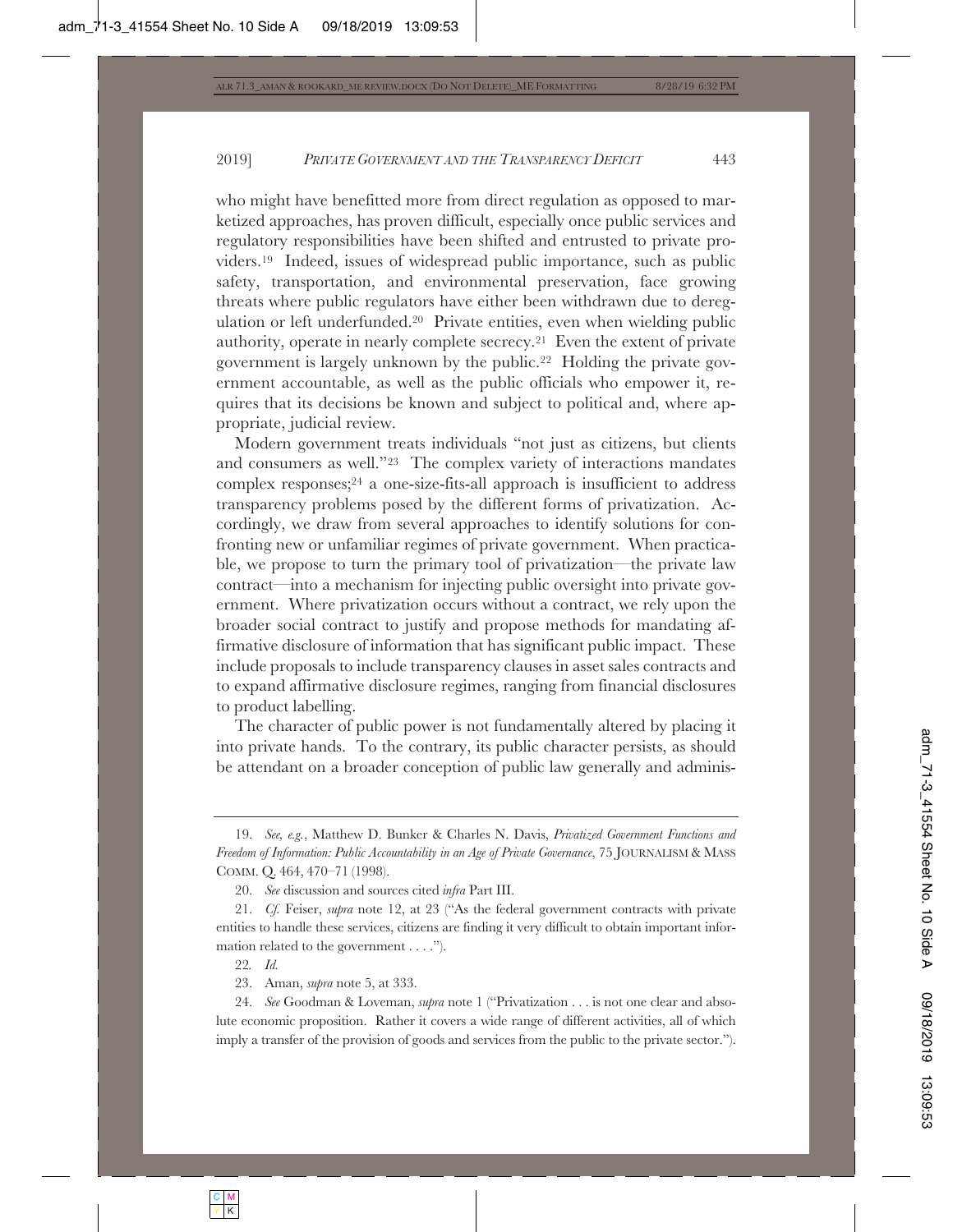trative law in particular. The primary method of protecting that public character—the democratic process and judicial enforcement mechanisms that are unique to public entities25—is insulated (if not completely erased) by privatization.26 Part I explains FOIA's shortcomings, particularly as applied to nominally-private activity. Part II discusses how FOIA may be enhanced to shed light on private government. Part III looks beyond traditional contractual delegation to explore how other transparency-enhancing mechanisms may be adapted to phenomena such as asset sales and noncontractual delegations of state authority. Part IV identifies several lessons we can learn from the case studies, beginning with thoughts on the broader democratic implications of the burgeoning private government. Privatization, in all of its forms, can obscure quintessentially public decisions and endanger democratic processes. Decisionmakers can too easily avoid political responsibility for their actions by treating them as if they are the product of the market and not themselves. Our proposals highlight this problem and suggest a hopeful path for democratizing private government.

# I. FOIA AND "PRIVATE" GOVERNMENT

Considering the reticence with which FOIA was passed and signed, it is no surprise that FOIA's limitations have undermined its usefulness for ensuring government transparency. Its limitations make FOIA, in its current state, all but unavailable for people seeking information from private contractors performing important governmental tasks.

Part I discusses this background before considering several attempts to extend, replace, and refine FOIA in Part II. Despite its limitations, FOIA represents a model—and a transparency ethic—that is worth preserving. That is, for all of the warranted criticism FOIA has received, FOIA remains reflective of a broader "right to know."27 And despite its shortcomings, its passage was part of a concerted effort to address "a surfeit of secrecy and an information drought."28 These remain critical threats to representative democracy. The same forces that led to FOIA may again animate a solution appropriate for addressing the opacities and realities of the twenty-first century private-public hybrid government.

<sup>25.</sup> This includes both causes of action designed specifically to be brought against public entities, such as those brought pursuant to the Administrative Procedure Act or 42 U.S.C. § 1983, and lawsuits brought by agencies and other public entities.

<sup>26.</sup> *See, e.g.*, Feiser, *supra* note 12, at 25 ("[S]imply by filtering records out of their possession, federal agencies can circumvent the [FOIA] and its spirit of open government.").

<sup>27.</sup> Sullivan, *supra* note 6, at 20.

<sup>28.</sup> *Id.* at 21.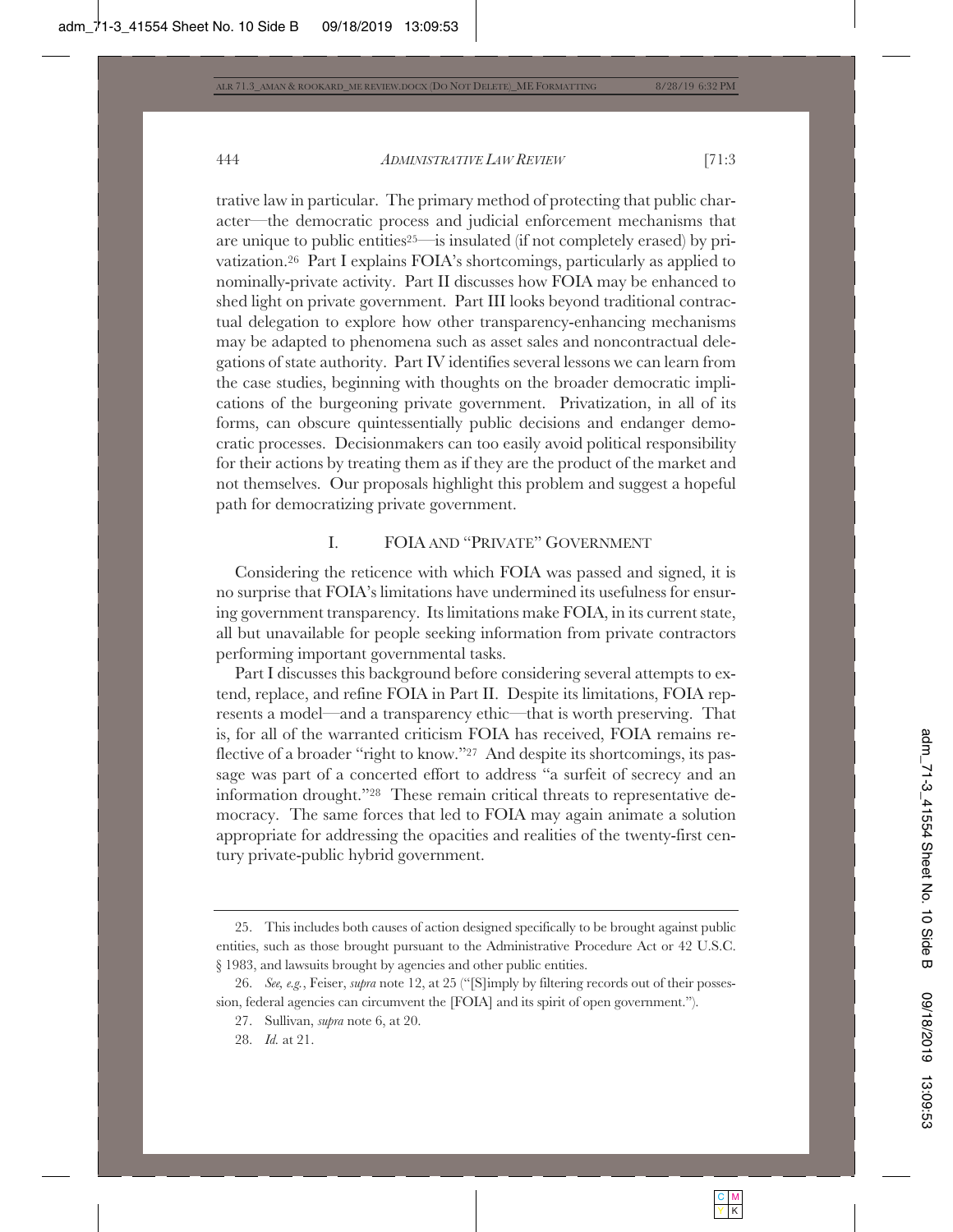# *A. "I May Be Making a Mistake"*

FOIA's principal aim is to protect the "citizens' right to be informed about 'what their government is up to.'"29 Concerns for government transparency hearken back to the Framers. As James Madison noted, "A popular Government, without popular information, or the means of acquiring it, is but a Prologue to a Farce or a Tragedy; or, perhaps both. Knowledge will forever govern ignorance: And a people who mean to be their own Governors, must arm themselves with the power which knowledge gives."30

Nevertheless, when President Lyndon Johnson initially considered the legislation, some 140 years after Madison, he was personally opposed to it. He ultimately signed the bill into law, stating publicly: "[W]ith a deep sense of pride that the United States is an open society in which the people's right to know is cherished and guarded."31 But privately, he had reservations. One account of the signing claims that Johnson remarked: "I may be making a mistake."32 But President Johnson had little to fear from the new bill.

FOIA was, as one commentator noted, a "weak and complicated law, weakened further by the Justice Department's emasculation of the House report . . . [and] further weakened by the [Justice Department's] memorandum explaining the statute and weakened even further by agency regulations implementing it."33

Even as applied just to the government, FOIA faced criticism from agencies (on one side of the debate) and open access advocates (on the other) from

31. SUBCOMM. ON ADMIN. PRACTICE & PROCEDURE OF THE S. COMM. ON THE JUDICIARY, 93RD CONGRESS, FREEDOM OF INFORMATION ACT SOURCE BOOK: LEGISLATIVE MATERIALS, CASES, ARTICLES 1, 1 (Comm. Print 1974).

32. Mark P. Schlefer, *I Helped Draft the Freedom of Information Act 50 Years Ago. Here's What I Learned About Government Secrecy*, WASH. POST (July 1, 2016), https://www.washington post.com/opinions/the-freedom-of-information-acts-accidental-beginnings/2016/07/01/ce 18e820-3d5e-11e6-80bc-d06711fd2125\_story.html ("To his everlasting credit, Johnson signed the bill over the objection of his Cabinet. The fact that he picked the Fourth of July for signing it suggests that, despite his comment, he did not think he was making a mistake.").

33. *See* Samuel J. Archibald, *The Freedom of Information Act Revisited*, 39 PUB. ADMIN. REV. 311, 315 (1979).

<sup>29.</sup> U.S. Dep't of Justice v. Reporters Comm. for Freedom of Press, 489 U.S. 749, 772–73 (1989) (quoting EPA v. Mink, 410 U.S. 73, 105 (1973) (Douglas, J., dissenting)). *See generally* Fred H. Cate, D. Annette Fields & James K. McBain, *The Right to Privacy and the Public's Right to Know: The "Central Purpose" of the Freedom of Information Act*, 46 ADMIN. L. REV. 41 (1994) (discussing the history of FOIA and arguing for the expansion of the central purpose test in applying the statute).

<sup>30.</sup> Letter from James Madison to W. T. Barry (Aug. 4, 1822), *in* THE WRITINGS OF JAMES MADISON, no. 9, at 103 (Gaillard Hunt ed. 1910).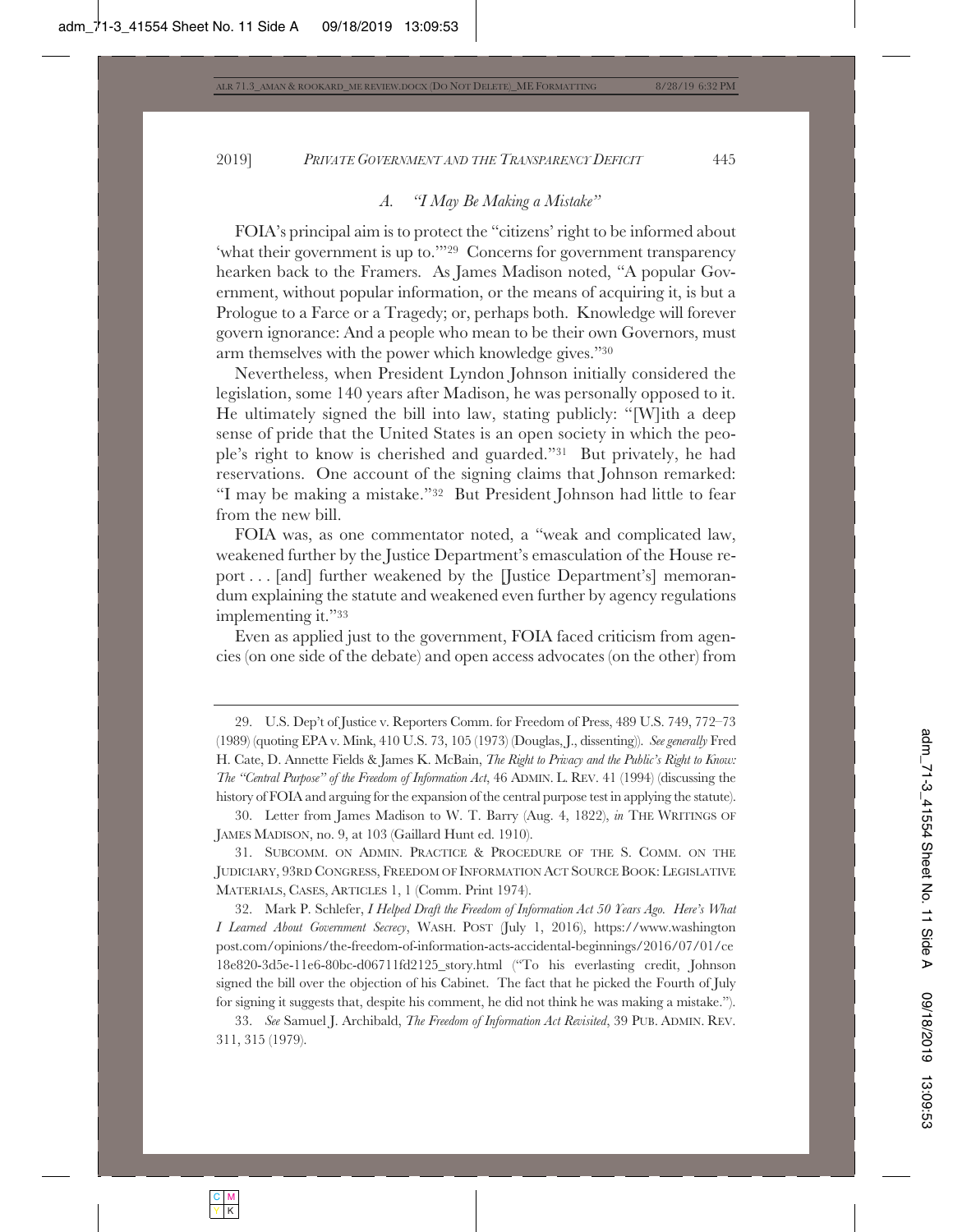day one34 and continuous academic critique ever since.35 Still, it has accomplished undeniable good and it sets forth a transparency ethic for us that is worth pursuing—looking at its limitations shows that the transition from public to private can extend beyond services to public authority itself.36 To this extent, however, it is important that we revisit its weaknesses, but in today's context of an increasingly private government.

# *B. FOIA's Limitations*

FOIA codifies a rigid conception of the private-public dichotomy. Private providers almost always fall outside of the scope of FOIA, even when they provide public services pursuant to contracts with public agencies.37 While Congress wanted FOIA to reach entities that "perform governmental functions and control information of interest to the public,"38 the statute, by its terms, reaches only "agency"39 and "agency record[s]."40 And while

36. With FOIA, the United States became only the third country in the world to pass a comprehensive public access regime. In 2018, over fifty years on from FOIA's passage, FOIA ranked just 69th nationally on the Global Right to Information Rating, a leading index that measures the strength of a country's public access framework. CTR. FOR LAW & DEMOCRACY & ACCESS INFO. EUR., *By Country*, GLOBAL RIGHT TO INFORMATION RATING, https://www.rti-rating.org/country-data/ (last visited Mar. 31, 2019). This may be attributed in no small part to the increasing frequency with which private organizations perform public functions and the effectiveness of the exemptions in the present legislation. CTR. FOR LAW & DEMOCRACY & ACCESS INFO. EUR., *United States*, GLOBAL RIGHT TO INFORMATION RATING, https://www.rti-rating.org/country-detail/?country=United%20States (last visited July 25, 2019) (assessing zero points because "FOIA does not apply to any private corporations," including "private bodies that perform a public function and . . . private bodies that receive significant public funding").

37. 5 U.S.C. § 552 (2012).

38. H.R. REP. NO. 93–876, at 8 (1974), *as reprinted in* 1974 U.S.C.C.A.N. 6267, 6274; *see* 5 U.S.C. § 552(f)(1) ("'[A]gency' . . . includes any executive department, military department, Government corporation, Government controlled corporation, or other establishment in the executive branch . . . , or any independent regulatory agency . . . .").

39. "Agency" is defined in 5 U.S.C. § 551(1) (2012).

40. This brief summary draws from Feiser, *supra* note 12, at 23; JUNE SEKERA & DANIEL AGOSTINO, GLOBAL DEV.&ENV'T INST. AT TUFTS UNIV., FREEDOM OF INFORMATION ACT (IN)APPLICABILITY TO GOVERNMENT CONTRACTORS (2017), http://www.ase.tufts.edu/gdae /Pubs/rp/Sekera\_FOIA\_Report\_2017.pdf.

<sup>34.</sup> *E.g.*, Ralph Nader, *Freedom from Information: The Act and the Agencies*, 5 HARV. C.R.- C.L.L. REV. 1, 15 (1970).

<sup>35.</sup> *E.g.*, Seth F. Kreimer, *The Freedom of Information Act and the Ecology of Transparency*, 10 U. PA. J. CONST. L. 1011, 1014–15 (2008) (collecting authorities); Laurence Tai, *Fast Fixes for FOIA*, 52 HARV. J. ON LEGIS. 455 (2015).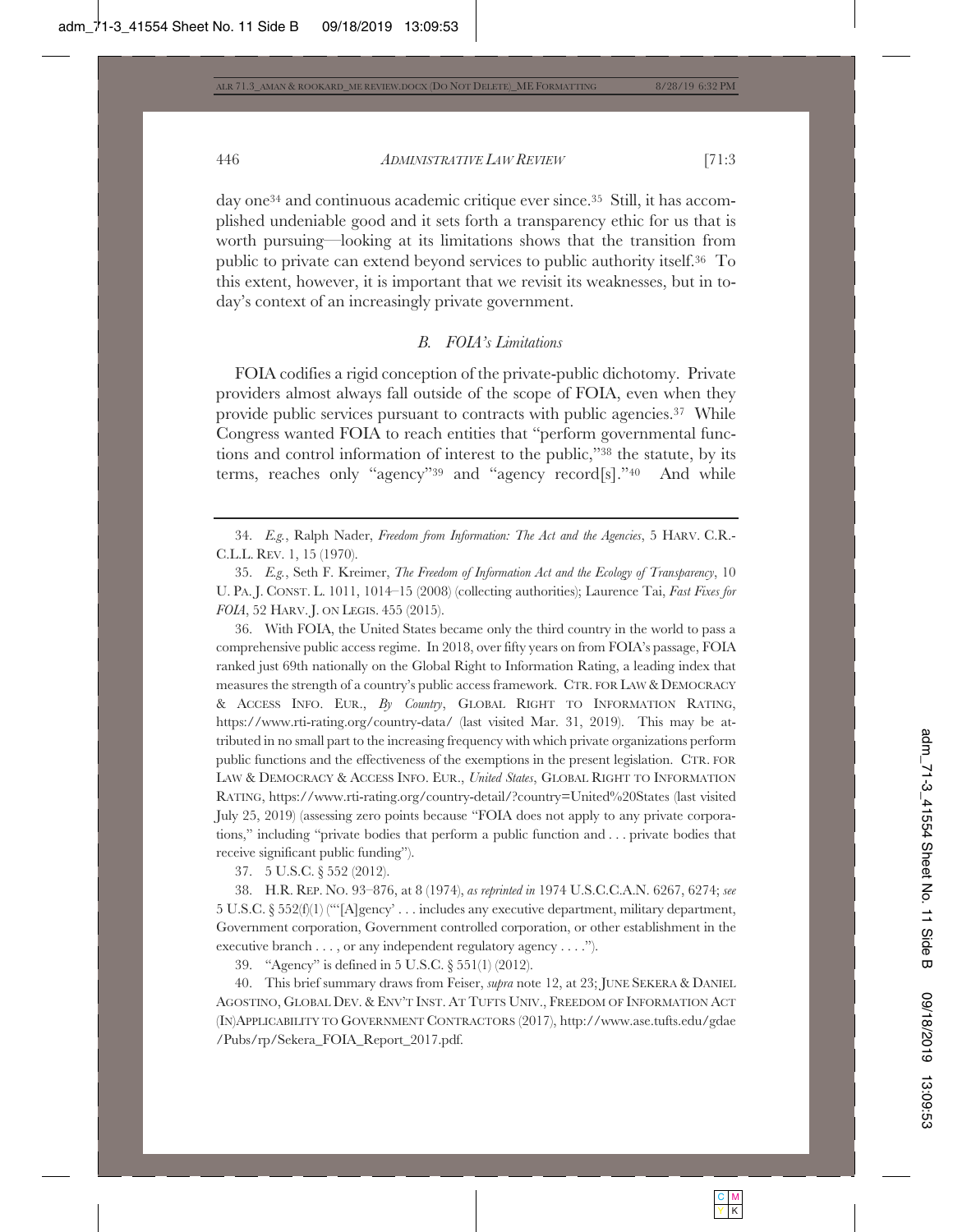"agency" is defined to include "government controlled corporation" as an item separate from, but alongside, "government corporation," the courts quickly shut down the idea that financial control, on its own, could suffice.<sup>41</sup> Rather, active, "substantial federal supervision" over an entity's operations is required to satisfy the agency definition.42

Even if a private entity meets this tough standard and qualifies as a "government-controlled corporation" (and thus as an "agency"), the "agency record" element imposes an additional hurdle. As interpreted by the courts, a record is an "agency record" only where it is both possessed by an agency and controlled for official use.43 Thus, even if a private company holds an agency record, or if an agency holds a privately-created record, if it is not held for "official use," the record does not qualify for FOIA disclosure.44

Finally, even if a private company meets the "agency" definition and has a record that is an "agency record," FOIA contains nine express exemptions that further limit disclosure.45 These include documents relevant to national

41. Feiser, *supra* note 12, at 37–42.

42. Feiser notes that one critical battleground was over the definition of "government-controlled corporation." Feiser, *supra* note 12, at 37–42. Feiser observed that, in *Forsham v. Harris*, for example, the Supreme Court acknowledged that federal grantees could be considered "agencies," but decided that grantee status would be insufficient without "substantial federal supervision." *Id.* at 38 (citing *Forsham v. Harris*, 445 U.S. 169, 180 n.11 (1980)).

43. Feiser, *supra* note 12 at 43–44.

44. This test insulates private service providers from FOIA's disclosure requirements without any inquiry into the function they are performing or whether the function was delegated by an agency pursuant to statutory authority. Government agencies may thus "avoid the Act's requirements by transferring records out of the government's hands" with impunity. Feiser, *supra* note 12 at 36. But much as courts applying civil discovery rules have looked to pragmatic definitions of "control" to require parties to produce documents technically in the hands of nonparties, so too is it possible to come up with a principled solution that would sufficiently protect the public's interest in critical government dealings while preventing bona fide business documents from routine disclosure. *E.g.*, Williams v. Angie's List, No. 1:16-cv-00878-WTL-MJD, 2017 WL 1318419, at \*2–3 (S.D. Ind. Apr. 10, 2017) (holding that company had to turn over nonparty-held background data from sale platform because the company "cannot avoid producing these data with the excuse that it has outsourced critical components of their employees' work tasks, all while taking full advantage of the benefits of that outsourcing relationship," looking to pragmatic indicia to decide whether the company had "control" over the data). Taking a cue from *Williams*, we believe the state may not avoid providing information from the public merely because it has outsourced "critical components" of public governance.

45. 5 U.S.C. § 552(b) (2012).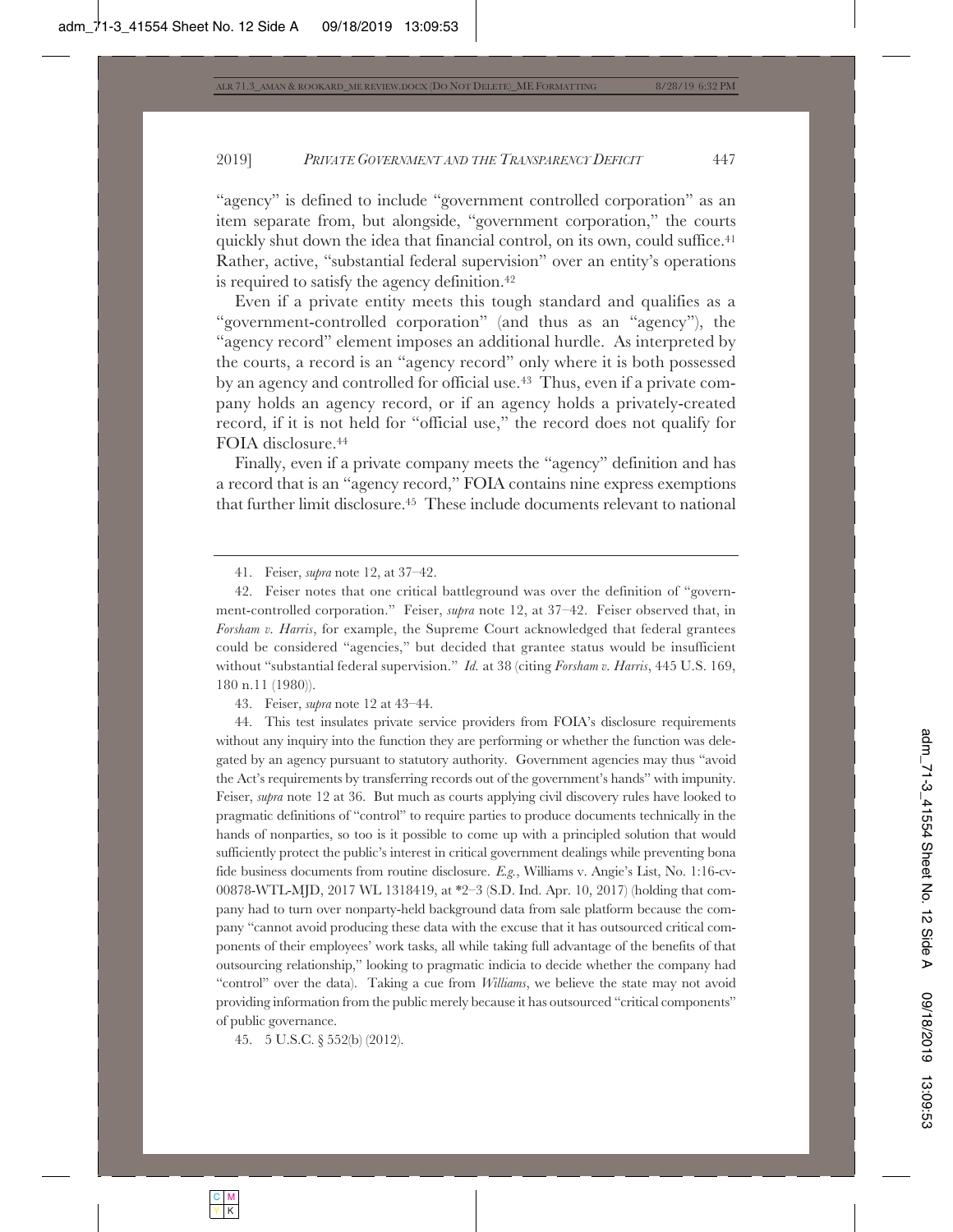security,<sup>46</sup> internal agency personnel documents,<sup>47</sup> certain information exempt by statute,<sup>48</sup> trade secrets,<sup>49</sup> certain interagency memoranda,<sup>50</sup> and certain law enforcement documents,<sup>51</sup> among others. The controversial and overinclusive nature of these exemptions is well analyzed in the literature,<sup>52</sup> but it suffices for present purposes to observe that these exemptions (1) further undermine the transparency ethic embodied in FOIA and (2) may actually be useful in fine-tuning FOIA to adequately account for competing interests as applied to private companies.

As currently interpreted, whether information is subject to FOIA turns primarily on who creates and who possesses a particular record. This focus codifies a faulty normative premise—namely, that whether the public has the right to access information should turn on who makes or holds a particular record. It also codifies the faulty public-private dichotomy, relying upon the assumption that agencies are governmental or "public" and all other providers are "private." We argue that the public's right to access must be determined by reference to the nature of the information itself.53

- 46. *Id.* § 552(b)(1).
- 47. *Id.* § 552(b)(2).
- 48. *Id.* § 552(b)(3).
- 49. *Id.* § 552(b)(4).

50. *Id.* § 552(b)(5). One particularly absurd invocation of this exemption involves the Federal Communications Commission's (FCC's) refusal to release emails regarding Chairman Ajit Pai's "Harlem Shake" YouTube video, designed in collaboration with conservative news website Daily Caller to promote his efforts to repeal the FCC's "net neutrality" rule. Jon Brodkin, *Ajit Pai's "Harlem Shake" Video Preparations Must Remain Secret, FCC Says*, ARSTECHNICA (Apr. 6, 2018, 12:14 P.M.), https://arstechnica.com/tech-policy/2018/04/fcc-wont-revealthe-secrets-behind-ajit-pais-anti-net-neutrality-dance-video/; Mikael Thalen, *FCC Finally Releases Emails on Ajit Pai's 'Harlem Shake' Video*, DAILY DOT (Dec. 17, 2018, 2:33 P.M.) https://www.dailydot.com/layer8/fcc-emails-ajit-pai-harlem-shake/.

51. 5 U.S.C. § 552(b)(7) (2012).

52. *E.g.*, Martin E. Halstuk, *When Secrecy Trumps Transparency: Why the OPEN Government Act of 2007 Falls Short*, 16 COMMLAW CONSPECTUS J. COMM. L. & POL'Y 427, 446 (2008) (focusing on overbroad interpretation of certain exemptions); William R. Sherman, *The Deliberation Paradox and Administrative Law*, 2015 BYU L. REV. 413, 425 (2015); Zachary D. Reisch, Note, *The FOIA Improvement Act: Using a Requested Record's Age to Restrict Exemption 5's Deliberative Process Privilege*, 97 B.U. L. REV. 1893, 1895 (2017); *cf.* Christine N. Walz & Charles D. Tobin, *The FOIA "Exclusions" Statute: The Government's License to Lie*, COMM. LAW. J. MEDIA INFO. COMM. & L., Mar. 2014, at 10 (criticizing FOIA "exclusions" which permit government, under certain circumstances, to respond to requests with "we have no records," even when records exist). This trend has continued with the Supreme Court's decision in *Food Marketing Institute v. Argus Leader Media*, No. 18–481, slip op. at 5–12 (U.S. June 24, 2019), endorsing a broad interpretation of the confidential commercial information component of Exemption 4.

53. *See* discussion *supra* note 44.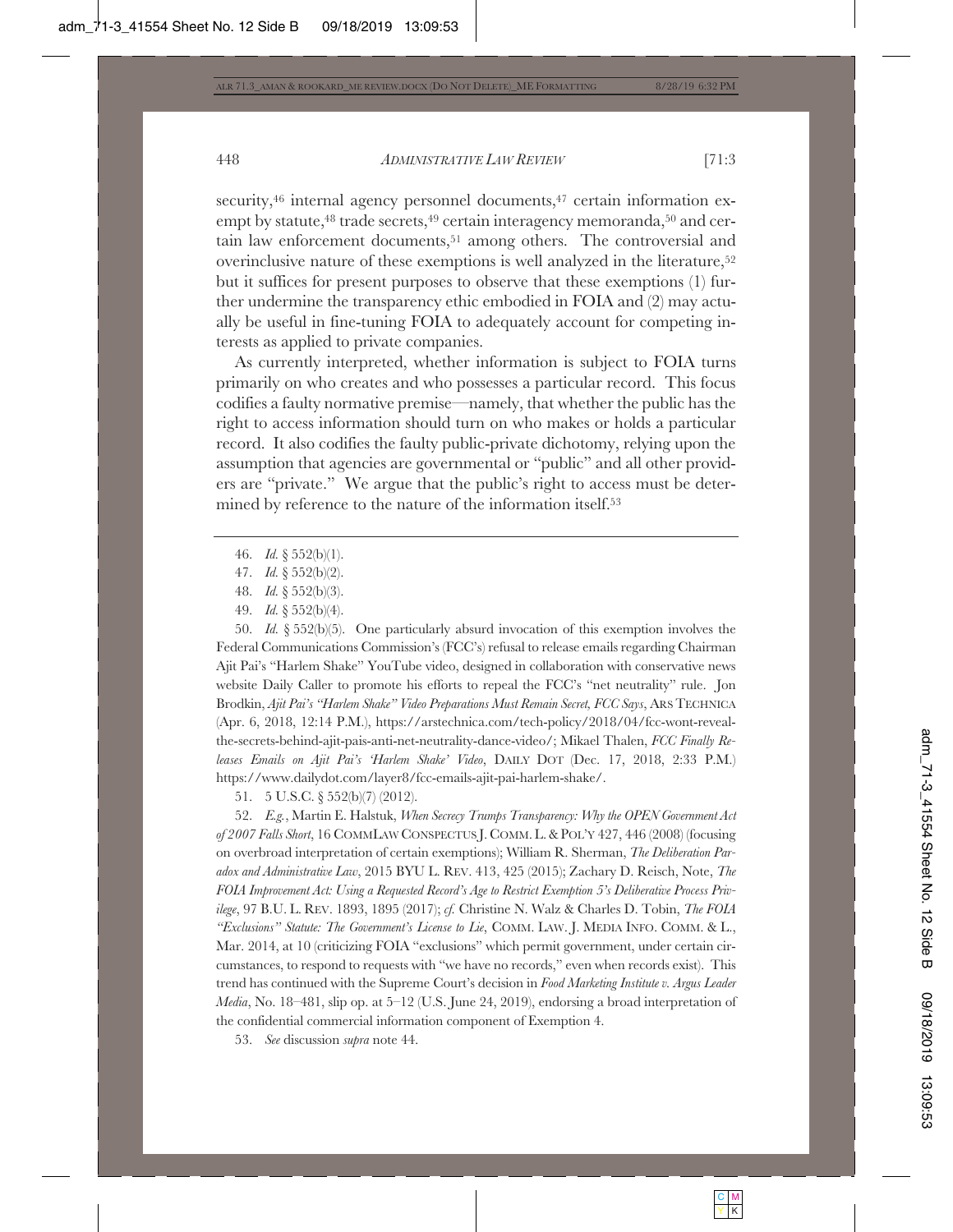An appropriate framework should balance inquiries such as: Does the information relate to governmental functions? Does it have a non-incidental impact on the public? Was the information created pursuant to an agreement with the government, or was it produced pursuant to solely private transactions? Is this the type of information that agencies have produced in the past or would be expected to produce given their statutory mandate? To put it simply, we think it uncontroversial to suggest that if a document is important enough to the public interest beyond private pecuniary concerns,54 it should not matter for purposes of a governmental transparency framework who creates or holds a particular record.55

Our goal is to fundamentally shift the discussion from *who* is creating information (e.g., an agency versus a private corporation) to *what* information is being created (e.g., records concerning toxic waste disposal versus a land purchase or corporate takeover). We do not solve every problem related to these issues, but we believe that our proposals would effect a modest evolution in terms of private record disclosure.

Private companies already provide many essential services affecting marginalized people—such as, for example, those in prisons or on some form of welfare.56 And they are increasingly providing essential services affecting all echelons of society, such as air traffic controllers,<sup>57</sup> public safety providers, primary and secondary education, infrastructure, and other tasks formerly thought of as primarily public. All strata of a society now have a vested interest in ameliorating and mitigating the growing problem of "private government" transparency.58

58. One analyst, surveying the literature, estimates that expenditures on private contractors rose from approximately \$300 billion in 2003–2004 to approximately \$500 billion in

<sup>54.</sup> *Cf., e.g.*, Tai, *supra* note 35, at 470 (expressing concern over use of FOIA to further purely business ends by collecting information on competitors); Antonin Scalia, *The Freedom of Information Act Has No Clothes*, REG.: AEI J. GOV.&SOC'Y, Mar./Apr. 1982, at 14, 16 (arguing that FOIA has "been used largely as a means of obtaining data in the government's hands concerning private institutions").

<sup>55.</sup> *See* Aman, *supra* note 5, at 334–36.

<sup>56.</sup> *See generally* Aman & Dugan, *supra* note 2.

<sup>57.</sup> *See, e.g.*, H.R. 2997, 115th Cong. (2017); H.R. REP. NO. 115–296 (2017); Shaun Courtney, *The Astroturf is Greener on the Other Side of the Air Traffic Debate*, BLOOMBERG BNA (Sept. 8, 2017), https://www.aviationacrossamerica.org/news/2017/09/08/the-astroturf-is-green er-on-the-other-side-of-air-traffic-debate/. Transparency advocates looking for an opportunity to generate bipartisan interest may, for example, focus on the possibility of privatizing air traffic controllers. That should cause concerns across the political spectrum. If outsourcing of services for the indigent and marginalized fails to generate widespread concern about public accountability and transparency, transparency advocates could take such an opportunity to demonstrate how hidden governance can impact everyone.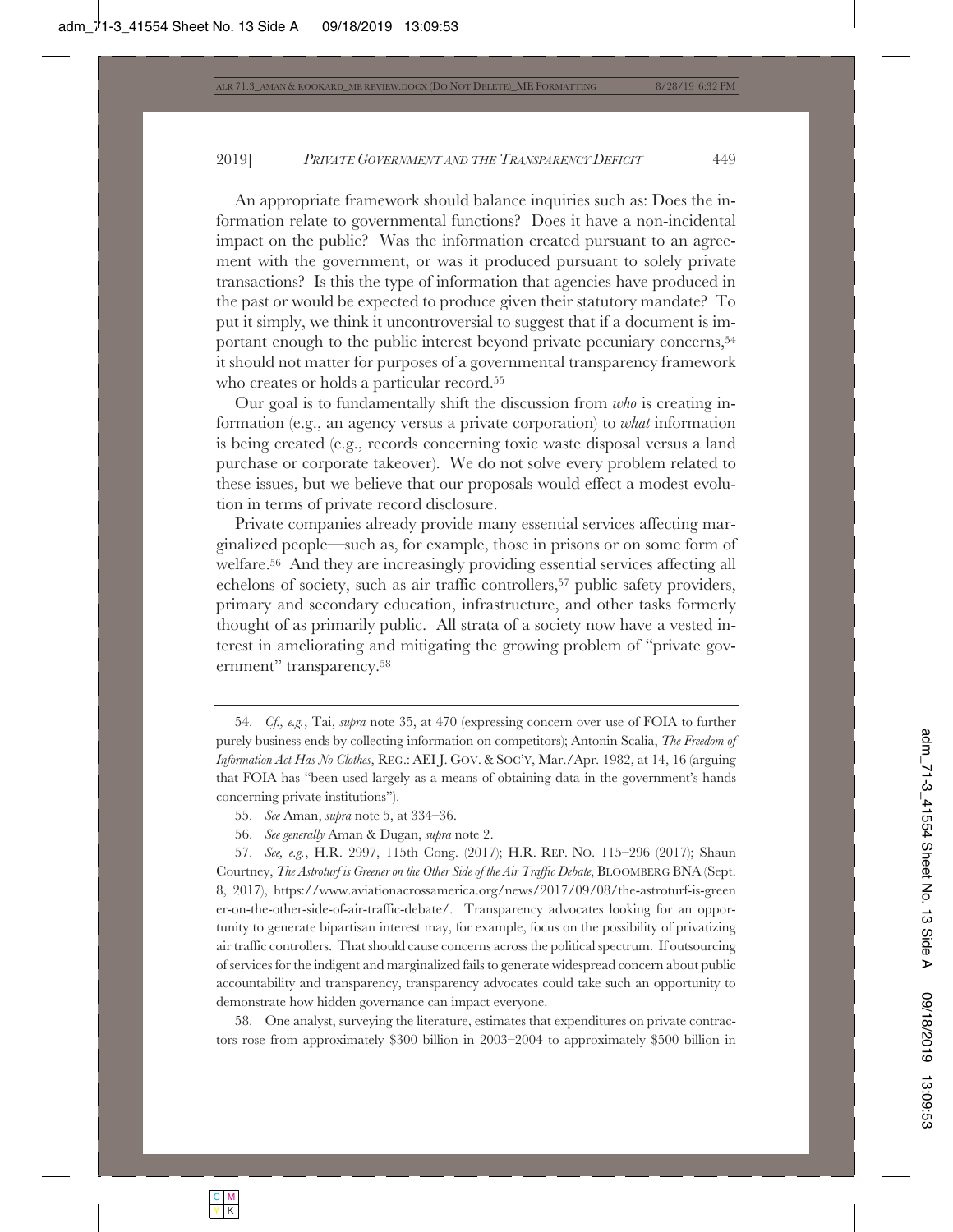# II. EXTENDING, REPLACING, AND REFINING FOIA

Over the past fifty years or so, scholars have proposed myriad solutions for altering FOIA to better promote the transparency ethic. These proposals fall largely into two categories, ranging from ad hoc transparency bills targeting particular industries or subject areas to comprehensive rewrites that dispatch with the FOIA framework. After analyzing solutions in each of these areas, we propose a third option, refining FOIA via a contractual administrative model that restores to agencies the power to assess, at least initially, what information produced pursuant to a contract should be made public.

## *A. Extending FOIA*

Current ad hoc proposals for extending FOIA demonstrate the complexities of contracting out. The scope of public-private contracts ranges from nearly-complete displacement—and replacement—of public authority to merely recruiting private assistance with clerical or maintenance matters. That is not to say that the latter is risk-free when it comes to threats like graft or budgetary improprieties. But a contract for maintaining a city pool carries with it a *de minimis* risk of undermining fundamental due process protections compared to, for example, a contract to operate and provide health services for a private prison. Likewise, minimal public authority is divested when the government retains supervision over a construction contract. The converse is true when the government passes off responsibility for designing and administering social safety net programs or stands aside while private firefighters take charge of firefighting and management.59

Ad hoc solutions proposed by scholars and politicians help identify the most extreme boundaries of contracting out, where what is being contracted is more than a service—it is power, discretion, and authority. These contributors subscribe, as we do, to the notion that transparency is essential to inject

59. *See, e.g.*, Alexis C. Madrigal, *Kim Kardashian's Private Firefighters Expose America's Fault Lines*, ATLANTIC (Nov. 14, 2018), https://www.theatlantic.com/technology/archive/2018/ 11/kim-kardashian-kanye-west-history-private-firefighting/575887/ ("[B]eginning in the mid-1980s and accelerating in recent years, Forest Service budget cuts and increasingly prevalent wildfires opened the door for private contractors to assume roles formerly held by government employees.").

<sup>2012.</sup> JUNE SEKERA, *Outsourced Government—The Quiet Revolution*, GLOBAL DEV.&ENV'T INST. TUFTS UNIV. 1, 5 (2017), http://www.ase.tufts.edu/gdae/Pubs/rp/Sekera\_ContractorData Brief\_2017.pdf. Sekera notes that private contractors outnumber federal employees two-toone. *Id.* at 2. While that margin has fluctuated since 1984, reaching peak imbalance in 2010 (2.28 to one), *id.* at 4, Sekera also observes, as we have in Aman and Dugan, *supra* note 2, at 886, that the trend is "toward increased contracting out of basic governmental functions." Sekera, *supra*, at 4.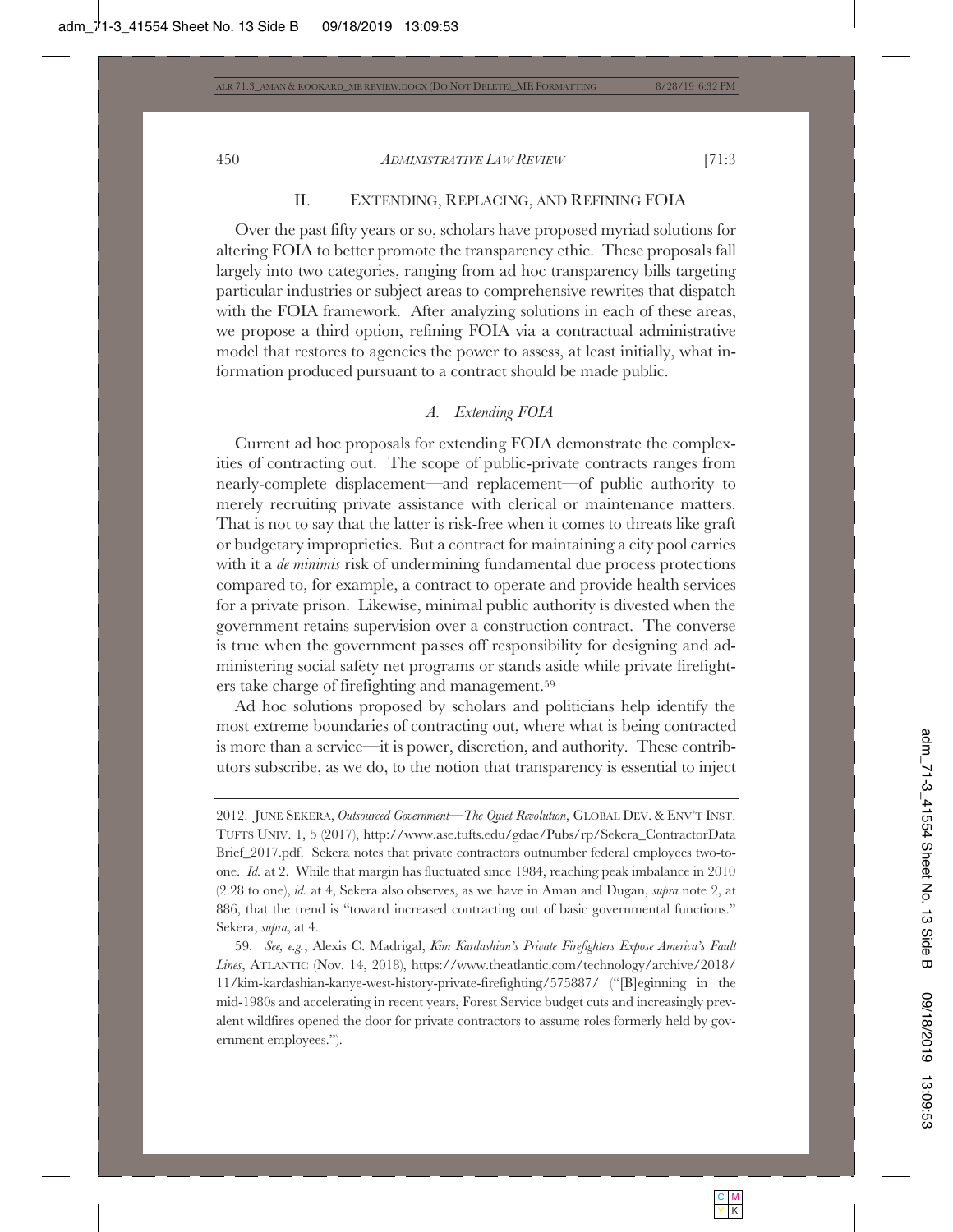a bit of democracy and process into these high-stakes contracts. For example, scholars have identified and proposed fixes to address transparency deficits in environmental law,  $60$  government contract pricing,  $61$  international intellectual property law,  $62$  military operations,  $63$  and private prisons,  $64$  to name just a few.

And ad hoc proposals can make for practical case studies. For example, various iterations of Senator Benjamin Cardin's Private Prison Information Act have been introduced in recent years and summarized by the Congressional Research Service as follows:

This bill specifies that a record related to a non-federal prison, correctional, or detention facility must be considered a federal agency record for purposes of the Freedom of Information Act (FOIA).

A non-federal prison, correctional, or detention facility must disclose information under FOIA unless the information is exempt from disclosure or the disclosure is prohibited by law.

The term "non-federal prison, correctional, or detention facility" means: (1) a private prison, correctional, or detention facility; or (2) a state or local prison, jail, or other correctional or detention facility.65

Senator Cardin's proposal instructs agencies to expand FOIA to private prisons in the following way:

61. David Allen Dulaney, *Where's the Harm? Release Unit Prices in Awarded Contracts Under the Freedom of Information Act*, ARMY LAW., Nov. 2010, at 37, 47.

62. David S. Levine, *Bring in the Nerds: Secrecy, National Security, and the Creation of International Intellectual Property Law*, 30 CARDOZO ARTS & ENT. L.J. 105, 107, 141 (2012).

63. Seth F. Kreimer, *Rays of Sunlight in A Shadow "War": FOIA, the Abuses of Anti-Terrorism, and the Strategy of Transparency*, 11 LEWIS & CLARK L. REV. 1141, 1143 (2007); Martha Minow, *Outsourcing Power: How Privatizing Military Efforts Challenges Accountability, Professionalism, and Democracy*, 46 B.C. L. REV. 989, 1024–25 (2005); Jay A. Yagoda, Note, *Seeing is Believing: The Detainee Abuse Photos and "Open" Government's Enduring Resistance to their Release During an Age of Terror*, 21 U. FLA. J.L. & PUB. POL'Y 273, 303–04 (2010). *But see* Devin S. Schindler, *Between Safety and Transparency: Prior Restraints, FOIA, and the Power of the Executive*, 38 HASTINGS CONST. L.Q. 1, 3 (2010) (arguing for limited review of the president's decisions on whether to release "inflammatory but nonconfidential information" in the name of national security).

64. *E.g.*, Nicole B. Cásarez, *Furthering the Accountability Principle in Privatized Federal Corrections: The Need for Access to Private Prison Records*, 28 U. MICH. J.L. REFORM 249, 267, 270 (1995); Mike Tartaglia, Note, *Private Prisons, Private Records*, 94 B.U. L. REV. 1689, 1708 (2014).

65. CONG. RESEARCH SERV., *S.3422—Private Prison Information Act of 2016 Summary*, CONGRESS.GOV, https://www.congress.gov/bill/114th-congress/senate-bill/3422/text?q=%7 B%22search%22%3A%5B%22S.+3422%22%5D%7D&r=1&s=2 (last visited Apr. 20, 2019).

<sup>60.</sup> *E.g.*, Sarah Lamdan, *Beyond FOIA: Improving Access to Environmental Information in the United States*, 29 GEO. ENVTL. L. REV. 481, 510–11 (2017); Sarah Shik Lamdan, *Sunshine for Sale: Environmental Contractors and the Freedom of Information Act*, 15 VT. J. ENVTL. L. 227, 248 (2014) [hereinafter Lamdan, *Sunshine for Sale*] (proposing a contract-based solution to remedy the transparency deficit for environmental contractors).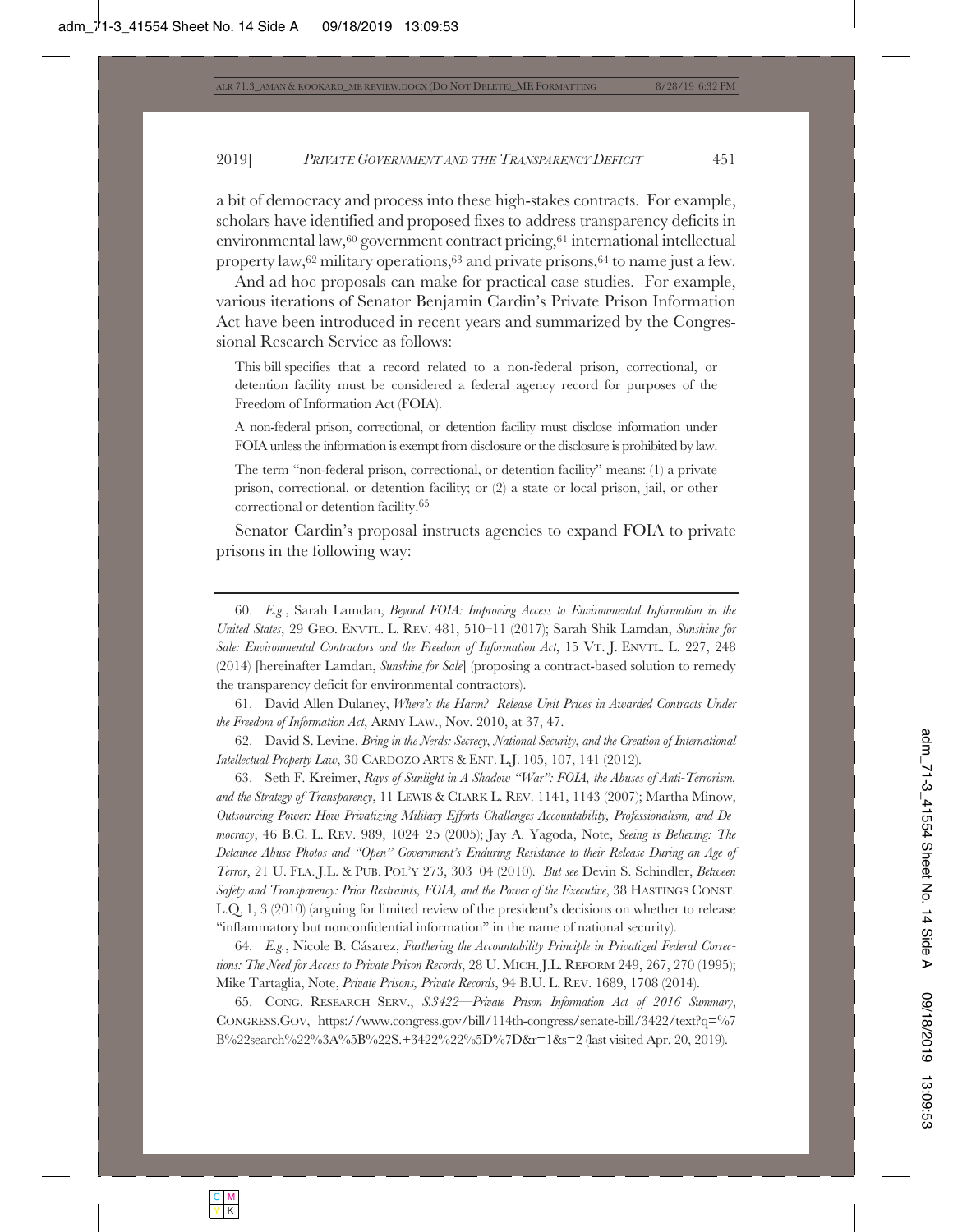Compliance with this section by an applicable entity *shall be included as a material term in any contract*, agreement, or renewal of a contract or agreement with the applicable entity regarding the incarceration or detention of Federal prisoners or detainees in a non-Federal prison, correctional, or detention facility.66

Senator Cardin's proposal would fill an important gap in treating private prison providers the same as public prison providers with respect to transparency while continuing to protect private companies from disclosing bona fide business information under the existing FOIA exemptions.<sup>67</sup> Under Cardin's proposal, private prison providers would have a clear directive, *ex ante*, of what is expected and the benefit of a robust corpus of case law explaining what the FOIA responsibilities will entail. The bill leaves no room for debate that private prison operators would be subject to the full panoply of FOIA disclosure requirements and protections.

Senator Cardin's proposal demonstrates a unique melding of the private and public. It fundamentally requires use of private law (specifically, contract law) to inject a measure of public law into a contractual delegation of public responsibility. Moreover, contracts speak in the familiar vernacular of mutual obligations, and transparency should be considered an enforceable term just like any other contract term. Perhaps this approach would be more palatable to government contract seekers, which would almost certainly contest and resent efforts for top-down, traditional legislation or rulemaking.

<sup>66.</sup> Private Prison Information Act of 2016, S. 3422, 114th Cong. § 3(d)(2)(A) (emphasis added).

<sup>67</sup>*.* As we explain throughout the piece, we are committed to the idea, argued persuasively by politicians, policymakers, and scholars, that some tasks—and, particularly, private prisons—are too intimately connected with public authority and responsibility to be wholly delegated to the private sector. *See, e.g.*, André Douglas Pond Cummings & Adam Lamparello, *Private Prisons and the New Marketplace for Crime*, 6 WAKE FOREST J.L. & POL'Y 407, 414 (2016) (concluding private prisons are not economically or morally logical); Patrice A. Fulcher, *Hustle and Flow: Prison Privatization Fueling the Prison Industrial Complex*, 51 Washburn L.J. 589, 615 (2012) (finding that private prisons create an incentive to increase prison populations); Antonio Iglesias, Note, *Abolishing the Private Prison Industry's Evolving Influence on Immigrant Oppression*, 25 CARDOZO J. EQUAL RTS.&SOC. JUST. 293, 319 (2019) (discussing that private prisons encourage immigrant mistreatment); Alex Thomspon, *How Sen. Elizabeth Warren Would Try to Ban Private Prisons*, POLITICO (June 21, 2019, 4:34 P.M.), https://www.politico.com/story/2019/06/21/elizabeth-warren-2020-election-private-prisons-1296863 (outlining a plan to ban private prisons). This Article approaches the debate from the standpoint of improving the public's access to information relevant to oversight and accountability. There is, too, a growing literature proposing the abolition of prisons altogether as a means to address "the suffering wrought by overincarceration, overcriminalization, and the racialized violence that haunts punitive policing and imprisonment." Allegra M. McLeod, *Prison Abolition and Grounded Justice*, 62 UCLA L. REV. 1156, 1238–39 (2015) (arguing that this literature warrants serious consideration). Expounding upon these arguments is beyond the scope of this Article except to the extent that the debate underscores the crucial role of the public in democratic oversight of incarceration, whether public or private.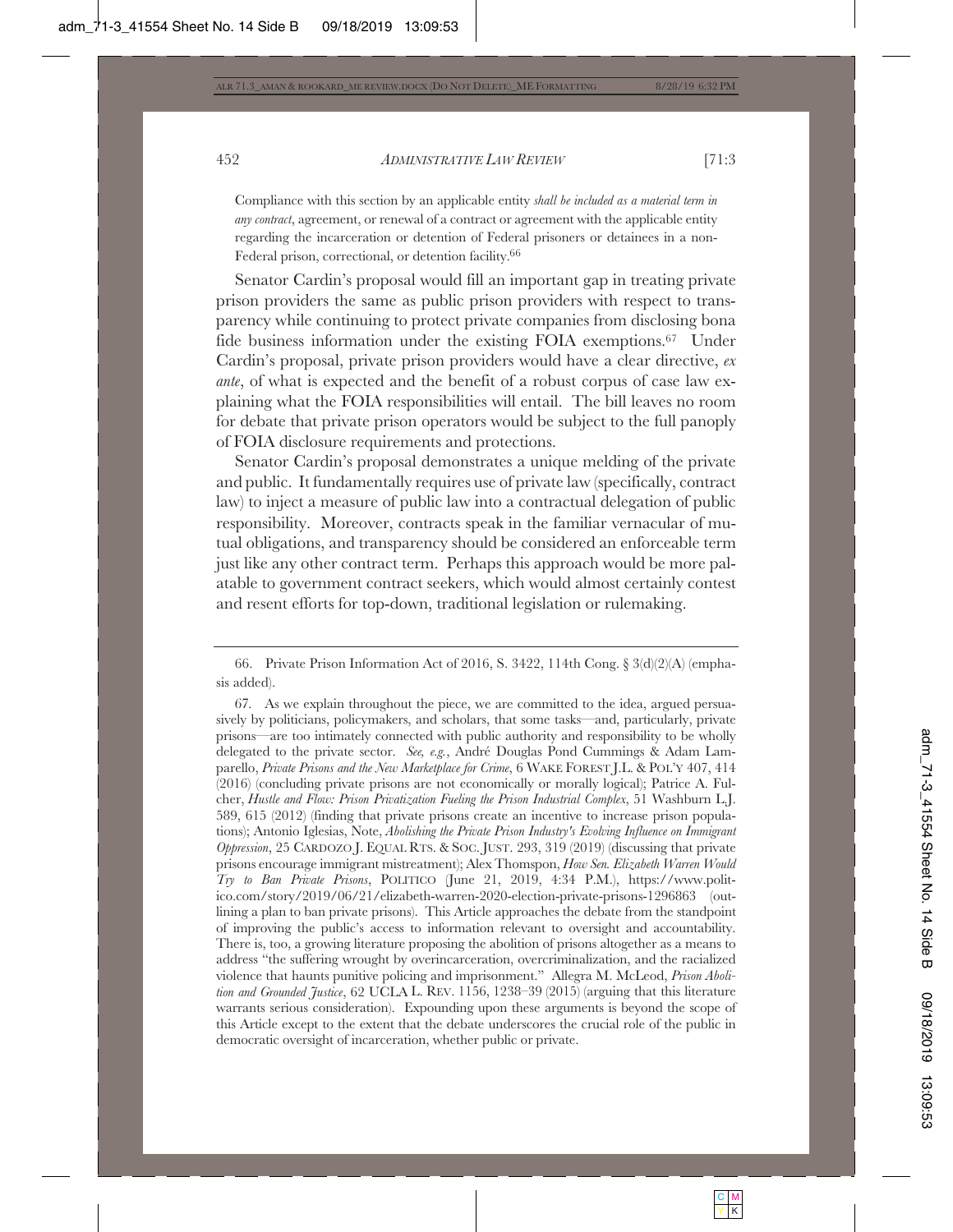Such a proposal demonstrates that while public power can easily be contracted away, it can just as credibly be asserted in the same fashion. This does not mean that access to privately-created documents pursuant to a government contract needs to be an absolute right; however, as we have suggested above, the strength of the right may be conceived of as a sliding scale. That is, transparency mandates should reflect the extent to which a contract delegates public authority, such as whether the contract allows for discretion, whether the contractor will be interacting directly with the public, the extent to which the vulnerable or disenfranchised may be impacted, and so forth. Senator Cardin's proposal reflects the considered judgment that these factors weigh in favor of transparency as applied to private prisons.<sup>68</sup>

Tackling the transparency deficit on an issue-by-issue basis yields many benefits, not the least of which are in-depth, robust analyses of problem areas. Such solutions tend to be well-reasoned, workable, and compelling—the product of careful consideration of the costs and benefits, both pecuniary and otherwise.69

Second, piecemeal solutions may more plausibly gain traction in a Congress that is highly unlikely to reach a consensus on a comprehensive FOIA overhaul.70 Targeting particularly sensitive areas additionally permits advocates to assemble a compelling body of evidence that may in turn be used to put pressure on elected officials. Moreover, once a statute is implemented to increase transparency for a particular industry, we may use the resulting data as a real-world experiment to draw conclusions about what worked and what requires further fine-tuning. To that end, transparency advocates may likewise seek state FOIA amendments in jurisdictions friendly to such efforts and use the resulting data to craft federal solutions.

Third, we may look at trends in these scholars' focuses to identify solutions that may work more broadly, as well as to look at areas of particular concern. An ad hoc approach to remedying the transparency deficit left by FOIA carries with it drawbacks; however, many are simply the flip side of the benefits listed above. First, and most obviously, these solutions are underinclusive

<sup>68.</sup> *Cf., e.g.*, Chandra Bozelko, *Open Record Laws Should Apply to Private Prisons, Too*, HILL (Aug. 9, 2017, 5:00 P.M.), http://thehill.com/blogs/pundits-blog/crime/345959-open-rec ord-laws-should-apply-to-private-prisons-too (discussing Senator Cardin's proposal and the revelations on substandard performance, conditions, and treatment that have been unearthed from the limited data presently available on private prisons).

<sup>69.</sup> *See, e.g.*, Lamdan, *Sunshine for Sale*, *supra* note 60, at 258 (accounting for costs and benefits of contractual transparency requirements versus public participation models).

<sup>70.</sup> *See., e.g.*, Sheryl Gay Stolberg & Nicholas Fandos, *In Congress, Only Gloom is Bipartisan*, N.Y. TIMES (Jan. 27, 2018), https://www.nytimes.com/2018/01/27/us/politics/congressdysfunction-conspiracies-trump.html.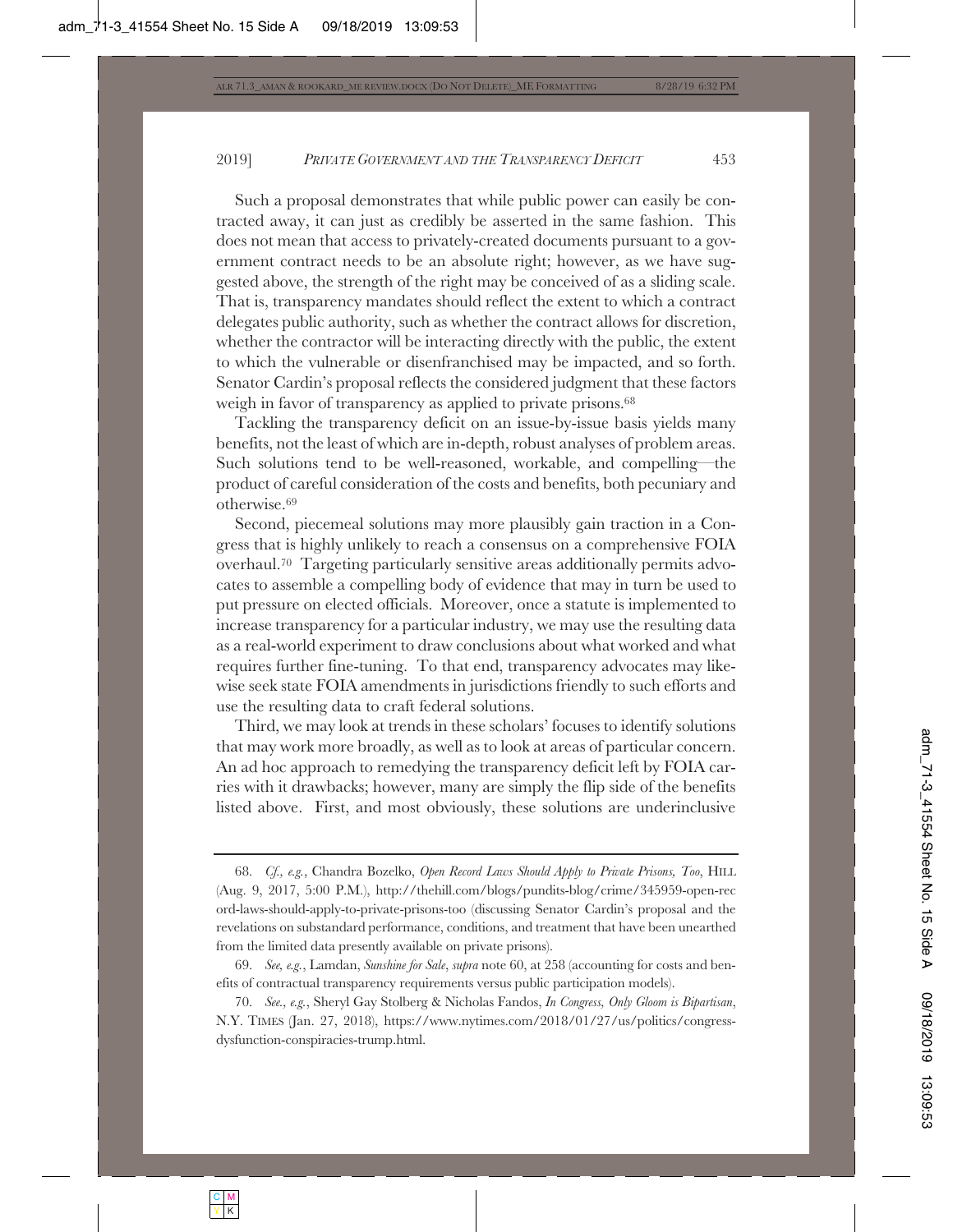and somewhat arbitrary, likely allowing many key areas of private governance to proceed unscrutinized.

Second, and less obvious, is transparency fatigue. Transparency is not cost free. It has, moreover, many opponents in those who benefit from the status quo.71 A gradual approach to transparency improvements (such as on a subject-by-subject basis) would provide special interests, lobbyists, and recalcitrant politicians with opportunities to stymie further gains at every turn. We advocate that the larger debate over the soul of this country, and the need to return the public into the private, should happen sooner rather than later. Piecemeal debates may cause the political process to devolve into gamesmanship.72

Theoretically, as a case study in efforts to address the private government transparency deficit, an ad hoc FOIA extension properly focuses on what it is that private entity is doing, such as operating a prison or putting out wildfires, instead of who is doing the action. But in picking and choosing some private contractors and not others, a piecemeal approach by its very nature fails to treat the private government as such—as an arena which presumptively merits attention just the same as public government because of its character as a manifestation of essentially public action. Proposals such as Senator Cardin's are accompanied by substantial research and explanation for why the particular type of private contractor (prison operators, in this example) must be subject to public oversight via FOIA transparency. But they are not accompanied by an explanation for why other private contractors are not similarly treated. We seek herein to outline a framework which would require such considered decisionmaking.

## *B. Replacing FOIA*

Some theorists argue that any document pertaining to official governmental purposes should be open to the public, regardless of whether it is privately

<sup>71.</sup> *See, e.g.*, Sekera, *supra* note 57; KUTTNER, *supra* note 1.

<sup>72.</sup> *Cf., e.g.*, Karen Bogenschneider & Elizabeth Gross, *From Ivory Tower to State House: How Youth Theory Can Inform Youth Policy Making*, 53 FAM. REL. 19, 22 (2004) ("A comprehensive, longterm perspective too often is constrained by categorical funding streams, brief legislative sessions, and election demands for immediate results. Given these pressures, policy makers are forced into looking for quick solutions to complex problems, which result in piecemeal, magicbullet approaches."); Clyde W. Summers, *Politics, Policy Making, and the NLRB*, 6 SYRACUSE L. REV. 93, 105 (1954) (criticizing the NLRB for preferring adjudication over other types of decision as "fragmentary in character, placing primary emphasis on the special facts of the single case, and focusing attention on one small facet of what is often a complex problem" and noting that such approaches "make[] perspective difficult [and] tend[] to obscure the fact that policy is being made and to discourage direct discussion of the wisdom of the policy").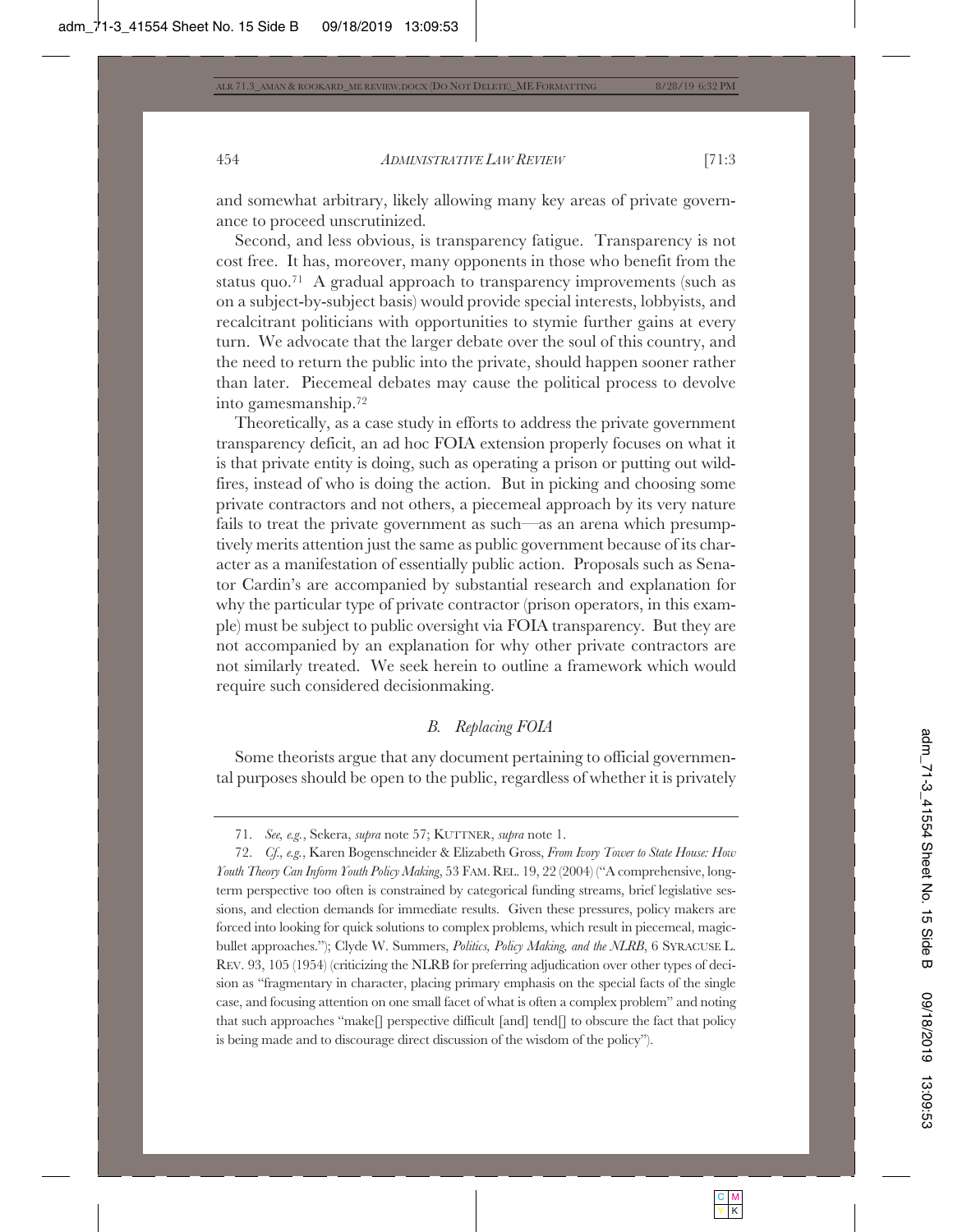or publicly produced. The greatest merit to such proposals is that they properly focus on the nature of the document insofar as it concerns the government and the people, instead of restricting considerations to the producer of the document. If a document is created in furtherance of a congressional mandate, the critical inquiry should focus on that relationship.

But scholars who have proposed such comprehensive overhauls of FOIA—including but not limited to a complete rejection of the current framework—"hedge[] on the details," in part because it is unclear what such an overhaul would involve.73 This becomes all the fuzzier when we look to expanding a transparency framework to private government.

Several such scholars argue that the reactive, request-driven FOIA regime should be jettisoned in favor of proactive disclosure requirements.74 We support and agree with the rationale underlying such proposals insofar as they seek to remedy FOIA's shortcomings in government-held documents; as Professor Pozen argues, the current system "is arguably reactionary in a more substantive, political sense insofar as it empowers opponents of regulation, distributes government goods in a regressive fashion, and contributes to a culture of contempt surrounding the domestic policy bureaucracy while insulating the national security state from similar scrutiny."75 Affirmative disclosure is a critical part of any public transparency regime, and we touch on some areas below where affirmative disclosure may be expanded. Unlike our later discussion of affirmative disclosure, which provides targeted areas where corporations should be required to *create* information of public importance (largely summaries of prior activities, such as political, safety, or environmental actions), Professor Pozen's proposal targets mandatory disclosure of government-held, already-created information.

As our focus here is on private transparency, however, we must take into account the distinction between publicly and privately held information. For all our arguments that the disclosure regime should focus on the importance of information to the public and not the character of the creator or holder, we also seek solutions that may be politically viable. Indeed, in some cases it may be useful for the corporations themselves to have the protections that might flow from greater transparency when they are engaged in public duties. Moreover, while we believe the public importance should be driving disclosure requirements, we would be remiss to ignore altogether the differences

<sup>73.</sup> David E. Pozen, *Freedom of Information Beyond the Freedom of Information Act*, 165 U. PA. L. REV. 1097, 1156 (2017); *cf., e.g.*, Daxton R. "Chip" Stewart & Charles N. Davis, *Bringing Back Full Disclosure: A Call for Dismantling FOIA*, 21 COMM. L. & POL'Y 515, 517–19, 529 (2016).

<sup>74.</sup> *E.g.*, Pozen, *supra* note 73.

<sup>75.</sup> *Id.* at 1101.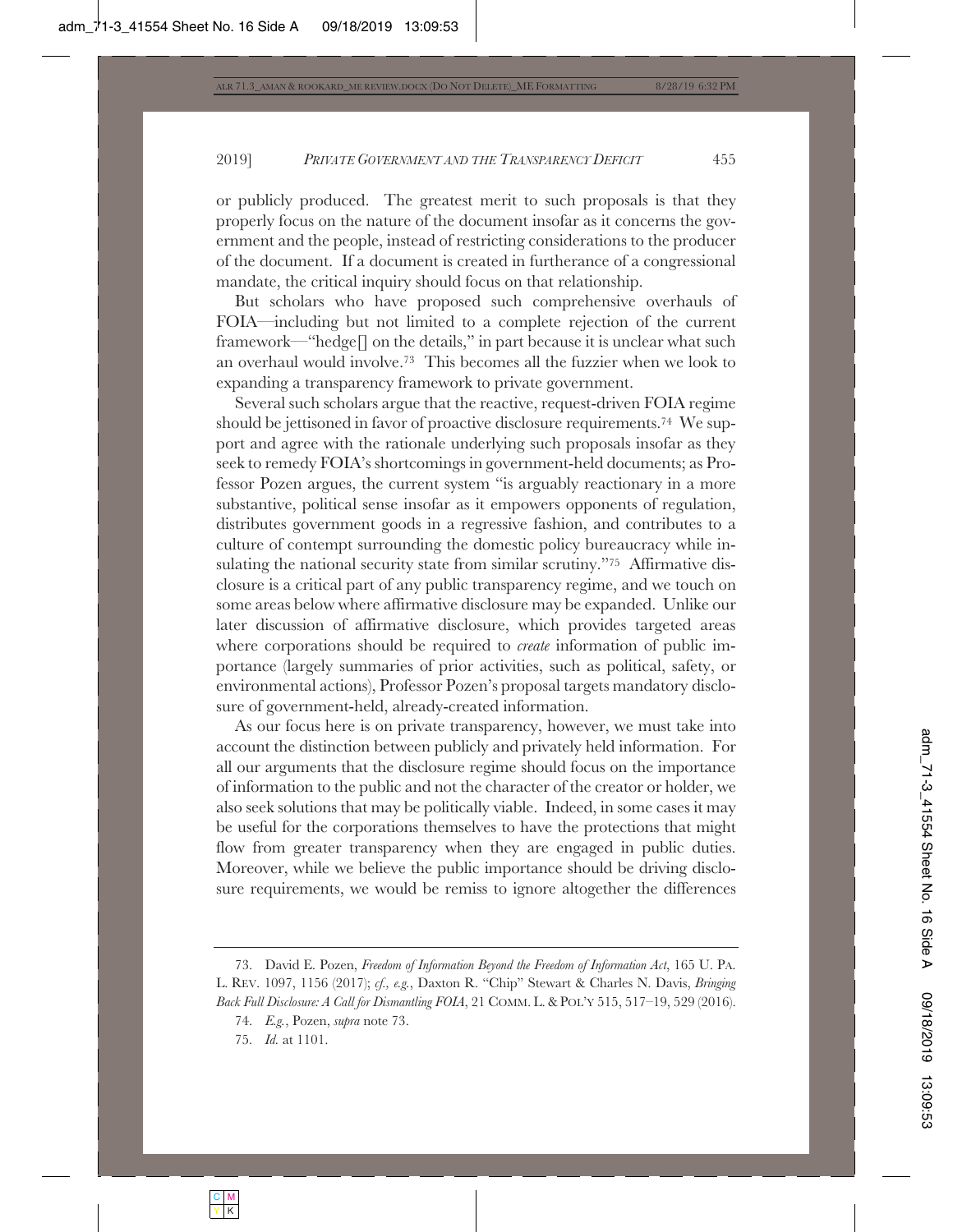between public and private service providers.76

To wit, several of the justifications offered by Professor Pozen for affirmative disclosures—which are well-developed and persuasive as applied to Professor Pozen's target area: traditional, publicly-held FOIA documents—do not fit nearly as neatly into the private provider context. For example, Professor Pozen argues that agencies may utilize already implemented government online records systems to proactively distribute relevant documents.<sup>77</sup> By their nature, private records holders are substantially less likely to have, or be willing to develop, turn-key ready disclosure systems that could be adapted to the types of disclosures addressed here. Private entities communicate with the public differently (through commercial advertisements, sales contacts, stock offerings, and the like) than public agencies, and these differences would increase political resistance and private cost should an affirmative disclosure regime be imposed on private companies. Our affirmative disclosure proposal below would filter privately-created information through the existing agency framework, taking advantage of the structures identified by Professor Pozen.

Other concerns, which Professor Pozen worries may make affirmative disclosure requirements difficult in the public context, may prove insurmountable if applied across the board to private record holders. Specifically, as Professor Pozen argues, affirmative disclosure requirements, just as the current request-driven system, may "suffer from inattention [and] narrow construction";78 these issues are all the more likely to be exacerbated when profits are on the line for private entities.

Finally, Professor Pozen warns of a regime which "produce[s] so much information as to overwhelm outside audiences, ultimately degrading rather than enhancing media coverage and public comprehension."79 Given the amount of privately-produced information, this risk seems to be the greatest consideration against any broad affirmative disclosure requirement imposed on private record holders. Private companies will have every incentive to bury the proverbial needle in the haystack while resisting meaningful disclosure of any damaging information. Public agencies, while perhaps frequently reticent to willingly disclose wrongdoing,<sup>80</sup> at a minimum have an undeniable

<sup>76.</sup> These differences, of course, suggest that private providers may not be suitable substitutes for public providers with regard to critical human services. *E.g.*, Aman & Dugan, *supra* note 2.

<sup>77.</sup> Pozen, *supra* note 73, at 1150–51, 1053–54.

<sup>78.</sup> *Id.* at 1151.

<sup>79.</sup> *Id.* at 1152.

<sup>80.</sup> *See* Aram A. Gavoor & Daniel Miktus, *Oversight of Oversight: A Proposal for More Effective FOIA Reform*, 66 CATH. U.L. REV. 525, 533 (2017) ("[A]gencies have strong disincentives to comply with FOIA . . . .").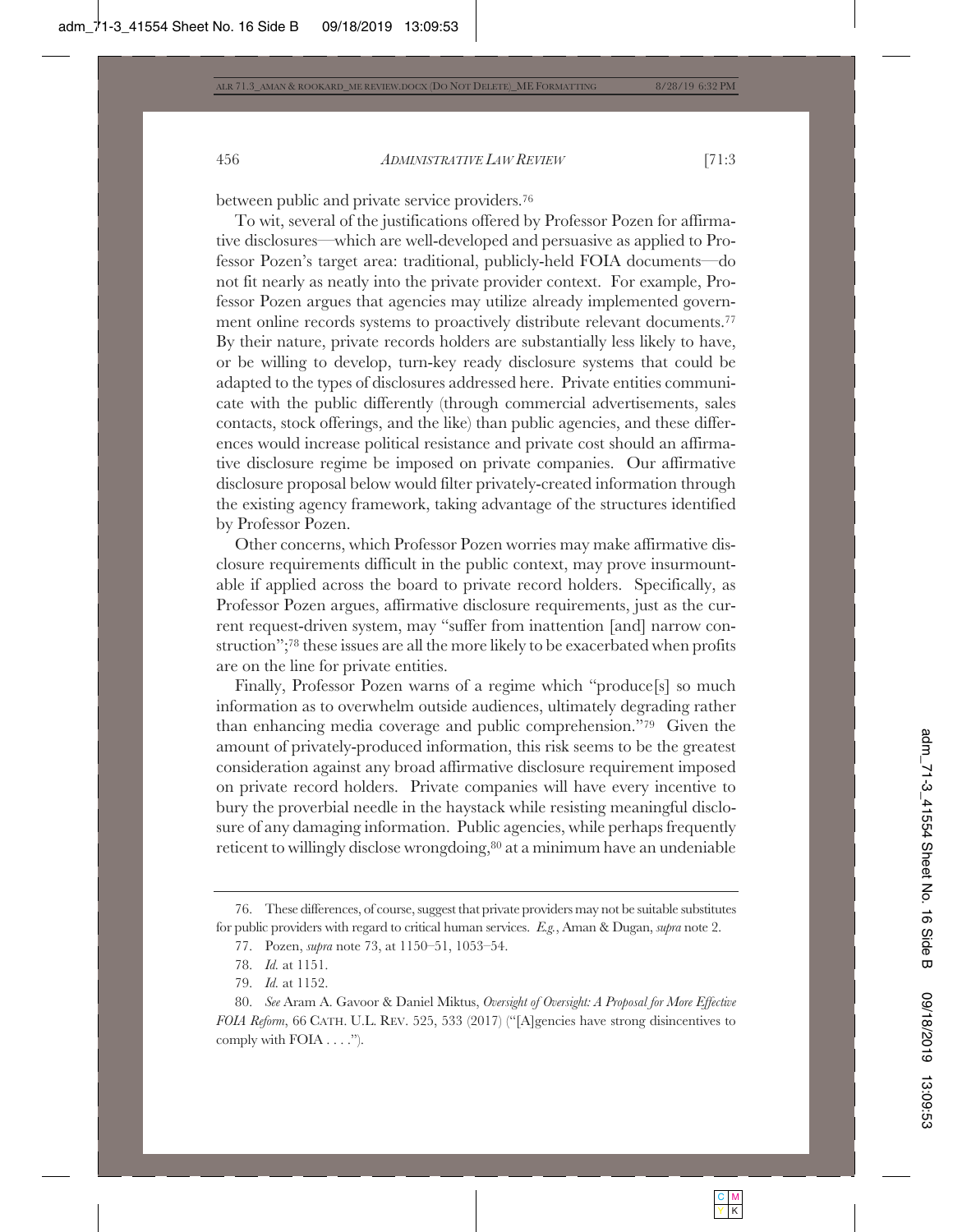public mandate to do so, and political mechanisms exist for rectifying any failures to disclose.

Moreover, assuming an affirmative disclosure policy for government-created information manages to take root, it is not completely clear that a private affirmative disclosure policy would be particularly helpful. The public disclosure would provide notice of the fact of the contractual delegation, following which interested parties could seek the relevant, privately-held documents created pursuant to that delegation. We contend below that federal, state, and local governments can and should expand mandatory private disclosures through already-existing devices such as permitting requirements, activity disclosures, and shareholder disclosures.<sup>81</sup> These, as expanded, would target the types of information most important to the public at large, leaving FOIA-style requests as a means to dig deeper into certain issues or as a compliment to the proposed public affirmative disclosure system.82 That is, we see our proposed "private FOIA" system as potentially complementary to a public affirmative disclosure system, such as that proposed by Professor Pozen.83

Other scholars propose a different type of "comprehensive" reform proposal. Laurence Tai's suggestion, for example, focuses neither on extending FOIA to a specific industry nor on addressing anomalous transparency gaps left in FOIA.84 Rather, proposals such as Tai's and others address narrow performance issues that undermine FOIA's ability to effectively operate in its current scope.85 Tai proposes adjusting FOIA's fees and fee-shifting provisions to make compliance with commercial FOIA requests more cost-effective while ensuring that FOIA remains viable for private and public interest requesters.86 These issues, while undoubtedly important to the viability of the reforms we discuss here, are beyond the scope of this Article. These proposals demonstrate that FOIA's incentive structure may be adjusted to work

84. *See* Tai, *supra* note 35, at 455.

85. *E.g.*, Gavoor & Miktus, *supra* note 80, at 542 (arguing that FOIA's "provisions permitting or requiring agency interpretation are inefficient because they are internally inconsistent with its de novo standard of review" and should be replaced with "more specific terms and provisions, thereby removing the necessity for agency interpretation"); Ira Bloom, *Freedom of Information Laws in the Digital Age: The Death Knell of Informational Privacy*, 12 RICH. J.L. & TECH. 9, 1–2 (2006) (noting risk of intrusion into individuals' privacy interests due to abuse of digital state and federal FOIA databases).

86. Tai, *supra* note 35, at 455 (proposing to "allow[] agencies to retain processing fees, increase<sup>[]</sup> these fees, especially for commercial and expedited requests, and strengthen<sup>[]</sup> FOIA's attorney fee-shifting provisions").

<sup>81.</sup> *See infra* Part III.A.

<sup>82.</sup> *See id.*

<sup>83.</sup> *See id.*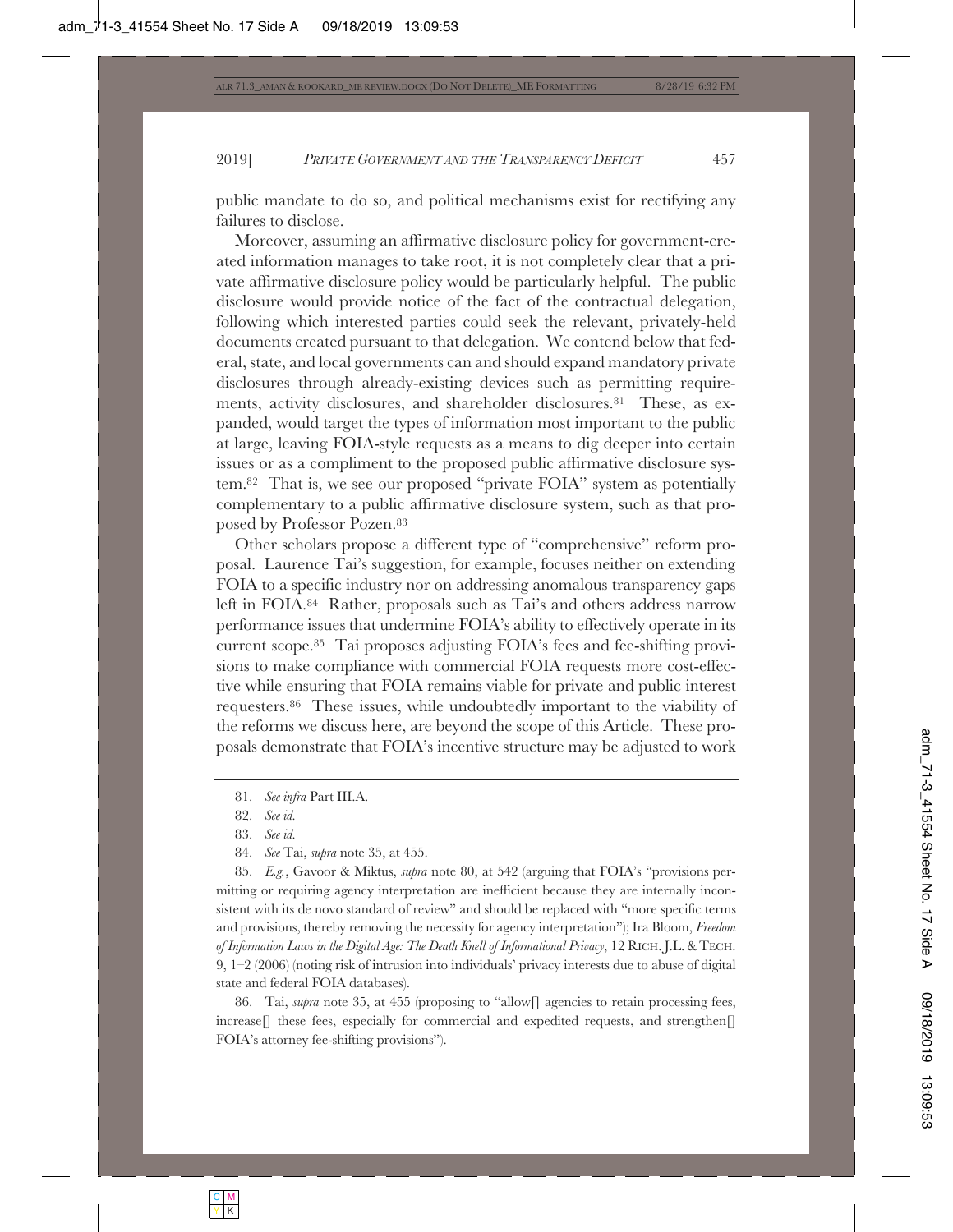substantial justice without overburdening the administrative state with purely commercial requests.

Comprehensive overhauls to the existing FOIA framework are aspirational. But as a practical matter, particularly in the short term, the devil truly lies in the details—and undoubtedly in the difficulty of achieving bipartisan support for any large changes in this political climate.<sup>87</sup> These proposals, in their current forms, are not necessarily readymade for the types of private governance we have been discussing.88

The scholarship thus far proposes encouraging affirmative disclosure regimes to remedy many of FOIA's shortcomings as currently applied to public governmental actors. But the difficulties in mapping such a regime on to private operators confirm that private government, while parallel to public government and wielding important authority, operates in a different space from public government, with different expectations and goals.89 An affirm-

88. *See* authorities cited *supra* note 87.

89. The burgeoning literature on transnational law helps to explore and explain the interrelatedness of the degrees and shade of public and private, recognizing that the dichotomy has disintegrated into "new forms of authority, legitimacy, and political mobilization." AMAN & GREENHOUSE, *supra* note 10, at 44. Transnational law appreciates that the "principal vehicles of transnational governance" extends beyond traditional sources of law (constitutions and statutes) to, for example, "treaties and agreements; supply chain contracts and industry codes and standards; and the voluntary norms and procedures associated with global governance institutions." *Id.*; *see also* Henry Mintzberg, *The U.S. Cannot Be Run Like a Business*, HARV. BUS. REV. (Mar. 31, 2017), https://hbr.org/2017/03/the-u-s-cannot-be-run-like-a-business ("A healthy society balances the power of respected governments in the public sector with both responsible businesses in the private sector and robust communities in what I call the plural sector—the clubs, religions, community hospitals, foundations, NGOs, and cooperatives with which so many of us engage."); Oren Perez, *Purity Lost: The Paradoxical Face of the New Transnational Legal Body*, 33 BROOK. J. INT'L L. 1, 3 (2007) ("The classic doctrines of international law, with their focus on sovereignty, state consent, custom, and treaty, do not provide a satisfactory explanation for many of the practices and institutional structures that fill the global

<sup>87.</sup> Pozen, *supra* note 73, at 1156–57 (arguing that request-driven model should be abandoned in favor of proactive disclosure model but declining to argue "whether FOIA requests ought to phased out wherever feasible or retained in some modified form" and remaining "genuinely ambivalent about how far to take [the article's] arguments"); *cf., e.g.*, Stewart & Davis, *supra* note 73, at 537 (positing similar affirmative disclosure thesis, but leaving the "details and intricacies" of disclosure "portals," as well as "getting the legislative language just right to balance the incentives and consequences," to future scholars); Michael Herz, *Law Lags Behind: FOIA and Affirmative Disclosure of Information*, 7 CARDOZO PUB. L. POL'Y& ETHICS J. 577, 578–79 (2009) (arguing that "FOIA's fundamental limitation is its failure to impose affirmative responsibilities on agencies" but acknowledging that "[r]eimagining the Freedom of Information Act is far beyond the scope of this brief [a]rticle").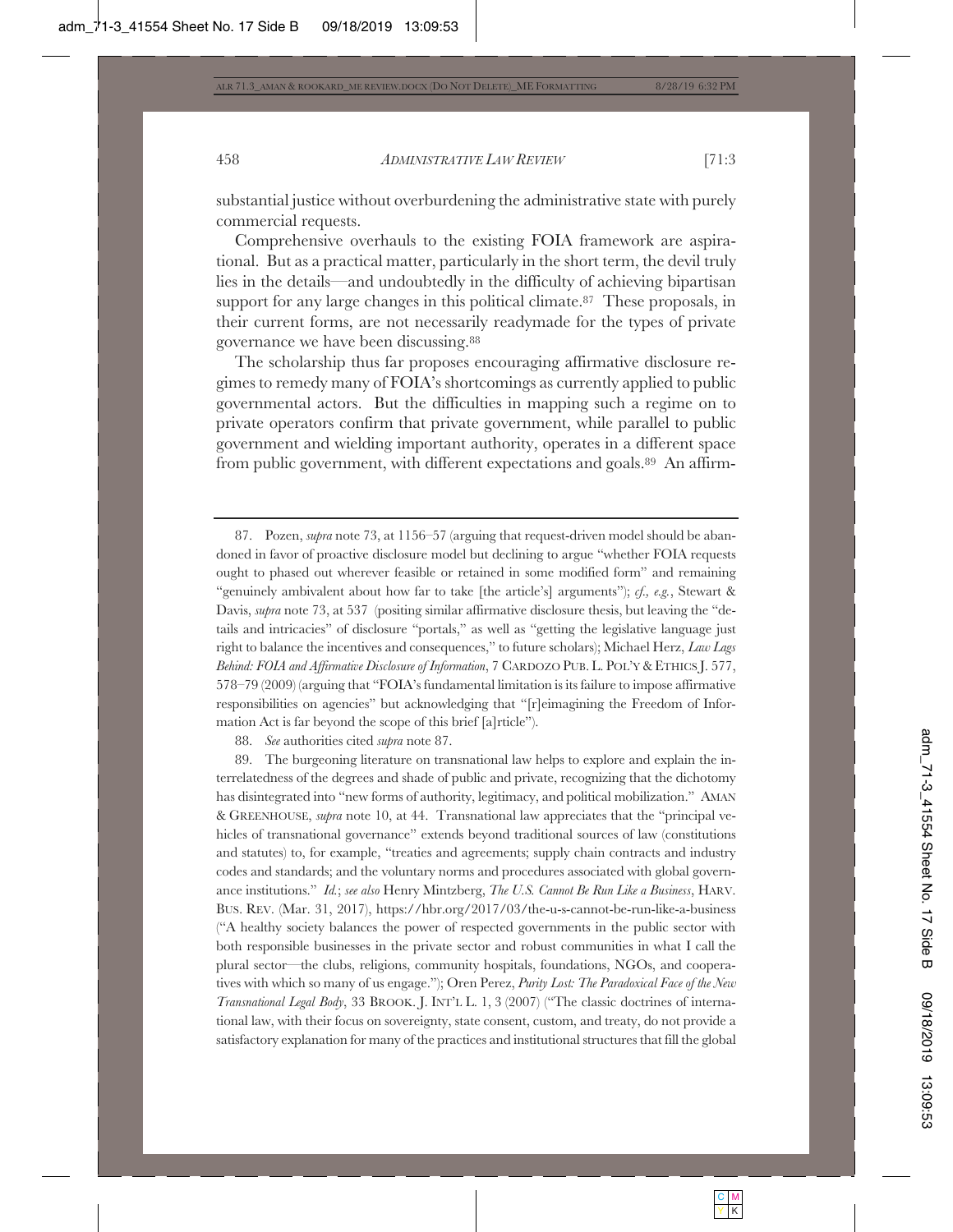ative disclosure model makes sense for public agencies because they are designed, from the ground up, for public service.<sup>90</sup> This goal serves as a ready justification for using existing public disclosure-oriented portals to facilitate such a transformative reform. By contrast, the private organizations which collectively operate in the private government are designed primarily (solely?) for profit.91 As such, their organizational structures are ill-suited to a broad affirmative disclosure regime, at least without sacrificing the putative benefits (largely economic efficiency) of private-public partnerships.92 While a reactionary FOIA-type framework and additional mandatory reporting requirements may help to mitigate the transparency deficit with respect to private organizations recruited to serve the public good, these differences demonstrate that transparency and democracy are almost unavoidably sacrificed when public services are contractually delegated.

As we demonstrate below, particularly in Part IV, private government has limitations.93 Thus, while we endeavor to close the transparency deficit, we believe that the profit-directed ends of private organizations dictate that, ultimately, politicians and courts will have to draw a line between what may properly be delegated and what must be off-limits. To reiterate, current governing practice prioritizes outsourcing and offloading responsibility for public actions ranging from firefighting to airport security<sup>94</sup> to legislation incorporating by reference international "standards" which may preclude even

92. For a comprehensive critique of these alleged benefits, see, for example, KUTTNER, *supra* note 1, and David Hall & Tue Anh Nguyen, *Economic Benefits of Public Services*, REAL-WORLD ECON. REV., June 19, 2018, at 101 ("There is now extensive experience of all forms of privatization, and many studies, surveys, overviews and meta-reviews, whose results repeatedly find no evidence that the private sector is intrinsically more efficient.").

93. *See infra* Part IV; *see also, e.g.*, Peter Whoriskey & Dan Keating, *Overdoses, Bedsores, Broken Bones: What Happened When a Private-Equity Firm Sought to Care for Society's Most Vulnerable*, WASH. POST (Nov. 25, 2018), https://www.washingtonpost.com/business/economy/opioid-over doses-bedsores-and-broken-bones-what-happened-when-a-private-equity-firm-sought-profits -in-caring-for-societys-most-vulnerable/2018/11/25/09089a4a-ed14-11e8-baac-2a674e915 02b story.html.

94. *Cf., e.g.*, Rene Marsh & Eli Watkins, *CNN Exclusive: TSA Considering Eliminating Screening* 

legal universe. The contemporary legal terrain seems to be characterized by overlapping jurisdictions, inconsistent doctrinal interpretations, and competing worldviews.").

<sup>90.</sup> *Cf.* Mintzberg, *supra* note 89.

<sup>91.</sup> *Cf. id.*; Verkuil, *supra* note 10, at 468 ("The values behind public service help animate the public-private distinction. When private contractors perform inherent government functions, they jeopardize core values of public law and weaken government's capacity to do the common good."); McLean, *supra* note 7, at 375–77 (describing metamorphosis of the corporation from origin as a "creation[] of the state" with "public purpose" to modern characterization grounded in "public/private distinction").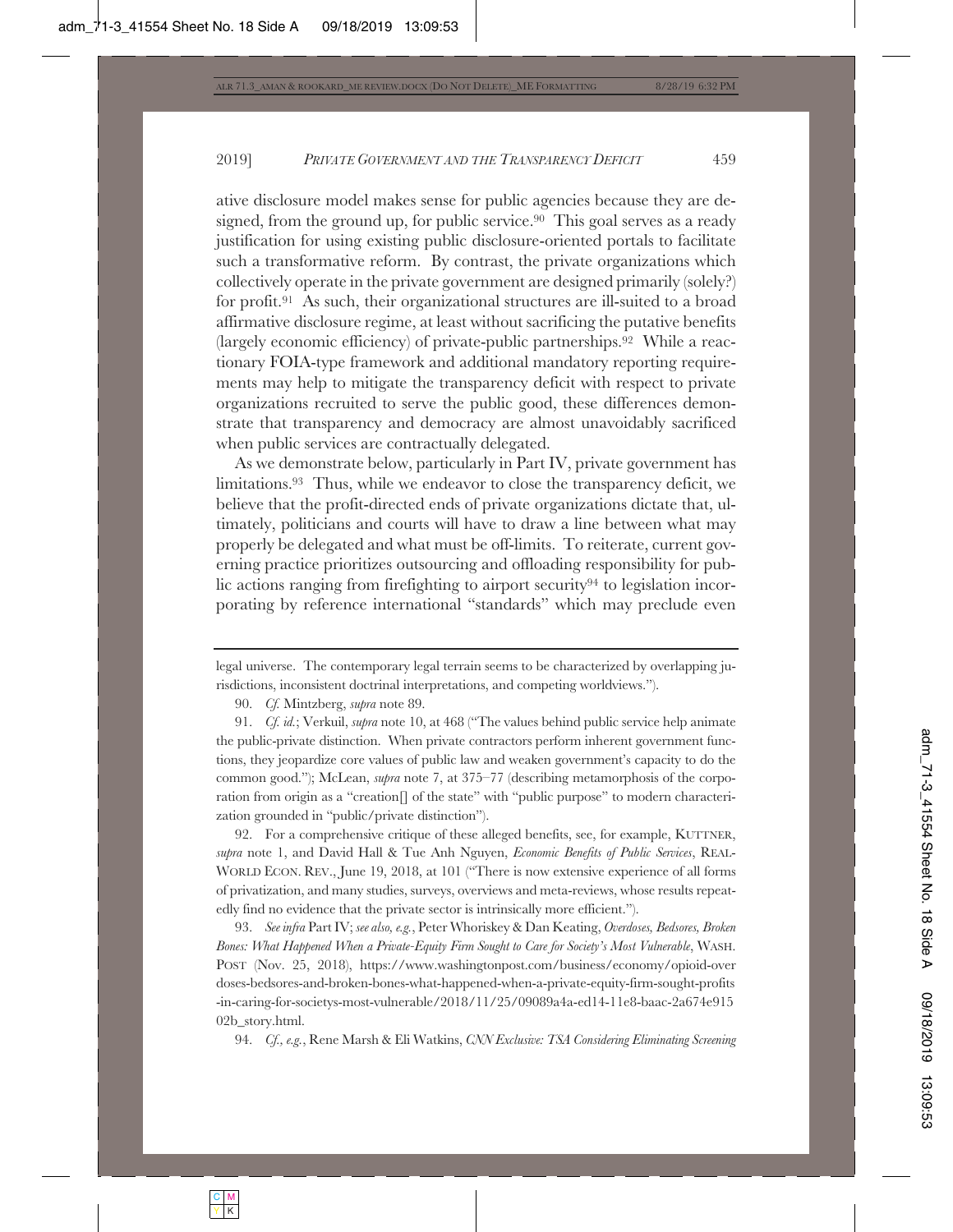the well-to-do from meaningfully participating in essentially-political processes.95 These forms of "outsourcing," and the divergent forms of privatization we address below extend far beyond the provision of services to delegation of discretionary decisionmaking on matters of quintessentially political importance. If nothing else, the transparency proposals we contemplate should help generate the evidentiary record upon which both voters and courts may rely in drawing this line.

# *C. Refining FOIA*

We have already discussed Senator Cardin's proposal for extending FOIA to private prisons—a proposal that injects public law (the FOIA framework) into public-private outsourcing relationships by using the quintessential mechanism of private law: the contract.96 Senator Cardin's proposal provides a roadmap that can and should be generalized to most if not all areas of privatization by contract. And we surmise that there is no reason for FOIA to stop at contracts—similar frameworks may be amenable to inclusion in trade agreements and treaties. In short, wherever the government is a party to an agreement, it has the prerogative and responsibility to include protransparency provisions, and we propose a path to help this occur.

Scholars, including Aman, for some time now have recognized that private companies could be required, via contract, to open their activities to public scrutiny.97 Professor Sarah Lamdan, for example, has built on this

- 95. *See* discussion *supra* note 10.
- 96. *See supra* Part II.A.

*at Smaller Airports*, CNN (Aug. 1, 2018, 5:14 P.M.), https://www.cnn.com/2018/08/01/poli tics/tsa-considering-eliminating-screening-at-smaller-airports/index.html. *But see* Verkuil, *supra* note 10, at 445–48 (describing the relocation of airport screening from the private sector to the public in the wake of the September 11, 2001; if, however, the 2001 attacks provided the impetus for reassessing private control of airport security, then perhaps the renewed movement to privatize and trim down government involvement in airport security may be due in part to the long lull in catastrophic terrorist attacks since 2001).

<sup>97.</sup> Alfred C. Aman, Jr., *Privatization and Democracy: Resources in Administrative Law*, *in* GOVERNMENT BY CONTRACT: OUTSOURCING AND AMERICAN DEMOCRACY 261–62 (Jody Freeman & Martha Minow eds., 2009); *e.g.*, Lamdan, *Sunshine for Sale*, *supra* note 60, at 251– 52; Jody Freeman, Symposium, *Extending Public Law Norms Through Privatization*, 116 HARV. L. REV. 1285, 1285, 1328 (2003) ("Although contracts between government and service providers take the form of traditional private-law contracts, and need to be attractive enough in their terms to entice private providers to bid for them, these agreements tend to be more unilateral in design than contracts between two private parties: government generally establishes the terms and providers generally agree to them. Thus, there is room to introduce more giveand-take in the process."). In particular, we build upon Professor Freeman's project of ex-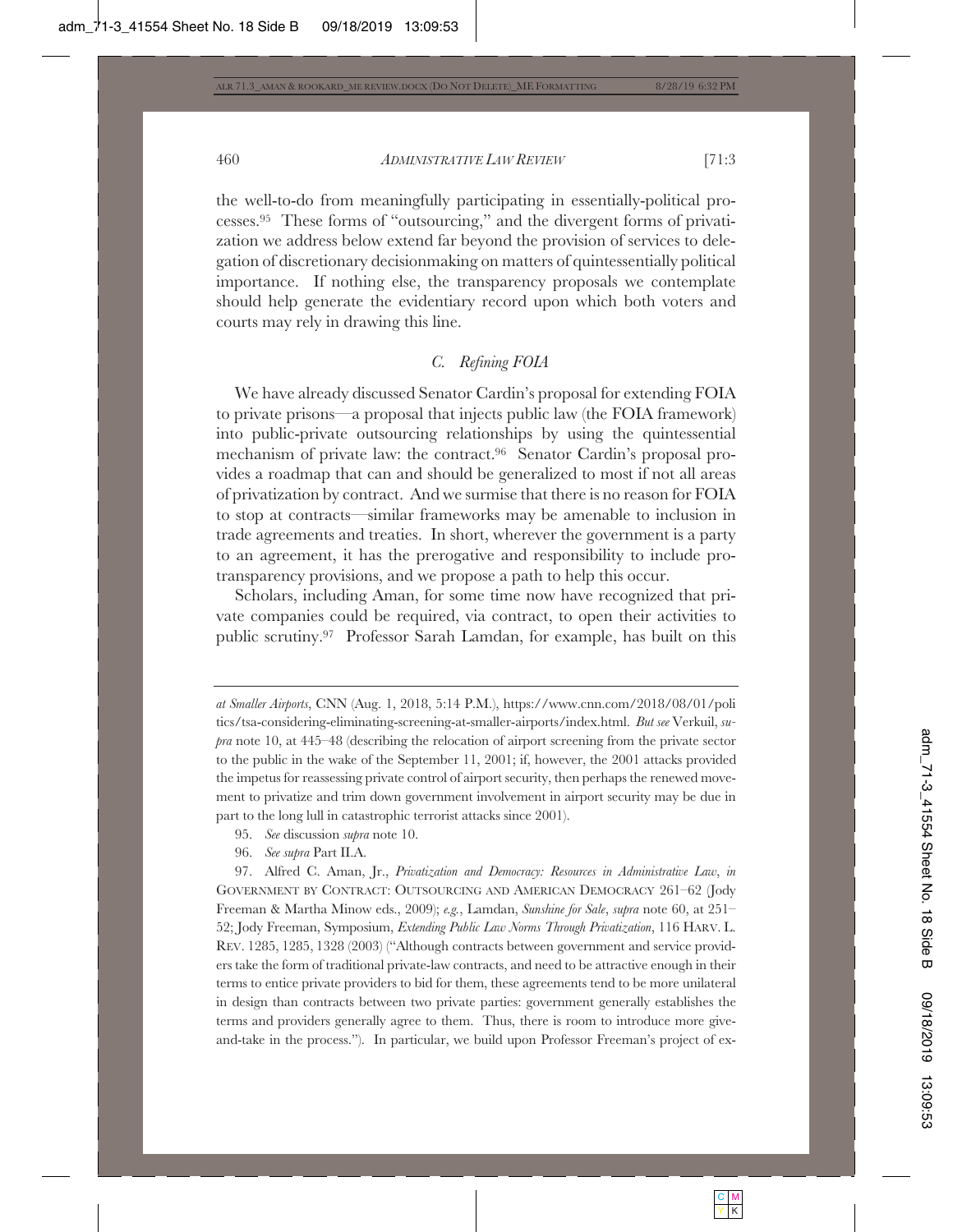idea to argue that such a private FOIA provision could permit closer supervision of the environmental impact of contractor activities.98 We seek to generalize a private FOIA regime beyond particular areas, such as private prisons or the environment, and in so doing propose a modification to address several concerns interposed in opposition to this concept. Specifically, we propose below a private FOIA wherein the contracting agency retains *ownership*, following *ex ante* consideration of transparency factors, of the critical public information. The resulting "FOIA requests" would seek information not directly from the private company but instead from the agency regarding the contractor's activities. We discuss below what this may look like, and how it can balance countervailing considerations of nongovernmental privacy, like trade secrets and efficiency.

Given that outsourcing occurs by contract, there is a great deal of flexibility when it comes to negotiating those contracts with prospective private providers. Two readily available, legally-binding mechanisms exist to encourage transparency provisions—passage of a contracting-out statute or, as a less attractive alternative (because the policy could be altered with a mere switch in administration), an executive order. Such an executive order could enhance OMB's review of agency actions by requiring, along with cost-benefit concerns, a transparency analysis as well—the lack of FOIA or provisions excluding FOIA should be evaluated as a cost to be justified.99 A further

plaining how private law can inject the public into outsourcing contracts, what she calls "publicization," *id.* at 1285, by drilling down into how to make private governance more transparent—a condition precedent to increased accountability. We also take this opportunity to demonstrate, through the transparency case studies, that privatization can extend to sovereignty and authority itself, and we further develop the limitations acknowledged by Professor Freeman on the publicization-by-contract idea.

98. Lamdan, *Sunshine for Sale*, *supra* note 60, at 251.

99. Imposing systemic regulatory changes (such as the one we propose) by executive order is far from unprecedented. To take one example, consider Executive Order 12,866, which famously requires agencies to promulgate only those regulations "required by law" or "compelling public need" and to "assess all costs and benefits of available regulatory alternatives, including the alternative of not regulating." Exec. Order No. 12,866, 58 Fed. Reg. 51,735, 51,735 (Oct. 4, 1993). It further requires the Office of Management and Budget (OMB) and the Office of Information and Regulatory Affairs (OIRA) to evaluate all major regulatory actions to ensure that the cost-benefit calculus is followed. *See id.* For one particularly rosy review of Executive Order 12,866, with an interesting explanation for the Order's staying power across administrations from both major parties, see the thoughts of George W. Bush's OIRA Administrator, Susan E. Dudley, *Happy Birthday, Executive Order 12866!*, FORBES (Sept. 24, 2018, 8:57 A.M.), https://www.forbes.com/sites/susandudley/2018/09/24/happybirthday-executive-order-12866/#1ef863fb3eef. One of Dudley's primary explanations is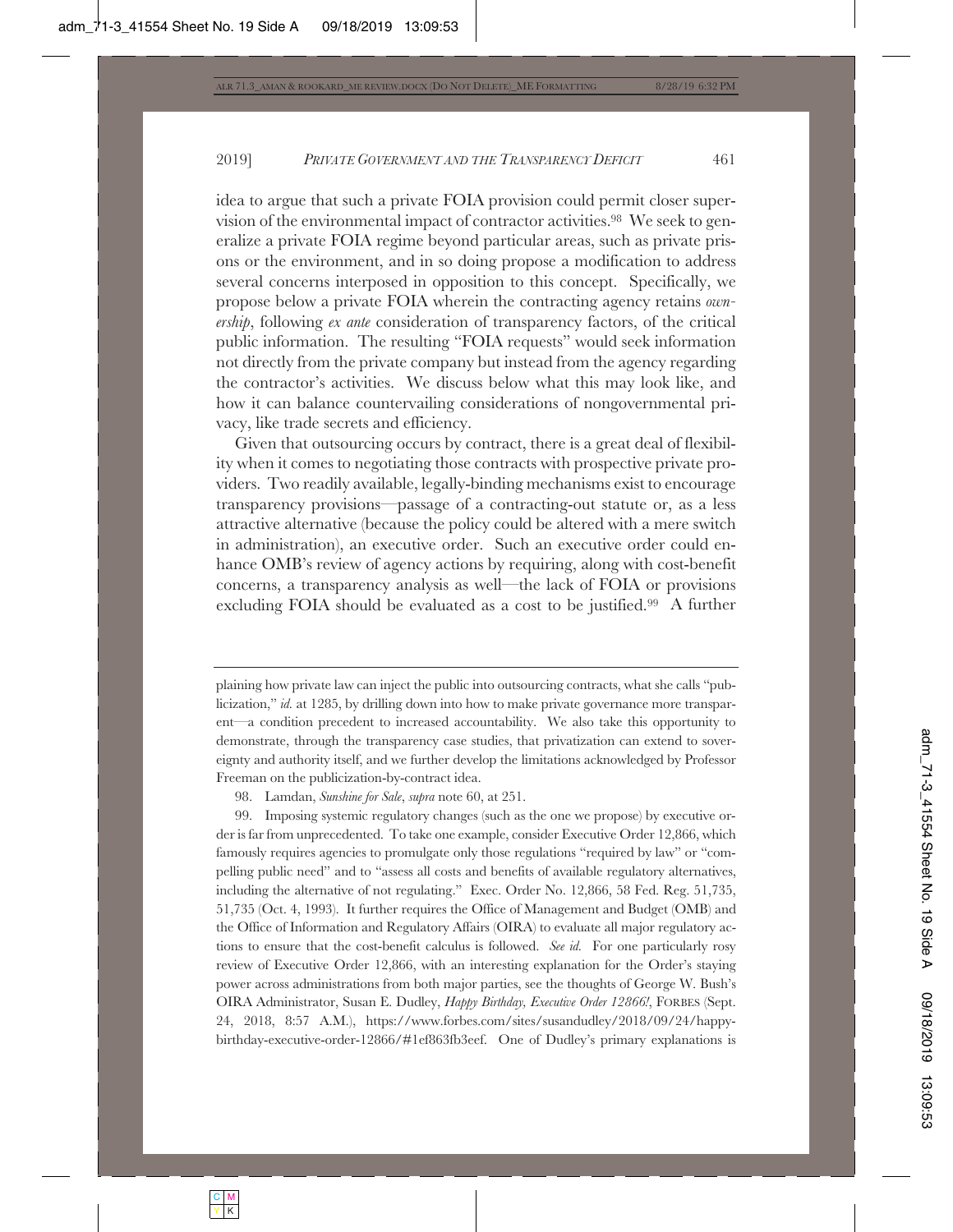possibility, particularly in light of a political climate in which transparency is regarded as an anathema, is for individual agencies to adopt, as internal operating procedures or formal regulations, the expectation that outsourcing contracts contain such a provision.100

As proposed by many FOIA reformers, we could begin with the premise that any non-exempt document created pursuant to a government contract is subject to FOIA, but still permit the agencies, *ex ante*, to expressly define and justify exceptions and exclusions where other legitimate interests outweigh those of public disclosure. It may be the duties are not significant from a public point of view—a contract to mow lawns for example.101 But a statute could set out the broad criteria involved, and a decision to bypass some or all of FOIA would need reasons that could be subject to judicial review and public scrutiny.

100. *See* Gillian E. Metzger & Kevin M. Stack, *Internal Administrative Law*, 115 MICH. L. REV. 1239, 1245 (2017) ("[W]e argue that, far from condemning internal administrative law, the APA embraced it . . . Unfortunately, this feature of the APA is one that courts often have ignored . . . At the same time, pressures for centralized White House control have led to the displacement of agencies' own internal law into versions of internal law that stem from central offices within the executive branch.").

101. It is important to note that the existing law exempts "matter[s] relating to public ... contracts" from the APA's procedural requirements. 5 U.S.C.  $\S 553(a)(2) (2012)$ . There is no differentiation made between types or the importance of contracts—a contract to outsource the painting of agency hearing rooms is the same as a contract to outsource the agency's regulatory duties. *Cf.* Arthur Earl Bonfield, *Public Participation in Federal Rulemaking Related to Public Property, Loans, Grants, Benefits, or Contract*s, 118 U. PA. L. REV. 540, 571 (1970) ("First, rulemaking of the kind exempted by subsection (a)(2) intimately affects millions of Americans in their daily lives, and is one of the most important and frequently used means by which our national government seeks to solve our pressing social, economic, and environmental problems . . . Second, the exemption of rulemaking relating to 'public property, loans, grants, benefits, or contracts' also creates a special danger that certain important government agencies may, as entities, become out of touch with and unresponsive to public needs."). It is as if all contracting out is trivial. But that exception was written at a time when it was assumed that the statutory duties of the agency would be carried out only by the agency itself. *See, e.g.*, Alfred C. Aman, Jr., *An Administrative Law Perspective on Government Social Service Contracts: Outsourcing Prison Health Care in New York City*, 14 IND. J. GLOBAL LEGAL STUD. 301, 315 (2007) (explaining genesis of the APA exemption and the evolution of "[r]eliance on the market for the actual provision of government services [which] coincide[d] with technological changes that have spurred deregulation throughout the  $1980s$  and  $1990s$ ...."). The erosion and eventual evisceration of that assumption underscores the need for the types of provisions we discuss here—and, ultimately, the need for a new administrative law which is built from the ground up to address the modern reality of private governance.

that cost-benefit principles, and more generally principles of government responsibility, transcend partisan lines. So too do (or should) issues of government transparency. *Id.*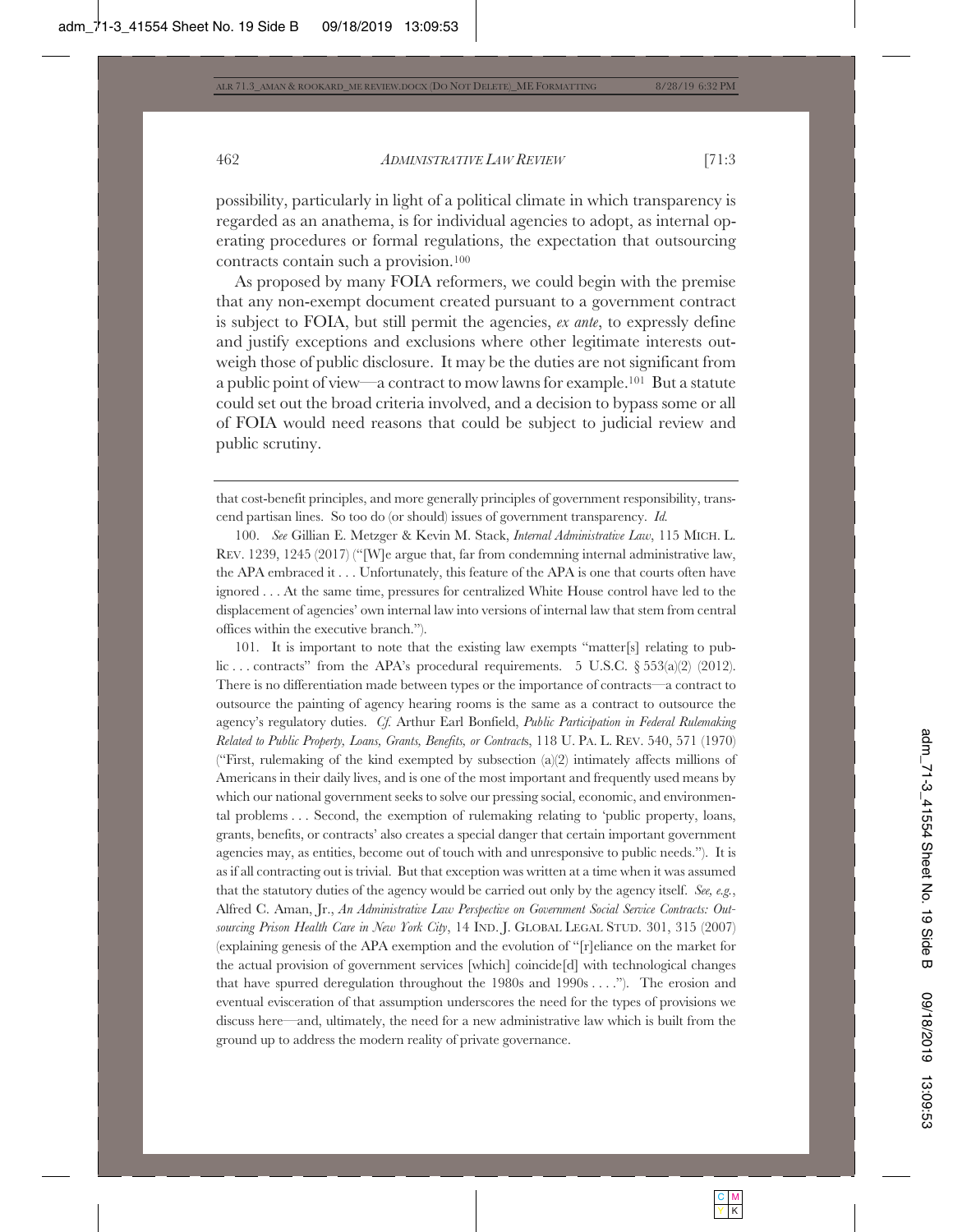The Cardin bill could thus be generalized to apply to all agencies that contract out all or a portion of their duties to a private entity, whether or not they involve private prisons. This would put the onus on the agencies to include contractual provisions incorporating FOIA in any outsourcing contract they negotiate. At a minimum, our statutory or regulatory framework would require that transparency and public access be addressed as part of the bargaining process. To the extent the "FOIA provision" is omitted or significantly modified, it needs to be explained. Meaningful judicial review requires some explanation of why a decision was made.

Whether the contractual provision should emulate Senator Cardin's "incorporate FOIA" provision, contain other language, or perhaps be open to different types of transparency requirements (consistent with reasonable exercise of agency discretion) is a question that can be determined ad hoc. Are different levels of transparency appropriate based upon the nature of the activities being outsourced? Perhaps at this stage, such complexity can be deferred since the existing FOIA exemptions may be tinkered with to address private interests.102

In addition to the private interest concerns, which we have largely addressed above and which may be adequately accommodated by the current exemption-based framework, the greatest hurdle our proposed system faces is system gridlock. Already, FOIA requests overburden underfunded agencies.103 Adding a private FOIA framework on top, complete with judicial

We argue that the existing, politically acceptable structures from FOIA may be used to shed greater light on the "submerged" state, SEKERA, *supra* note 58, at 1, recognizing that retooling of the exemption-based structure is already necessary to ensure that even critical government-created documents will be publicly disclosed. *See* authorities cited *supra* note 52.

103. Stephanie Alvarez-Jones, Note, *"Too Big to FOIA": How Agencies Avoid Compliance with the Freedom of Information Act*, 39 CARDOZO L. REV. 1055, 1057 & nn.8–10 (2018) ("Backlogs and insufficient resources present significant challenges to the execution of agencies' duties under FOIA. The failure to update the law to keep up with modern technology and the

<sup>102.</sup> For example, a provision could read as simply as:

All contracts entered into by an Agency as defined in 5 U.S.C.  $\&$  551(1), 552(f)(1) shall presumptively include the following provision: "All information produced pursuant to this contract is subject to disclosure consistent with the provisions in 5 U.S.C. § 552." *Except* that such an Agency may omit or modify this provision if the Agency determines that the contract is not substantially likely to produce information that would be subject to disclosure if produced by the Agency itself. An Agency omitting or modifying this provision must additionally make publicly available a statement justifying the omission or modification within seven (7) days of the execution of the contract. The statement shall be published in the Federal Register and subject to judicial review consistent with 5 U.S.C. § 706.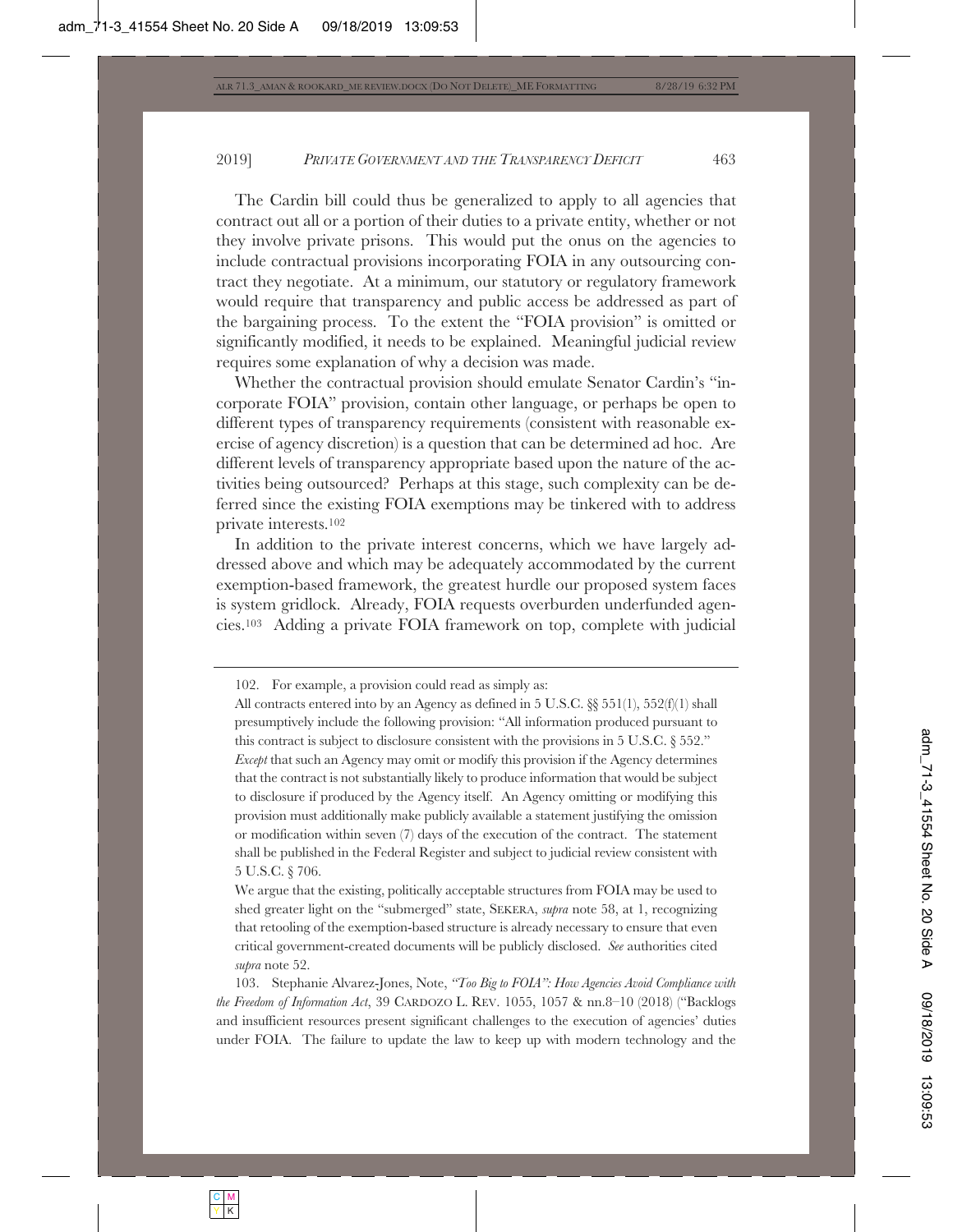review for contractual exemptions, threatens to further burden these systems. And in an era where the administration strips down agencies as a means to deregulate—leaving agencies without the resources to fulfill their statutory mandates—these concerns are not without significant force.<sup>104</sup>

These are not insurmountable concerns. They do not justify the status quo. Nor do they justify making a Cardin FOIA provision mandatory in all outsourcing contracts. As we have suggested, not all outsourcing is created equal. Consistent with the principle that transparency should reflect the public impact of the information (and not the private or public label attached to the purported decision maker), documents relating to private-public school partnerships should be easily accessible, but those pertaining to a gardening contract perhaps could be partially exempt. However, these concerns highlight the delicate balance that our proposed framework must strike. We propose a few methods to mitigate these concerns.

First, a critical part of our framework is outlining the types of information that should be nonnegotiable. We can sketch a few categories that seem to fit this definition: information which directly impacts public services (i.e., policies guiding direct government-public interactions105) and information upon which an agency intends to rely on formal or informal decisionmaking. These two categories, which we believe could be fleshed out sufficiently to serve as workable guideposts, suffer from some of the same problems as those posited by reformers who wish to completely overhaul the FOIA framework—they could prove nebulous in practice. We could add a third, with the caveat that it may need to be otherwise tempered by robust exemptions:

courts' persistent application of outdated recordkeeping standards to modern electronic databases, are even greater hindrances to the law's purpose.").

104. *See, e.g.*, Jody Freeman, The 2017 Roscoe Pound Lecture, *The Limits of Executive Power: The Obama-Trump Transition*, 96 NEB. L. REV. 545, 550 (2017) ("It appears as if this budget seeks to dramatically cut funding for the agencies, signaling President Trump's de-regulatory agenda."). As one practical example, President Trump has taken an exceedingly leisurely approach to appointing agency leaders. *See, e.g.*, Lisa Rein, *Slow Pace of Trump Nominations Leaves Cabinet Agencies 'Stuck' In Staffing Limbo*, WASH. POST (Apr. 25, 2017), https://www.washington post.com/politics/slow-pace-of-trump-nominations-leaves-cabinet-agencies-stuck-in-staffinglimbo/2017/04/25/0a150aba-252c-11e7-b503-9d616bd5a305\_story.html; *Tracking How Many Key Positions Trump Has Filled So Far*, WASH. POST (Apr. 20, 2019), https://www.washing tonpost.com/graphics/politics/trump-administration-appointee-tracker/database/. As one scholar observes, such "extensive vacancies" "contribute to agency inaction, foster confusion among nonpolitical employees, and undermine agency legitimacy." Anne Joseph O'Connell, *Vacant Offices: Delays in Staffing Top Agency Positions*, 82 S. CAL. L. REV. 913, 914 (2009).

105. Among the areas implicating direct government-public interactions are, for example, public safety operations, including fire, policing, and transportation; prison operations; welfare administration; and school administration.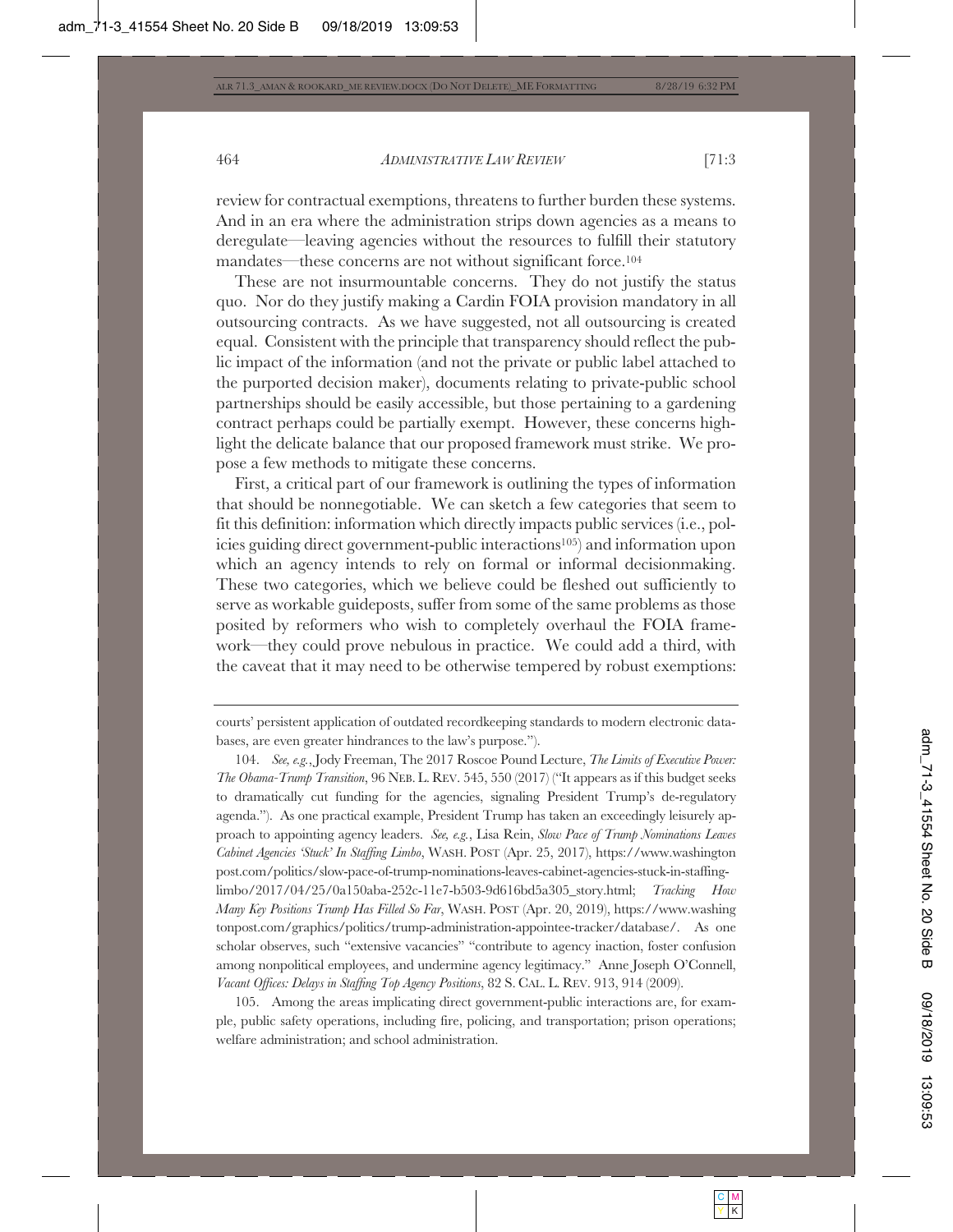information which, if created by the agency itself, would be subject to disclosure under FOIA, and a fourth: information created with funding provided by the federal government.

These latter two categories may prove the easiest to administer. They would also encourage agencies, if they wished to create categorical exceptions, to provide robust, *ex ante* analyses for why certain categories of documents should not be subject to the private FOIA. For example, agencies might reasonably exclude from the private FOIA provisions information created pursuant to, or involving the purchase of, contracts for office supplies or building maintenance. The traditional "public FOIA" would remain in full effect, but the private contractor would not have to open up its books or otherwise respond to public requests for information. The categorical nature of these exclusions would encourage early resolution of any debates about the reasonableness of the exclusions, subject to some form of review, without necessitating—or at least minimizing—case-by-case objections. Clear congressional directives would further aid in managing these concerns.106

Finally, as a promising alternative to forcing private contractors to open up their books upon request, Congress or the president via executive order, can and should put the onus on agencies not only to negotiate for transparency provisions, but to negotiate for actual ownership of information created pursuant to a public-private contract.107 This solution would advance several important goals. First, it would properly diversify the cost analysis that agencies are already required to take under existing law by requiring agencies to account for the delegation of control and decisionmaking that necessarily accompanies contractual delegation. Second, it would at least acknowledge detractors' concerns that "productive and innovative private organizations" may have regarding the "invasion of privacy, the added work, and the expense required to comply."108 Third, it would again reinforce the duties of

108. Jeffrey A. Ware, Note, Clarke v. Tri-Cities Animal Care & Control Shelter*: How Did Private Businesses Become Government "Agencies" Under the Washington Public Records Act?*,

<sup>106.</sup> Similarly, the executive could negotiate for similar transparency provisions in international treaties and documents promulgated by transnational authorities.

<sup>107.</sup> And, though not necessarily a matter of privatization by contract, statutes or regulations incorporating private-created standards by reference should require the government to retain ownership not only over the texts themselves, but of the supporting documentation and any other records of debates, hearings, or reports to allow for meaningful judicial review and political scrutiny. *Cf.* ABA SECTION OF ADMIN. LAW & REGULATORY PRACTICE, *supra* note 10, at 1 (proposing a resolution urging Congress to amend the APA "to require 'meaningful free public availability' of all text incorporated by reference into proposed and final substantive rules of general applicability" and to "ensure that private organizations would, where appropriate, have access to compensation for financial losses attributable to this requirement").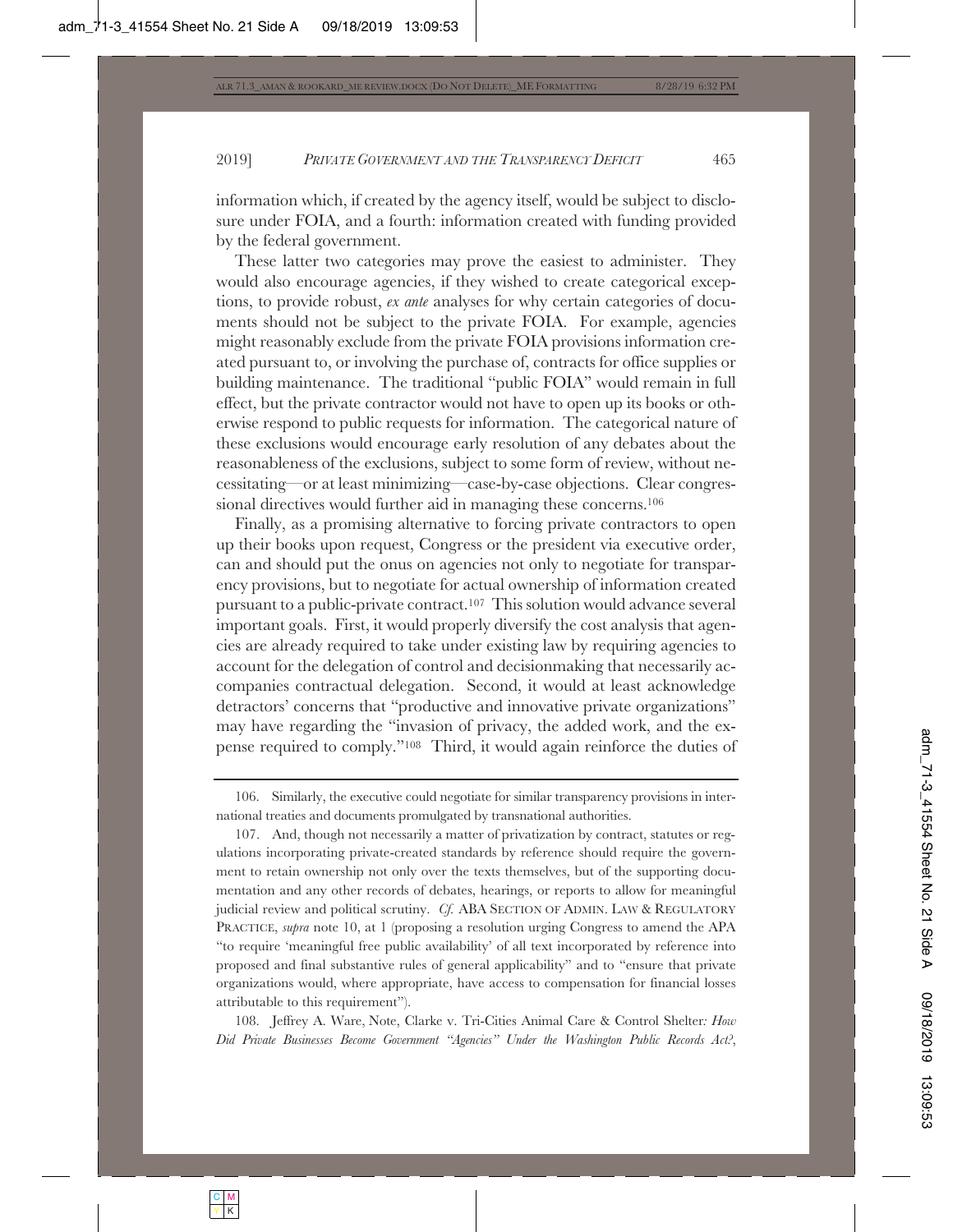government agencies to serve the public and avoid assigning private companies with the somewhat counterintuitive tasks of looking beyond their profitdriven ends.

All three sets of concerns—transparency, private privacy interests, and directing accountability concerns to the public sector—could be assessed, openly and in advance, to ensure that the publicly-relevant information would be subject to the ordinary public FOIA rules, with no need to intrude upon the private entity's books. To the extent such a rule would force private companies to take special measures to transfer ownership of the relevant information without disclosing irrelevant trade secrets or the like, we observe that private companies are already accustomed to having to comply with special bidding and certification procedures, for example, when seeking business from governmental entities.109 Our proposal would simply expand and provide another layer to these obligations.

In this way, our proposal gets at the heart of the problem of privatization by injecting public authority into an otherwise private state. The legitimate need for such measures suggests that the accountability limitations of private government—the result of delegation of sovereign authority—are part of the character of the private providers themselves and ultimately reach a terminus where the state must be returned. And our proposals are merely a stepping stone to achieving the embeddedness that we ultimately maintain is essential under larger principles of fairness, due process, and democratic legitimacy. To whom is the government accountable? The profit-driven, unelected private sector, or the multi-concerned public?110 If nothing else, forcing the state-as-delegator to own—literally—its contractual delegations will at least enable the voting public to make this decision for itself.

#### III. PRIVATIZATION BEYOND CONTRACTING

The private FOIA scheme we have proposed is limited to privatization by contract. While most privatization is accompanied by contract, many crucial private-public relationships are less formal, though equally impactful. This is particularly the case once we expand our lens to look at nontraditional "private governance," to include issues such as environmental protection and

<sup>33</sup> SEATTLE U. L. REV. 741, 766 (2010).

<sup>109.</sup> *See, e.g.*, Robert S. Metzger & Michael J. Scanlon, *Sarbanes-Oxley and Government Contractors: Beyond the Regulatory Burden We Knew*, 41 PROCUREMENT LAW., Winter 2006, at 10 (observing that government contractors are already impacted by and complying with acts like Sarbanes-Oxley).

<sup>110.</sup> *Cf.* KUTTNER, *supra* note 1, at 309 ("The challenge is for public institutions to be as resilient as commercial ones, and to mobilize the latent power of popular democracy to keep finance in its proper role as servant of the rest of the economy.").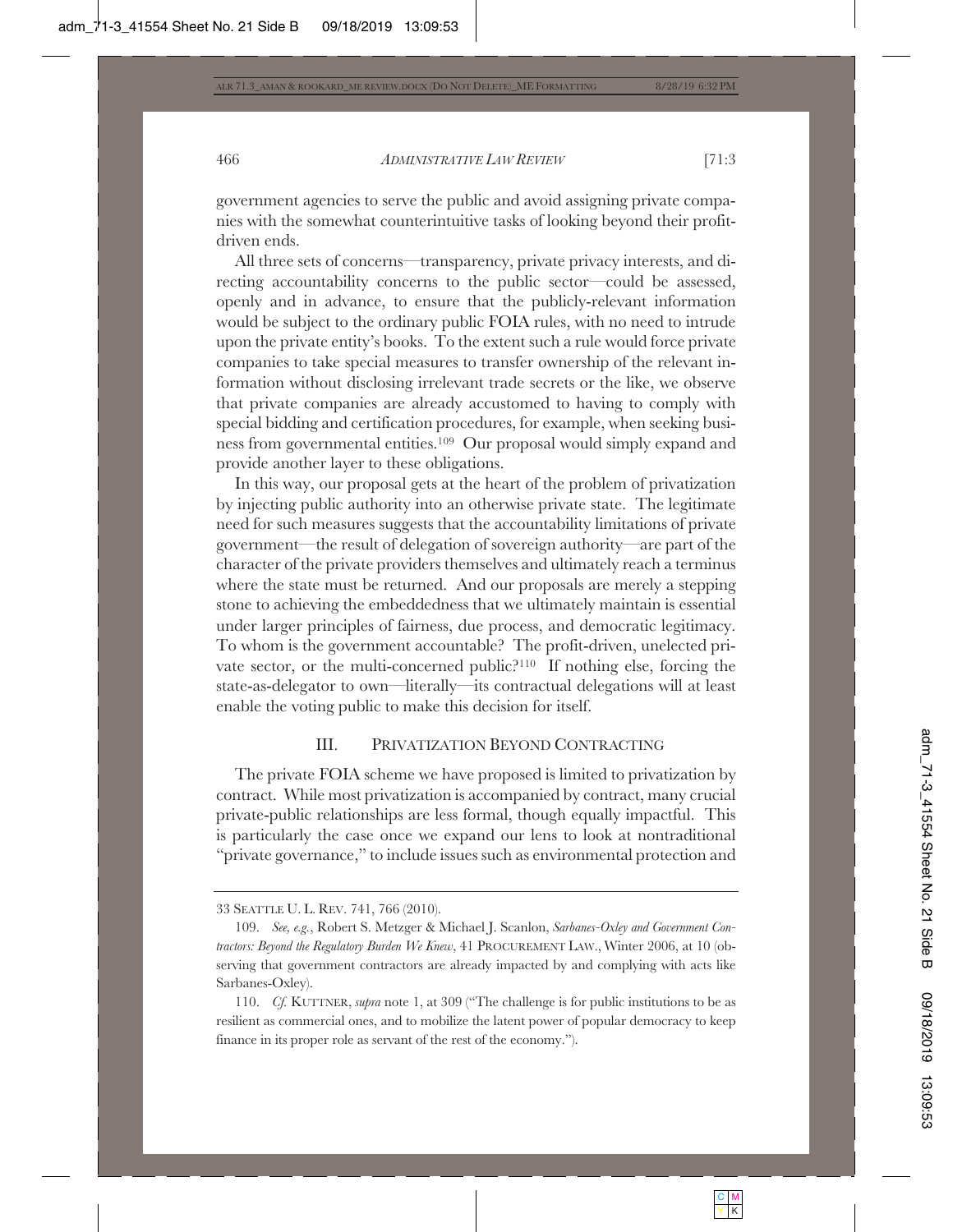labor regulation.<sup>111</sup> And we may expand our lens with good reason. A great many of the global deregulatory regimes in these areas have been foisted upon domestic and local governments by transnational organizations designed and captured by purely private financial interests.<sup>112</sup>

Thus, we now turn to situations where the individual acts not necessarily as a consumer of privatized governmental services, but as a citizen *qua* citizen who is impacted by the regulations (or absence of regulations) imposed upon private entities who pay wages, affect the environment, and sell goods and services. In other respects, the government purports to act just as any other private entity, contracting to sell its resources and enterprises to the highest bidder.<sup>113</sup>

But the government is, of course, not just any other market participant.<sup>114</sup> Rather, it has a historical and normative responsibility to address collective problems. Where it instead delegates or "privatizes" the responsibility for doing so to nonpublic entities, the private actors' actions must be subject to public scrutiny. The other approaches we have discussed may be used to

111. *See generally* AMAN & GREENHOUSE, *supra* note 10, at 51–208 (collecting authorities). We may add to these two issues the regulation of airworthiness of commercial airliners, with the ongoing saga of whether the Boeing 737 MAX was rushed to market without appropriate vetting. *See, e.g.*, Dominic Gates, *Flawed Analysis, Failed Oversight: How Boeing, FAA Certified the Suspect 737 MAX Flight Control System*, SEATTLE TIMES (Mar. 21, 2019, 9:46 A.M.), https://www.seattletimes.com/business/boeing-aerospace/failed-certification-faa-missed-saf ety-issues-in-the-737-max-system-implicated-in-the-lion-air-crash/ ("The FAA, citing lack of funding and resources, has over the years delegated increasing authority to Boeing to take on more of the work of certifying the safety of its own airplanes. Early on in certification of the 737 MAX, the FAA safety engineering team divided up the technical assessments that would be delegated to Boeing versus those they considered more critical and would be retained within the FAA."); Matthew Yglesias, *The Emerging 737 Max Scandal, Explained*, VOX (Mar. 29, 2019, 9:10 A.M.), https://www.vox.com/business-and-finance/2019/3/29/18281270/737 max-faa-scandal-explained.

112. AMAN & GREENHOUSE, *supra* note 10, at 51–208 (collecting authorities); KUTTNER, *supra* note 1, at 197–201.

113. *Cf., e.g.*, Wentong Zheng, *Untangling the Market and the State*, 67 EMORY L.J. 243, 245 (2017) ("[T]he government is also emerging as a major participant in market activities. Among other things, governments own corporations, employ workers, and buy large amounts of goods and services.").

114. *Compare id.* at 245, *with* FOIA Counselor, *FOIA Update: Disclosure of Prices*, U.S. DEP'T OF JUSTICE (Jan. 1, 1981), https://www.justice.gov/oip/blog/foia-update-disclosure-prices ("There is a different standard in dealings with the government. In the private sector, disclosure of salaries or prices is usually at the option of the parties. But the common principle where the government is a party—is that neither individual privacy nor private commercial interest justifies secrecy as to government commitments of public funds.").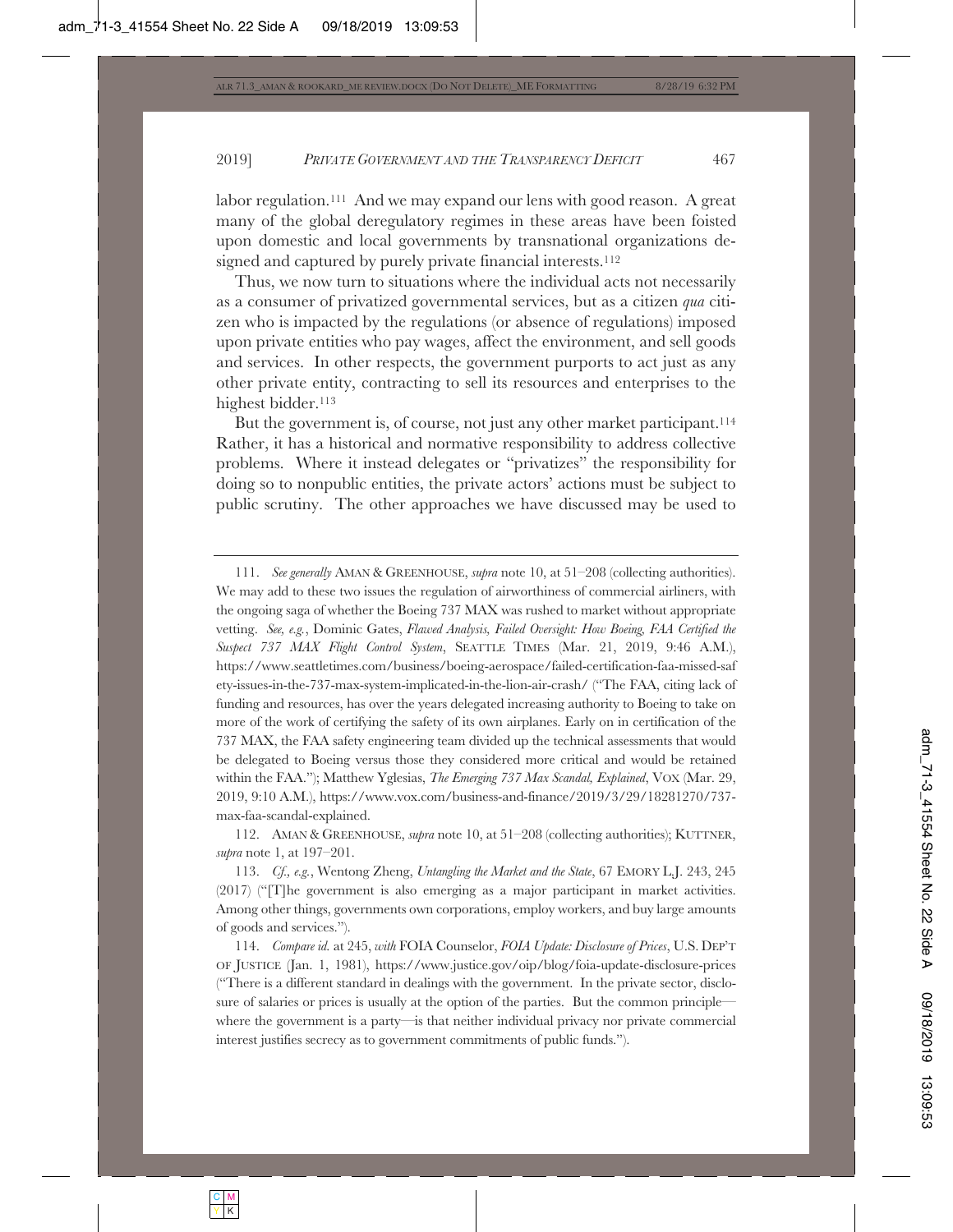shed light on some of the actions of this private state. In other words, transparency needs and solutions are not one size fits all.

To plug the transparency gaps in situations that do not necessarily involve privatization by contract, we embrace the spirit of the categorical and ad hoc solutions we discussed earlier. We describe these situations with case studies that should serve as examples for analogous scenarios. Section A proposes expanding the use of mandatory public disclosures to convey important information in areas of public impact. Section B discusses the need for ad hoc solutions to address the future privatization of public sector enterprises, such as U.S. Postal Service (USPS), AMTRAK, or public utilities. The examples we touch on underscore the difficulties in relying upon private corporations to take into account important public interest factors (such as long-term environmental impact) that may be antithetical to the bottom line. They also reinforce what Part II made clear: privatization, broadly considered, can have deleterious impacts far beyond the marginalized and underprivileged. Poisoned lakes, opaque financial systems, and minimized public greenspace can impact the affluent and indigent alike.

# *A. Mandatory Disclosures*

Mandatory disclosure schemes come in many shapes and sizes. In the environmental context, for example, laws and regulations require environmental impact statements in conjunction with certain high-impact activities; workplace hazard disclosures; product labeling, covering a range of important information; and accounting disclosures as part of investment or tax reporting.115 FOIA is not currently designed to reach these areas, as it is designed only to allow private persons to access documents that have already been created. Disclosure laws require the companies to compile or create the information to begin with.

One theory underlying these mandatory disclosures is the refrain that we have been repeating throughout: this information is of such great importance to the public that it must be disclosed regardless of who created it.116 Disclosures, either to the government, which may act upon them or disseminate them as appropriate, or directly to the public, serve as another means of providing information about what the government is up to where the government has effectively delegated its authority to monitor or regulate to private companies. Where the government requires disclosures of information,

<sup>115.</sup> *See* Peter H. Sand, *The Right to Know: Freedom of Environmental Information in Comparative and International Law*, 20 TUL. J. INT'L & COMP. L. 203, 204–05 (2011).

<sup>116.</sup> *See* discussion *supra* note 44.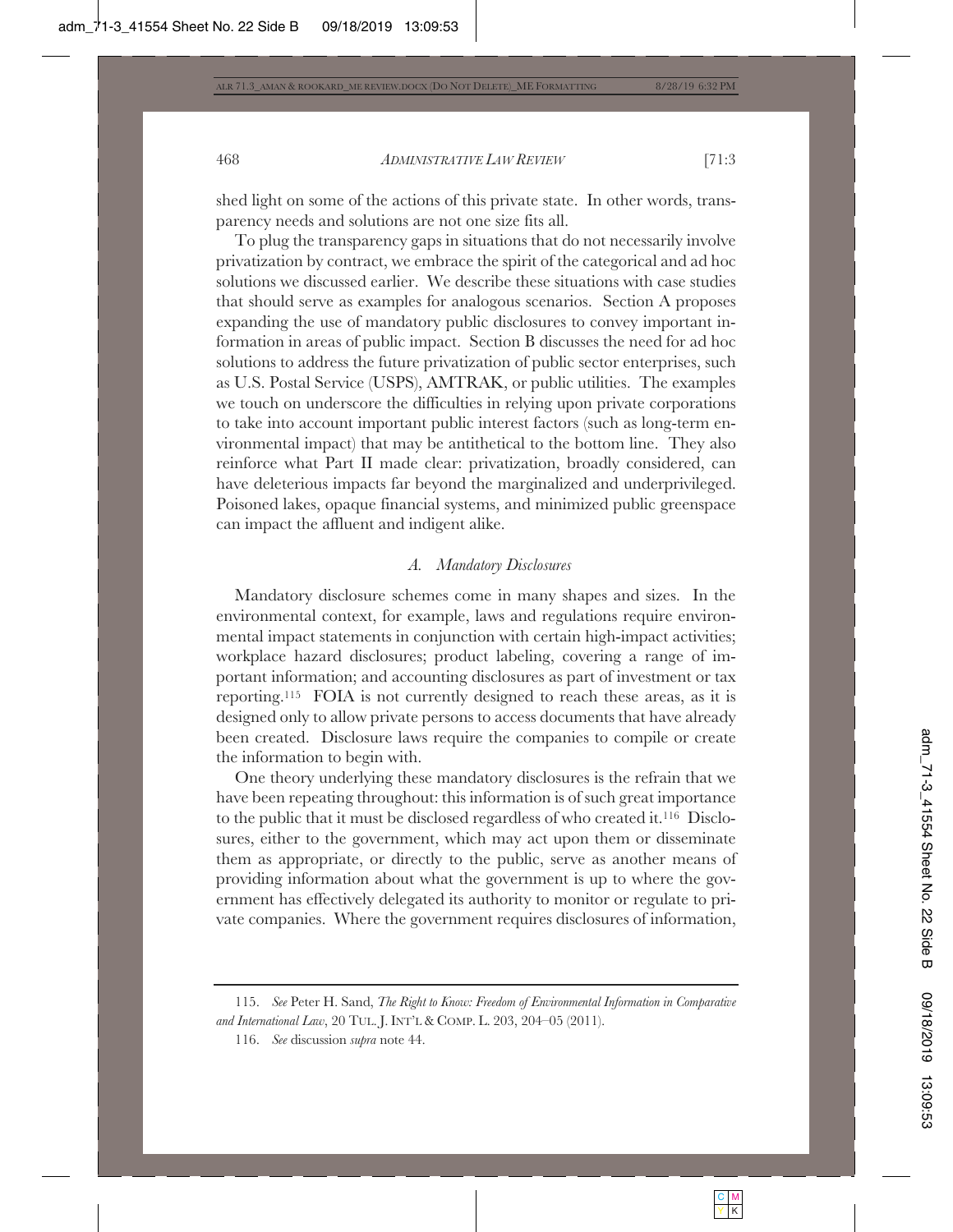it surely could instead insist upon governmental audits or inspections to acquire the same information. The choice of a disclosure system is accurately characterized as a less intrusive and lower cost means of regulation. Such systems can and should be expanded to other critical areas where private companies engage in regulable—but unregulated or underregulated—activities that likewise impact the public.

A key theoretical justification for such disclosures first requires acknowledging the true public-private history of the corporate entity. As Professor Jane McLean explains, the notion of a "purely private" company is a wholly modern idea, divorced from the history of the corporation as a public-oriented creature.117 This is consistent, moreover, with the limited liability compromise. Private entities garner substantial benefits from incorporation, not the least of which is protection from personal liability for the individual shareholders. But this status is a creature of "positive and not natural law";<sup>118</sup> "corporations are created by states or by the operation of law."119 These tradeoffs provide ample ground for insisting upon democracy-enhancing transparency benefits, particularly where a single, multinational company can impact the return of the national economy, influence employee compensation, and either protect or destroy the environments upon which citizens depend for water. Phrased differently, the balance has skewed too heavily in favor of untouchable corporate personhood and against the government's ability to protect public rights. One consequence of this rhetoric of the natural corporate person is that governments have become hamstrung by doctrines initially designed with individual protection in mind. Transparency, moreover, is simply the first—though potentially dispositive—hurdle in empowering the citizen to make the democratic decisions as to where lines must be drawn as far as regulations on corporate responsibility. Citizens cannot fix problems or respond to facts, risks, and vulnerabilities about which they do not know.

The practical challenges in establishing a functioning transparency framework to restore a bit of public oversight over corporatist interests are twofold: the first is identifying areas where disclosure is desirable and appropriate, considering the value of the information to the public against the cost of its aggregation and production as well as any legitimate need for privacy. The second is constructing a system for disclosure. The forms of environmental disclosure listed above cover a wide range of subject and forms, including direct-to-public disclosures (product labelling), disclosure targeted

<sup>117.</sup> McLean, *supra* note 7, at 375.

<sup>118.</sup> *Id.* at 376.

<sup>119.</sup> *Id.* at 377.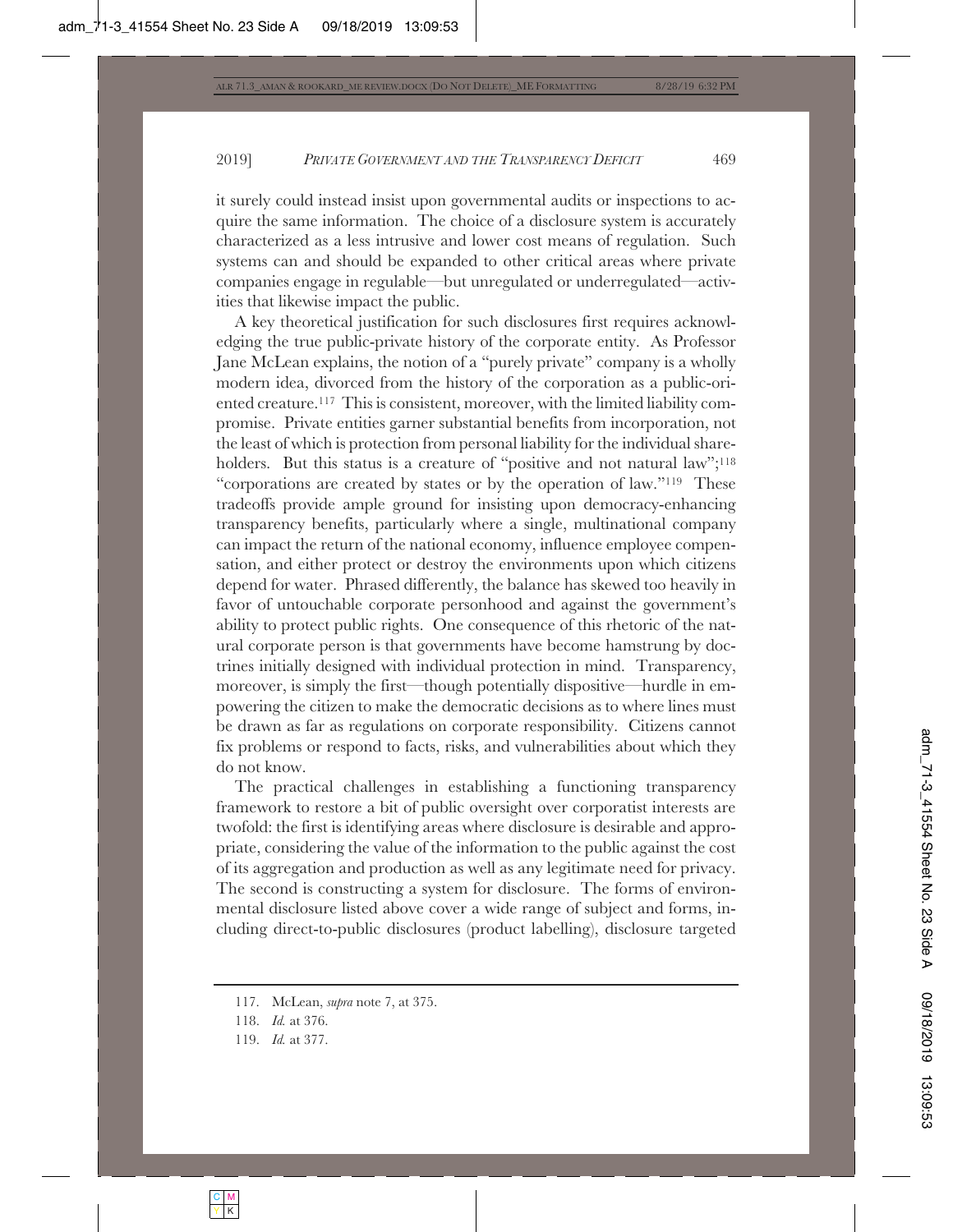to particularly interested groups (workplace disclosures), and disclosures filtered through the government (environmental impact reports and disclosures in financial reports). Disclosure laws therefore provide a broad arsenal of tools that may be targeted to strike the best balance of private and public interests, emphasizing the need to identify and remedy underserved public interests.

We seek here to sketch several possible subjects warranting further disclosure and methods to accomplish that disclosure. This task is worthwhile in a case study on delegations of sovereignty and the implications that corporate opacity has in a free-market dominated democracy. When corporations act without accountability, and when those same corporations have captured the domestic and transnational governing authorities that dictate social responsibility standards, the democracy deficits deepens. We highlight these problems and possible ways forward while leaving to future scholars the task of delineating the details.

#### *1. Financial Reports*

Companies, as part of investor disclosures and tax documents, are already required to disclose a wide array of information to the government and directly to investors. For example, the Emergency Planning & Community Right-to-Know Act120 imposes "mandatory reporting requirements of toxic industrial emissions."121 The data is compiled and made publicly available on a website. As Professor Peter Sand observes,

The net effect of all these developments has been to bring important environmental data held by the private/corporate sector into the public domain and thus "to render information less a private good (for enterprise) than a public one." Among the most effective "multiplier" instruments for this purpose, because they affect all public companies listed on the stock market, are environmental disclosure requirements in corporate financial accounting (stakeholder/shareholder risk disclosure). For example, the U.S. Securities and Exchange Commission (SEC) has since 1971 required filings of environmentally relevant information as part of its regulations concerning mandatory annual reports under Form 10-K.122

This model is readily adaptable to other types of information of critical public importance, as a consequence of the use of public stock markets or the privilege of incorporation (and attendant limitations on personal liability).123 As

123. The Dodd-Frank Act, for example, requires that publicly-listed companies provide disclosures on mine safety, payments to foreign governments by companies who mine or drill, and the use of conflict minerals from the Congo region. David M. Lynn, *The Dodd-Frank Act's* 

<sup>120. 42</sup> U.S.C. § 11001 (2012).

<sup>121.</sup> Sand, *supra* note 115, at 209–10.

<sup>122.</sup> *Id.* at 228–29.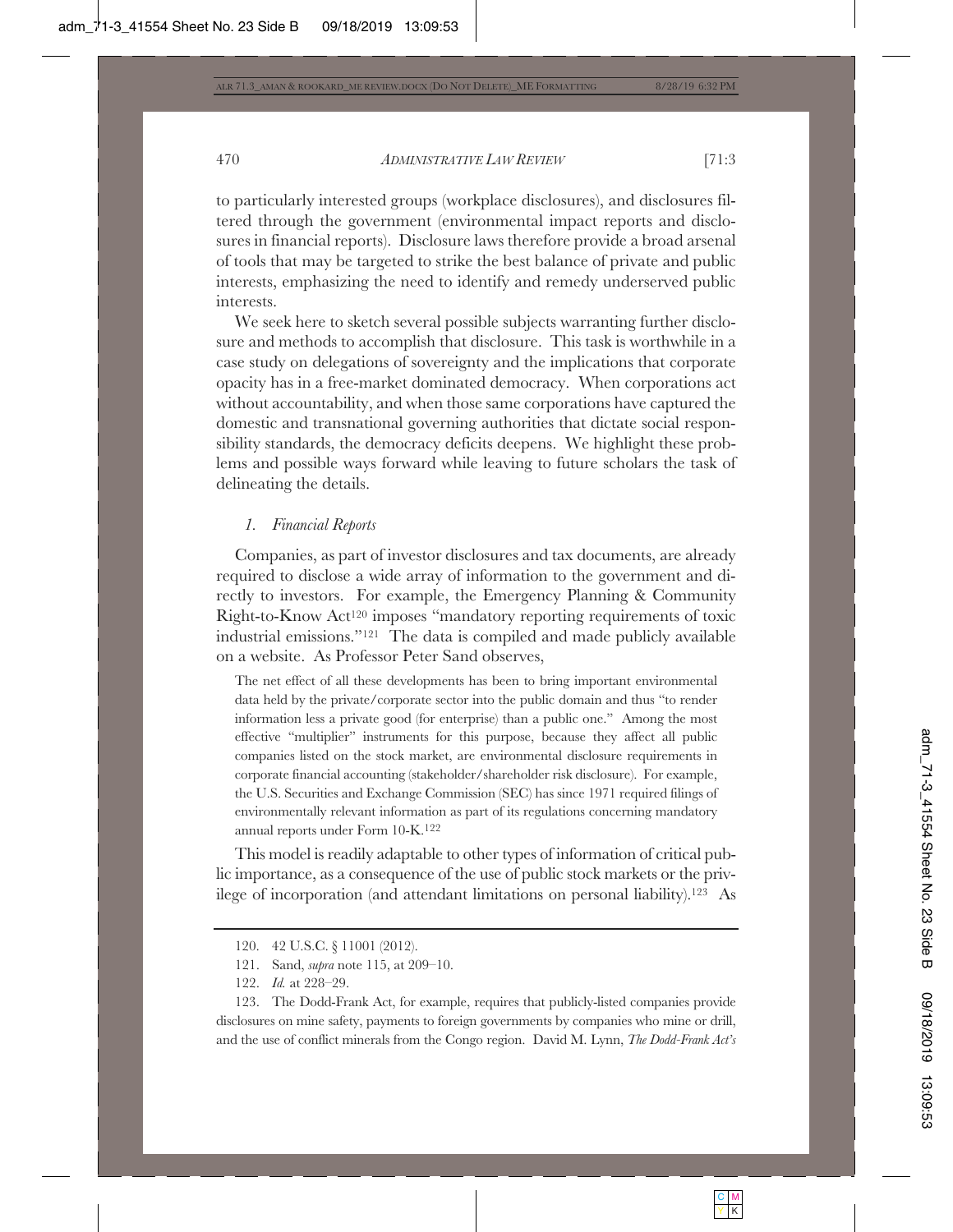just a few additional examples, we may decide that markets and shareholders should know where companies are donating their money and require disclosures of all moneys donated above a certain threshold to any  $501(c)(3)$  or  $(4)$ companies. Or perhaps companies should disclose labor and employment practices, detailing the percentage of employees employed at or near minimum wage. We could also require disclosures as to corporate structure, including the use of wholly- or majority-owned subsidiaries, domestic or foreign; use of independent contractors; and other information regarding international operations.

The idea that this information may be critical to investors (as a helpful starting place) is far from novel. Beginning as early as the 1970s, investors began looking to the ethics of investing as both a moral and economic matter, with the idea that a corporation's unethical behavior could well produce deleterious results—if not necessarily in the short term, then in the long term.124 For example, institutional investors divested from companies operating in apartheid-era South Africa in an effort to change their behavior.125 Business practices premised solely on short-term benefits to investors may have perilous long-term results—both in terms of the corporation's responsibility to its investors and its larger impact on society. For example, British Petroleum,

*Specialized Corporate Disclosure: Using the Securities Laws to Address Public Policy Issues*, 6 J. BUS. & TECH. L. 327, 327–28 (2011). These are important examples of the types of behaviors that may be subject to disclosure through financial reports, though the execution of these provisions has drawn criticism. For example, the conflict mineral provision has been criticized for "creat[ing] a de facto embargo on mineral trade." Jeremy C. Jeffrey, *Tungsten Is Forever: Conflict Minerals, Dodd-Frank, and the Need for A European Response*, 18 NEW ENG. J. INT'L & COMP. L. 503,  $503-04$   $(2012)$ . This is because, under the act, companies must comply with disclosure and auditing obligations whenever they cannot affirmatively confirm that they did not use conflict minerals from the Congo region. *Id.* at 504. According to one analysis, "[c]orporations . . . find it easier to simply purchase minerals elsewhere than deal with the procedures required to ensure minerals are conflict-free," *id.*, harming the artisanal miners who instead are frequently forced to sell their minerals on the black market,  $id$  at  $510-11$ . These types of unintended consequences mandate careful balancing of incentives—but this should not dissuade efforts to expand transparency provisions. A competing analysis has concluded that Dodd-Frank regulations have "improve[d] conditions in the DRC," Remi Moncel, *Cooperating Alone: The Global Reach of U.S. Regulations on Conflict Minerals*, 34 BERKELEY J. INT'L L. 216, 230 (2016), and points to the beneficial carrot of permitting companies that go through the effort of verifying the ethicality of their supply chain to brand themselves as "conflict free," *id.* at 229 ("The new regulations have prompted companies to map their supply chains to an unprecedented extent.").

124. *E.g.*, Inv. Strategies Comm., *Investing with a Conscience*, 21 EXPERIENCE, no. 1, 2011, at 12, 12.

125. *See id.* at 13.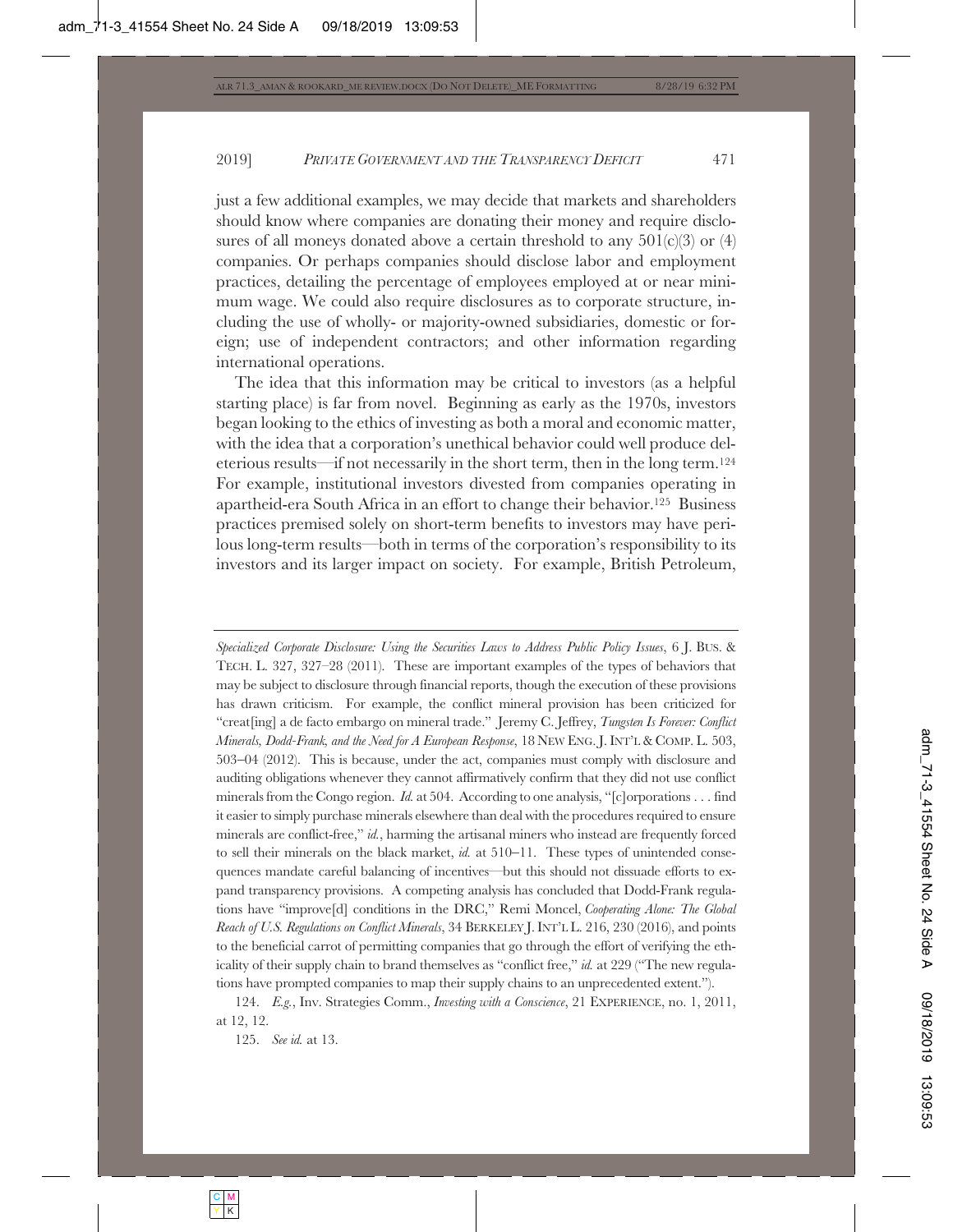in its conduct leading to the 2011 oil disaster in the Gulf of Mexico, "apparently felt that the returns to the shareholder required some kind of cost control over safety so there were a number of decisions as reported in the press where certain kinds of safety devices were not installed or were not repaired in order to increase the returns. That clearly was a bad long-term choice."126 The more information the market may receive about such practices, the greater the ability the investing and consuming public has to vote with its wallet and express its disapproval.

While it is already an established practice to require useful public disclosures as part of securities regulation—a scheme which could be expanded to include other information of similar import to the environmental disclosures already required—we may similarly expand information disclosures as part of the privilege of incorporation or doing business with a municipality.127 Indeed, one of the clearest drawbacks to piggybacking disclosures with investment documents is that many corporations are closely held, and the actions of these companies are no less important than those of publicly traded corporations. Moreover, requiring disclosures as part of an incorporation scheme would require regulations at the state level, where national coordination is far more difficult.128 Nonetheless, incorporation provides substantial benefits (personal liability protection) to the private entity's stakeholders, and states can and should demand some information in return for those benefits. This information could easily be included as part of tax filings or other regularly filed documents, and likewise be properly cabined to companies of a certain size or engaged in certain industries. In short, the information produced by financial markets need not reflect only economic considerations but should reflect important social information as part of the public's right to know.

 128. *But see* Moncel, *supra* note 123, at 231–33 (describing the "California Effect," which is the ability of one political subdivision "to impose its regulatory policies on other [subdivisions] and on companies in a way that leads to a global harmonization of standards and practices," frequently "because businesses find it economically advantageous to standardize their practices globally to follow a single rule" and then "lobby their home governments to level the playing field with their domestic competitors"). In other words, Moncel suggests that regulation at a local level can result in a race to the top.

<sup>126.</sup> *Id.* at 15.

<sup>127.</sup> As one potentially promising case study unfolding at this time, the City of Los Angeles has recently passed a new law requiring that contractors disclose any connections to the National Rifle Association, on the grounds that "providing public funds to NRA-linked contractors undermines efforts to promote gun safety in Los Angeles." Jonathan Stempel, *NRA Sues Los Angeles Over Law Requiring Disclosure of Ties to Gun Rights Group*, REUTERS (Apr. 24, 2019, 9:40 A.M.), https://www.reuters.com/article/us-los-angeles-nra-lawsuit/nra-sues-los-angeles-over -law-requiring-disclosure-of-ties-to-gun-group idUSKCN1S01XF.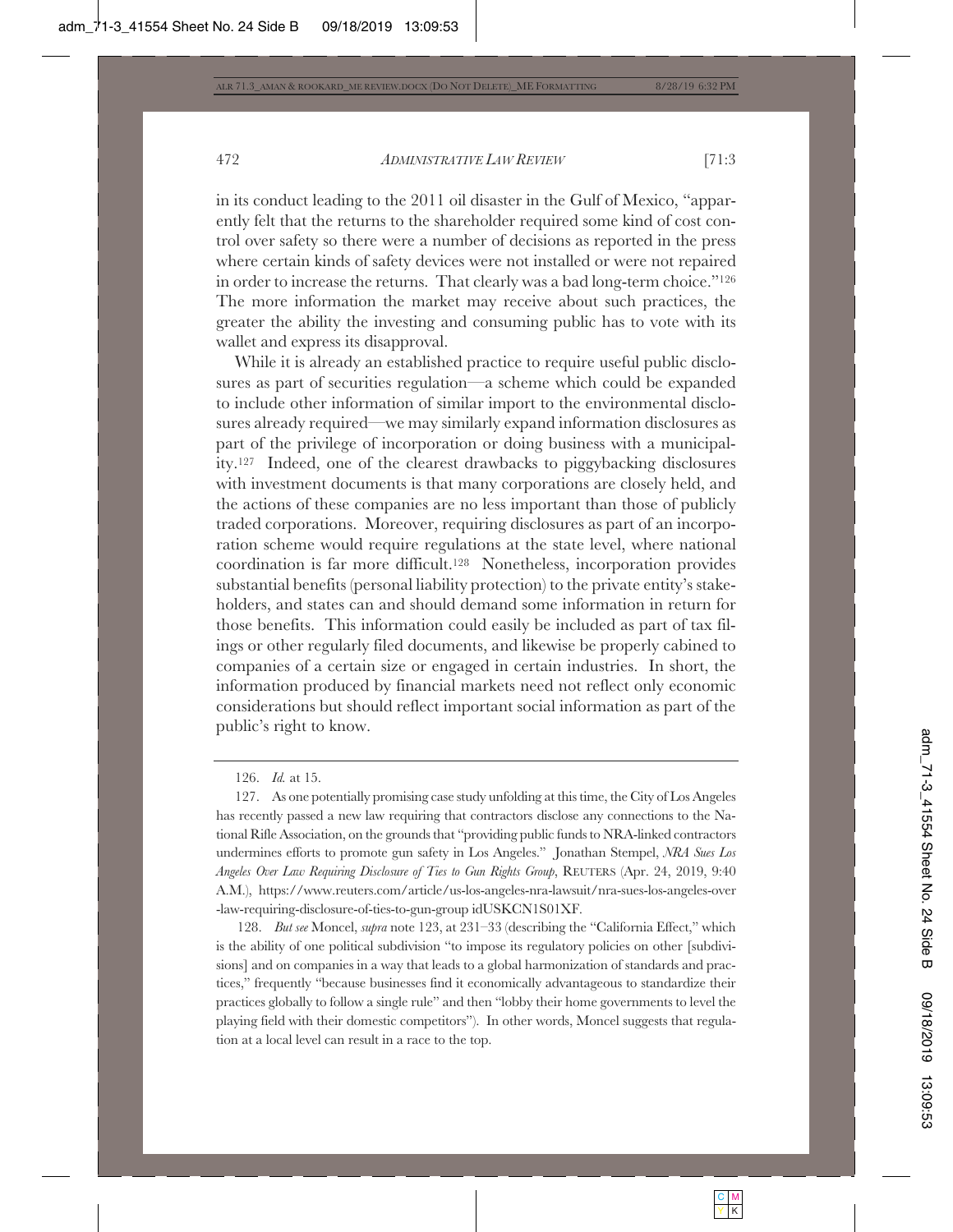# *2. Permitting*

All sorts of private projects require permits and concomitant disclosures, such as environmental impact studies and the like.<sup>129</sup> A great many of these requirements are imposed at the federal and state level. But particularly at the state and local levels, governmental authorities could demand more information as part of, for example, granting a large development permit to a "big box" store. Already it is not unheard of for groups to rally and challenge openings of stores like Walmart, citing any number of legitimate concerns.130 The information required should shine even more light on corporations that wish to operate in states and communities, allowing the localities more information in deciding whether to welcome such corporations with open arms.

As with reporting requirements, permitting disclosures may include not only information about the contours of the particular project, but also information about the company's employment and labor history, environmental history, political activity, and the like. In the end these disclosures would serve not so much as a means of deciding which entities could occupy certain spaces, but would inform the public about the nature of their new neighbor's behaviors and allow the public to evaluate them accordingly.

Permitting can also be a source of opacity, particularly when it takes the form of broad exemptions from critical environmental regulations.131 The

130. *See, e.g.*, Andre M. Larkins, *Community Rights: Fighting the Walmart Invasion of Small Town America with Legal Intelligence*, 17 SCHOLAR: ST. MARY'S L. REV.&SOC. JUST. 407, 410–12 (2015) ("[C]ommunities nationwide have successfully opposed unwanted Walmart invasions for over two decades . . . In Red Bluff, California, residents waged a ten-year legal campaign to defend their small town community from the inherent side effects of traffic, noise, and pollution that accompany superstore operations. Citizens in Windsor Township, Pennsylvania, went to court and scuttled Walmart's plans to build a 197,000 square foot supercenter that did not conform to city zoning regulations. In Deschutes County, Oregon, residents filed suit and defeated Walmart's attempt to circumvent its local requirement for preconstruction road improvements."); Neita Cecil, *Court Rules Against Walmart Permit*, DALLES CHRONICLE (Dec. 13, 2018), http://www.thedalleschronicle.com/news/2018/dec/13/court-rules-against-walmart -permit/ (describing successful legal challenge by public group to decision of Oregon Department of State Lands to grant wetland fill permit to Walmart; litigation remains ongoing).

131. *See, e.g.*, Ian Urbina, *U.S. Said to Allow Drilling Without Needed Permits*, N.Y.TIMES (May 14, 2010), https://www.nytimes.com/2010/05/14/us/14agency.html ("The federal Minerals Management Service gave permission to BP and dozens of other oil companies to drill in the Gulf of Mexico without first getting required permits from another agency that assesses

<sup>129.</sup> *See generally* Eric Biber & J.B. Ruhl, *The Permit Power Revisited: The Theory and Practice of Regulatory Permits in the Administrative State*, 64 DUKE L.J. 133, 149–60 (2014) ("Permitting is one of the workhorses of the administrative state from top to bottom, and for centuries it has reached into every corner of life in America.").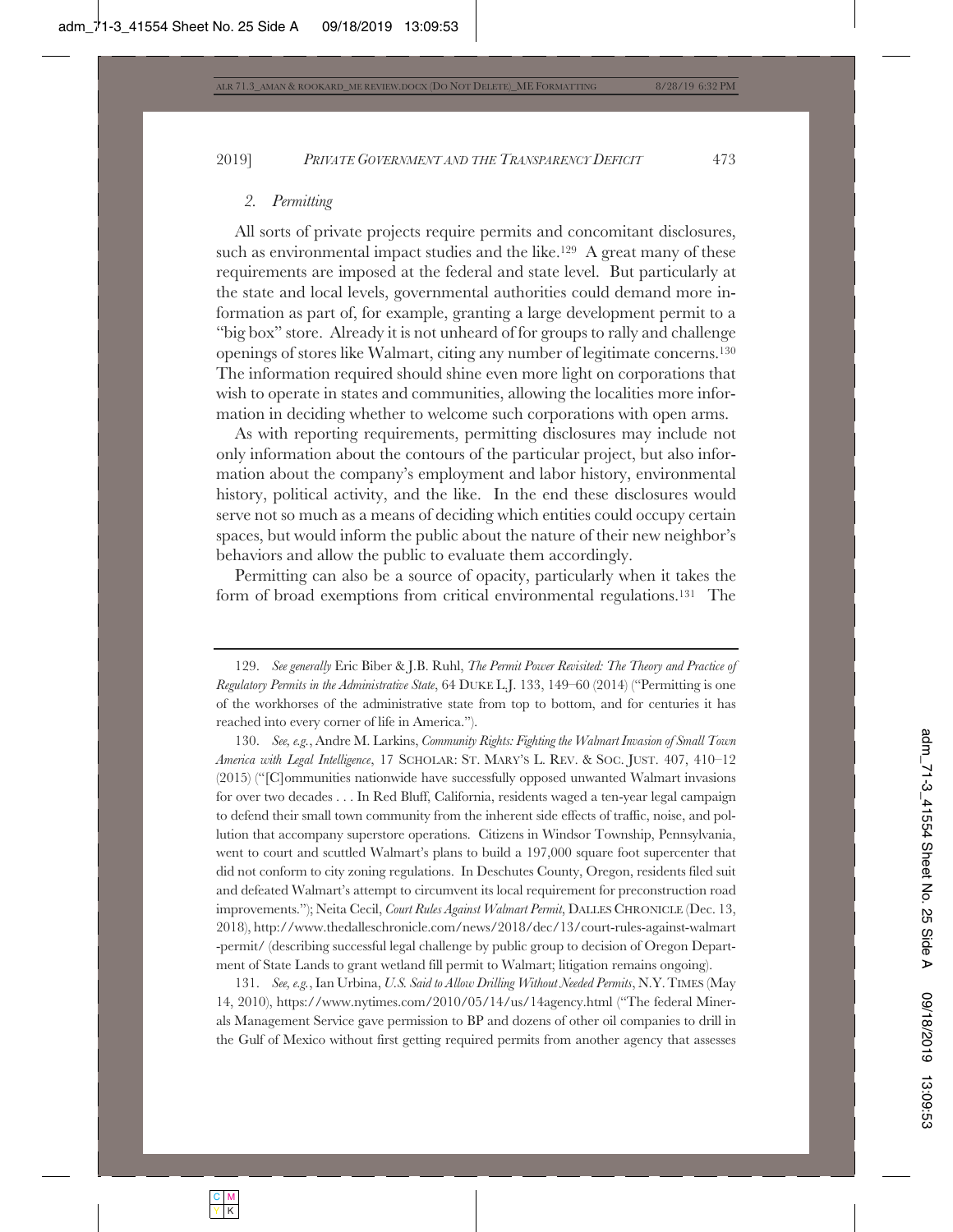EPA has issued over 300 "general permits" permitting companies to discharge pollutants but without the safeguards, limitations, and transparency that ordinarily accompanies permits issued under the National Pollutant Discharge Elimination System.132 Permitting, while yielding potential for corporate transparency and meaningful public oversight, can also produce cronyism, rent-seeking, and corruption. This makes it a double-edged sword unless properly constrained by a statutory framework that allows for robust private enforcement and processes that give way only under exigent circumstances (for example, when time for a full permit procedure might be impossible due to the timeframe). Nonetheless, we think that the permitting example should be part of the equation—a tool, particularly for state and local governments, to ensure that the public has a voice and insight into how limited community resources are utilized.133 And even in the EPA permitting example, scholars have acknowledged that "general permits can fill a useful role in implementing the . . . permit program," but only when properly calibrated "to provide for greater public participation and government oversight."134

As opposed to a free-for-all scenario, at the very least the presence of a permitting scheme allows for flexibility and tinkering in the margins to achieve an optimal balance between efficiency and public protection—in

132. Gaba, *supra* note 131, at 410–11. The consequences of abusive issuance of National Pollutant Discharge Elimination System (NPDES) permits can be enormous because, as one scholar explains,

The [Clean Water Act] contains a provision known as the "permit shield" that protects the holder of a valid permit from citizen suits and enforcement actions so long as the holder complies with the provisions of its permit . . . The issue in the recent case law revolves primarily around what it means to comply with one's permit and whether a permit holder may invoke the permit shield defense even without adequately disclosing pollutants in the application process.

Stephanie Rich, *Troubled Water: An Examination of the NPDES Permit Shield*, 33 PACE ENVTL. L. REV. 250, 250 (2016).

133. Biber & Ruhl, *supra* note 129, at 138–39,

[T]he reality is that the permitting system has evolved into a far more flexible, nuanced, and innovative institution in the modern administrative state than Epstein's dismal vision would suggest is possible. No doubt agencies abuse the permit power in specific cases and there is room for improvement in the permitting system as a whole, but the actual experience of permitting as practiced by agencies is rich with evidence that the problems motivating Epstein's pessimistic assessment are neither inevitable nor insurmountable.

134. Gaba, *supra* note 131, at 412.

threats to endangered species—and despite strong warnings from that agency about the impact the drilling was likely to have on the gulf."). *See generally* Jeffrey M. Gaba, *Generally Illegal: NPDES General Permits Under the Clean Water Act*, 31 HARV. ENVTL. L. REV. 409 (2007) (discussing the administrative process required to obtain a general permit).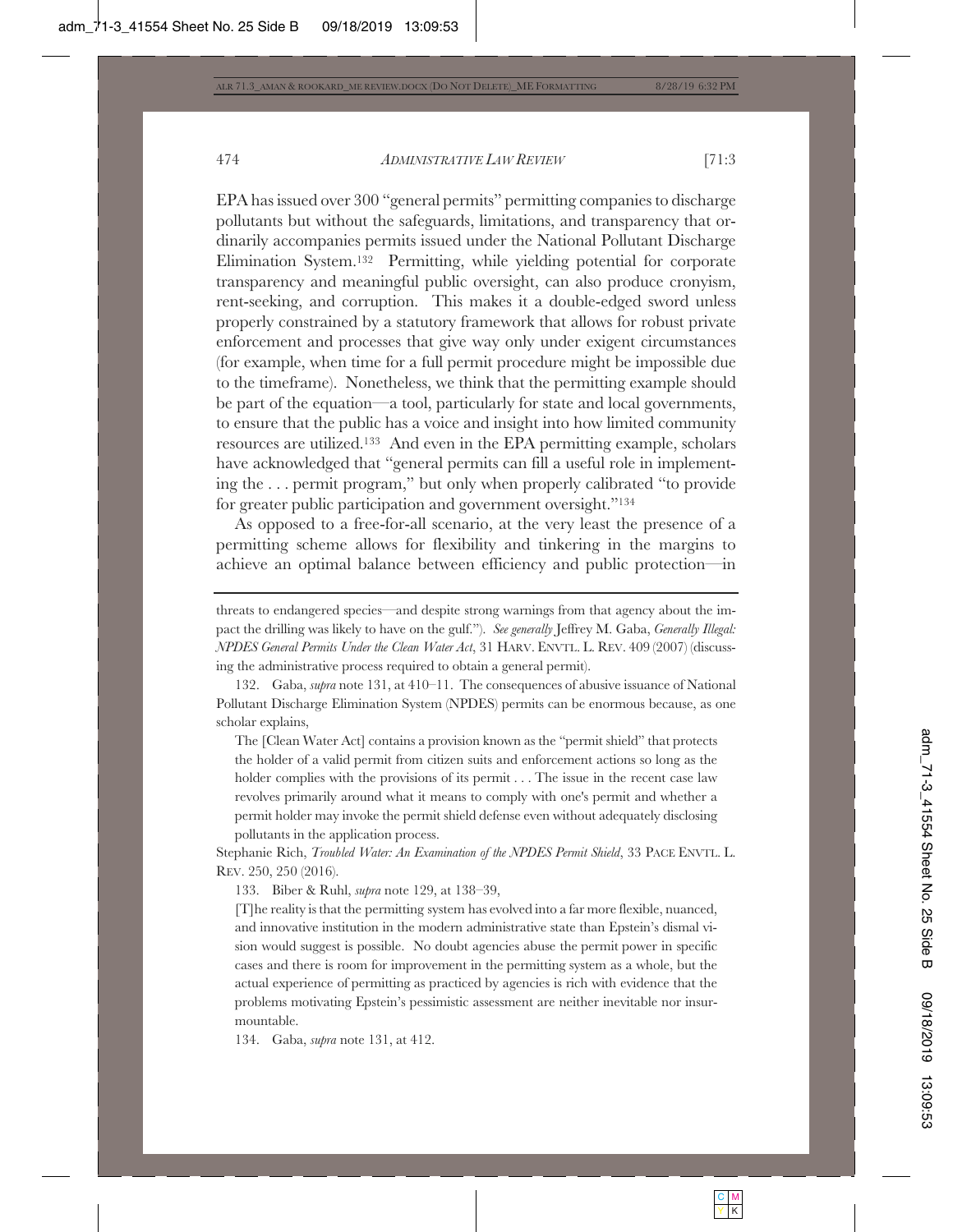much the same way that we argue that FOIA may be the flexible bastion of public accountability once it is properly calibrated to focus on the nature of information disclosed instead of the creator or holder of information. As the permitting example demonstrates, it is worth thinking of privatization broadly to identify other areas of private conduct that warrant public disclosure and scrutiny. For example, if we conceive of environmental protection as a critical governmental activity, we should also regard information on the production of industrial emissions as vital public records.

# *3. Labelling*

Labelling can take many forms, and it is certainly not limited to the environmental, origin, or nutritional labelling with which the consuming public is already very familiar. Among these familiar labels: "Made in the USA," "Organic," "No CFCs," "Please Drink Responsibly," to list just a few. But consider also some less prominent but equally pervasive labelling schemes: "Investments May Lose Value" on investment product advertisements, "Please Use Short-Term Lending Responsibly" on payday loan advertisements, and "Prior results do not guarantee future performance" on attorney advertisements. These public disclosures provide the public with important information about the products provided by private entities.

Such direct-to-public disclosures need not be limited to information about specific products. For example, though likely a longshot as a practical matter, a company could be compelled to disclose in television or web advertisements the fact that it has been investigated for human rights and labor violations at factories abroad. Such a system could spark a race to the top, whereby companies seek to establish a high-quality track record that they could then tout to the public. This is similar to companies touting organic or made in America products.

In addition to the obvious political problems in crafting such a system are practical problems: what should be mandated and why? Who would monitor and ensure the accuracy of such disclosures? As demonstrated by controversies over "organic" or "non-GMO" labelling, which may be abused to spotlight products with no measurable health or environmental benefits, companies may promote "achievements" that actually provide no material benefit to the public.135 Except where clear objective measurements exist, these difficulties would need to be carefully navigated to ensure fairness.

<sup>135.</sup> *See generally* Greg Northen, Comment, *Greenwashing the Organic Label: Abusive Green Marketing in an Increasingly Eco-Friendly Marketplace*, 7 J. FOOD L. & POL'Y 101, 102–03 (2011) (describing the rush of food producers to take advantage of health/organic movements via misleading or incomplete claims and resulting regulatory efforts to stymie such efforts).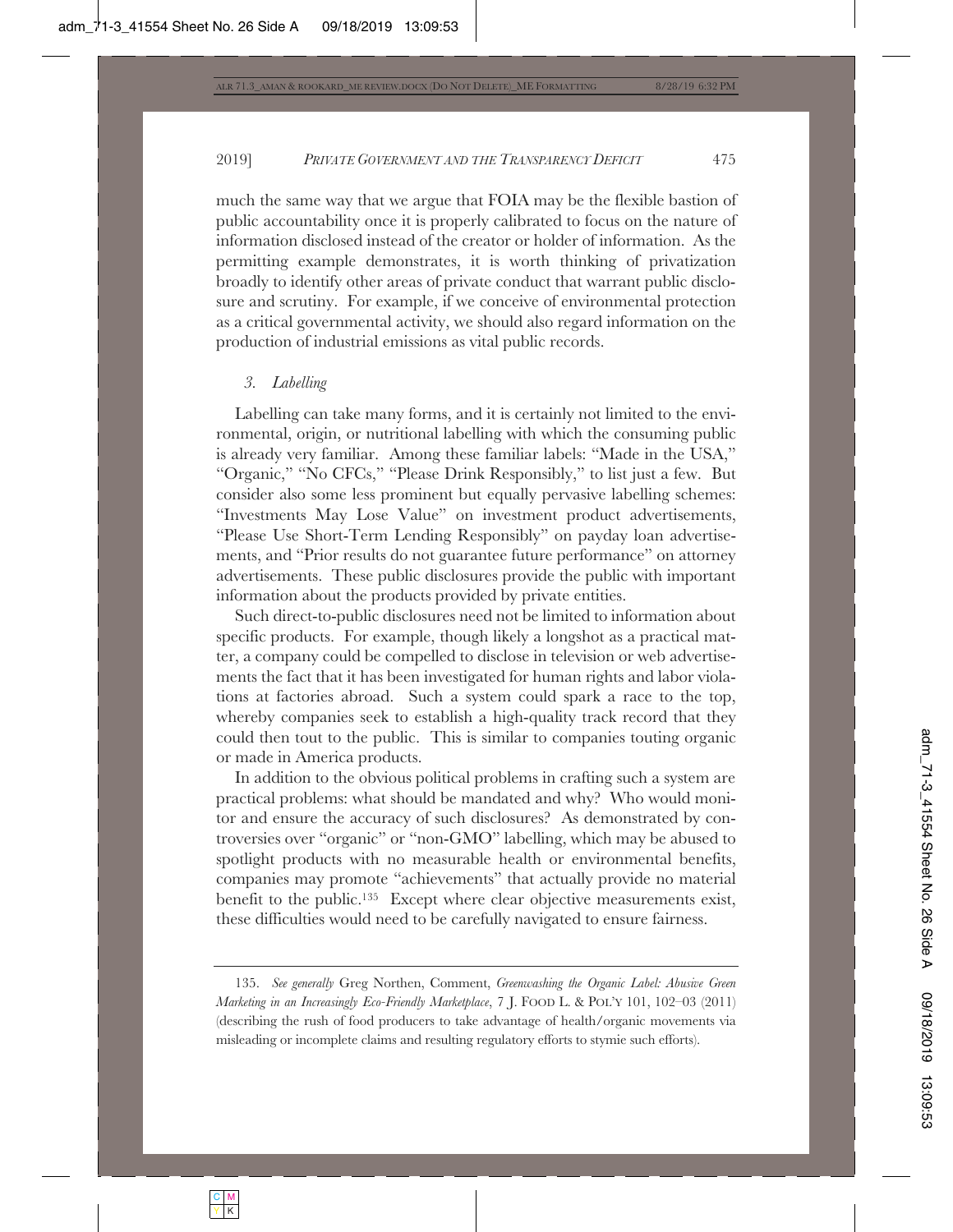Nonetheless, we maintain that more modest advancements in labelling may be readily achievable by requiring corporations to disclose settlements with enforcement authorities, perhaps in advertisements and certainly on official websites. Modern governance relies heavily on voluntary corporate self-regulation and compliance. Where abuses of corporate privilege amount to social wrongdoing—that is, pure profit-seeking at the expense of public health, safety, and the like—the public right to know is undoubtedly triggered. Labelling is just one way of subjecting violators to meaningful public oversight, by not letting such violations occur in obscurity.

As above, a legitimate concern is that too much labelling will make the information ineffective.136 Ultimately, this will take a delicate balancing of considerations in what to require and where. But this is a theme throughout many critiques of transparency proposals. Admittedly, there is a great risk that private interests, ever deft at elevating profit-driven concerns above all else, will overload any transparency mechanism with so much information that the sheer volume will bury the most critical details in the morass of data. This is not unlike the needle-in-a-haystack approach to responding to civil discovery, where the responding party buries meaningful documents in a slew of irrelevant or unhelpful files. But just as technology should enable for

136*. See, e.g.*, Omri Ben-Shahar & Carl E. Schneider, *The Failure of Mandated Disclosure*, 159 U. PA. L. REV. 647, 749 (2011) (arguing that "mandated disclosure rarely works" such that "we need to abandon the idea that people's autonomy is bolstered by supposedly empowering them to make choices through mandated disclosure"). Professor Sand suggests that any failure is largely due to the "lack of capacity on the side of disclosees to make optimal use of the information available." Sand, *supra* note 115, at 213. Ben-Shahar and Schneider raise important concerns that warrant consideration, especially in light of the costs of implementation of mandated disclosure regimes. Indeed, all of our proposals in this and the preceding Part are subject generally to balancing of costs and benefits, as long as both costs and benefits extend far beyond mere pecuniary measurements to include transparency, accountability, disproportionate impact, and other important yardsticks. But as Sand points out, the issues identified by Ben-Shahar and Schneider are largely systemic, perhaps remediable by heightened education and broader public information efforts (such as by civic groups). Useless or ineffective disclosures of course should never be encouraged, and empirical evidence should always be evaluated both before and during implementation of such requirement—yet another role for which agencies and administrative law procedures are uniquely suited, and another avenue for the state to be injected into these otherwise private issues. A comprehensive response to Ben-Shahar and Schneider is beyond the scope of this Article; it is enough for present purposes to echo the thoughts of Richard Craswell, who responds that "understanding the different possible goals of disclosure is essential to any decision about which disclosures 'work.' . . . If [Ben-Shahar and Schneider] can one day articulate (and defend) their own criteria for what would count as a 'success,' they will advance our understanding by even more than they already have." Richard Craswell, *Static Versus Dynamic Disclosures, and How Not to Judge Their Success or Failure*, 88 WASH. L. REV. 333, 380 (2013).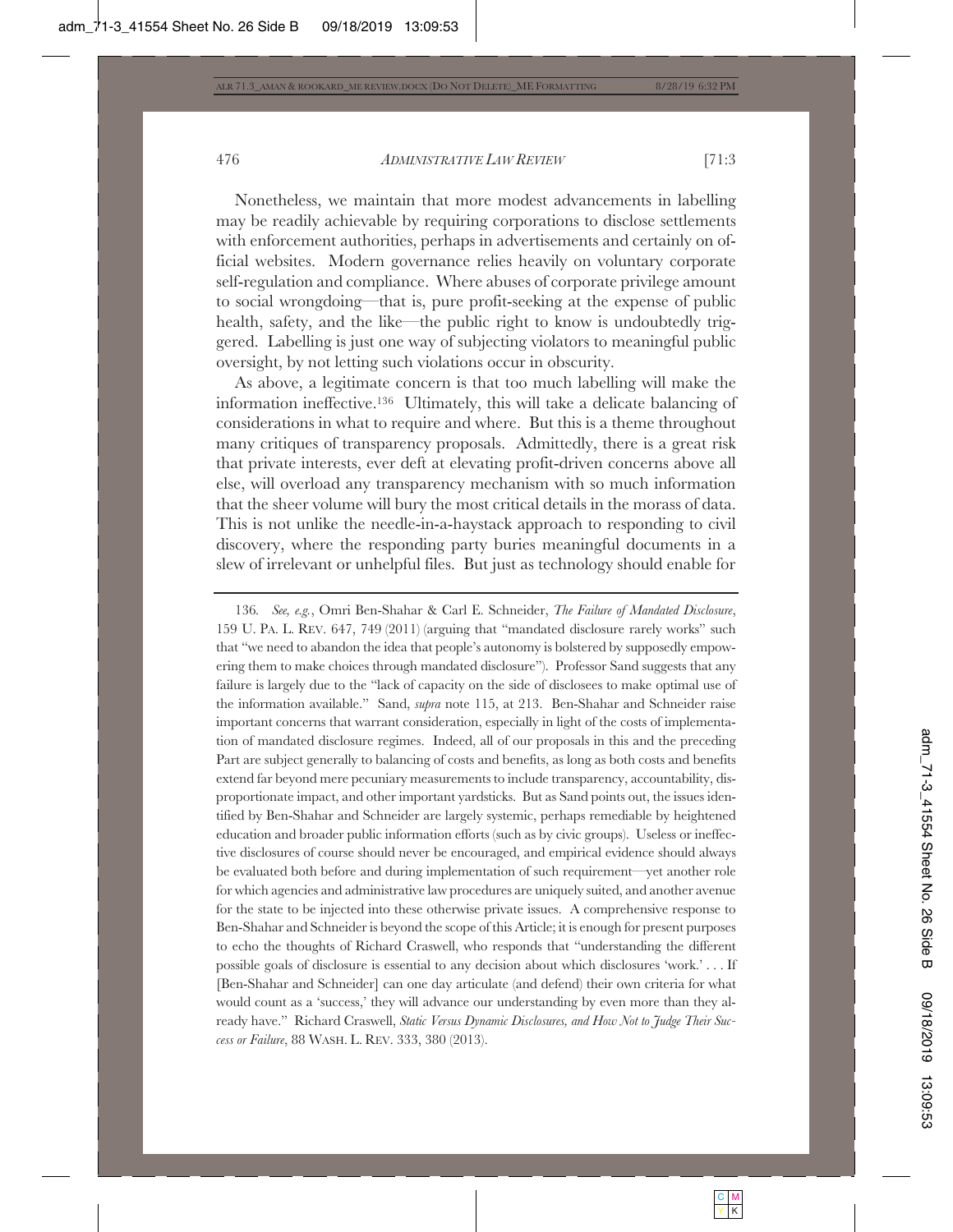greater disclosure, so too will it ultimately allow for better dissemination of the most critical details by investigators. We optimistically suggest that journalists and activists will catch up to the new normal we propose and will become adept at sorting the needles from the hay.

# *B. Privatization of Governmental Enterprises & Land*

Privatization, we have explained, is frequently not accompanied by a contract.137 For example, some privatization advocates have proposed privatizing USPS or AMTRAK.138 Such examples demonstrate that the approaches to transparency described above are not one-size-fits-all. There may be no choice but to deal with such examples in an ad hoc fashion. But perhaps we could construct a principled framework for dealing with such situations. Take the USPS example: whatever USPS looks like in private form, the operator should still be required to disclose information to the extent it continues to provide governmental and monopolistic services. This means that where USPS acts as merely a competitor to FedEx and UPS in the parcel industry, the private operators could protect their information as any other company may do. But to the extent these private companies would service mail routes, a governmental and monopolistic service, all information relating to those services must remain publicly available.

Perhaps one may question what "transparency" could look like in an asset sale. After all, these are conceived as a one-way transaction, a transfer following which the government no longer has an active role. But the characterization of asset sales as a one-time transfer does not paint a complete picture. In a great many areas of privatization, the private owner of the divested enterprise remains subject to ongoing governmental regulation, such as where a government divests itself of utilities or mass transit. It is thus not entirely accurate to suggest that the government will be hands-off after the transaction is complete.

How, then, do we justify imposing any more transparency obligations on the private owner of a divested enterprise than those already imposed on other private operators in a regulated sector? The very fact that the government—and therefore the public—once owned the asset may make it worthy of special treatment upon privatization. In fact, the government has an obligation to the public to responsibly manage and, when appropriate, transfer or dispose of public assets.

To this end, we especially emphasize the need for transparency at the pretransfer and transfer stages. Clearly, the public has every right to know the

<sup>137</sup>*. See supra* note 15 and accompanying text.

<sup>138</sup>*. E.g.*, Edwards, *supra* note 15.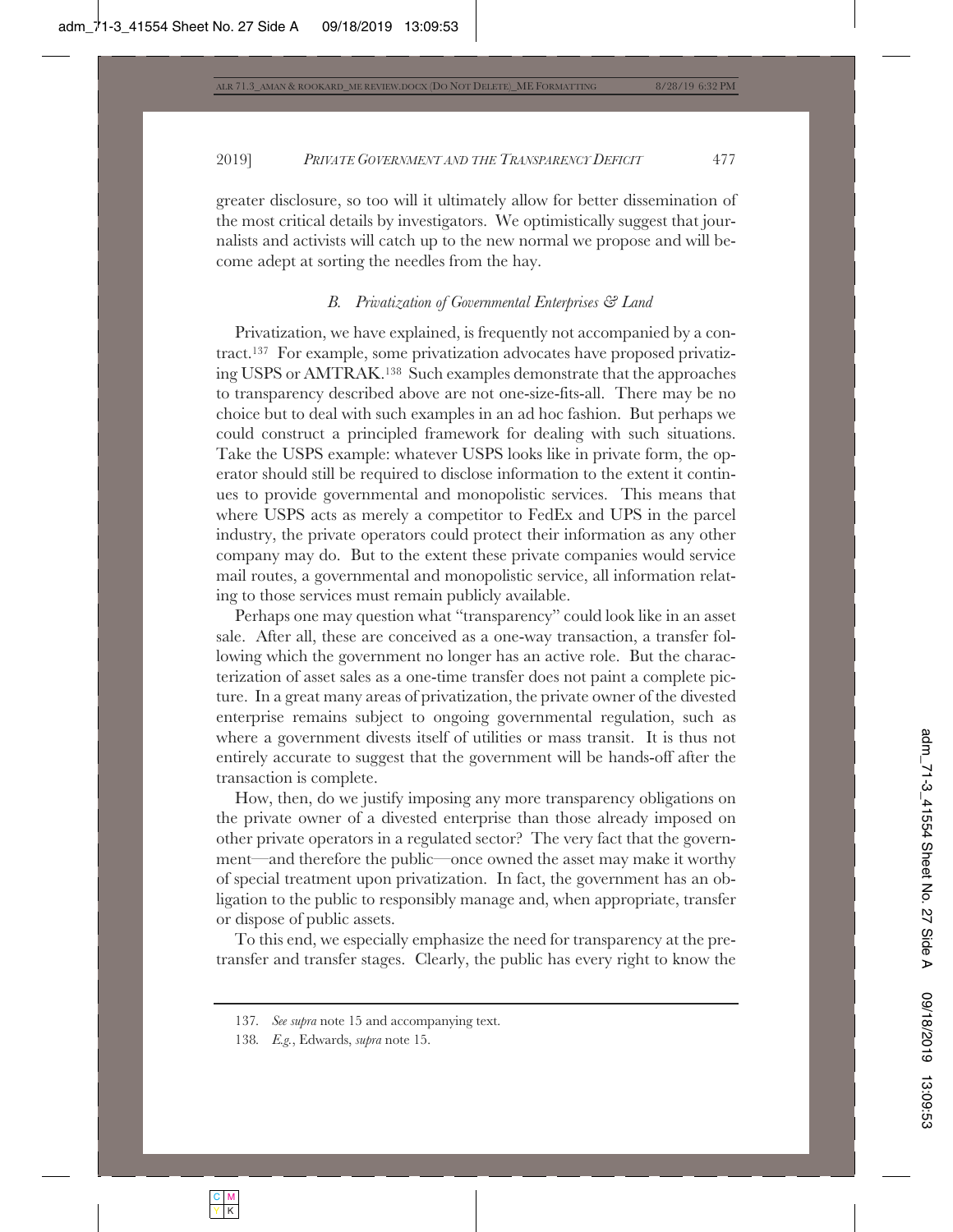"who, what, when, why, and how" of a transfer of a public good, and public access to such fundamental information should not be impeded. That special situation does not apply to privately-founded, but heavily regulated, enterprises.

Moreover, assets are frequently publicly held because the public has a special interest in the assets. The fact that an asset is publicly held should be prima facie evidence of its public importance. This should support the imposition of substantial transparency obligations, even post-sale, to enable the public to properly evaluate the transaction and, if warranted, apply pressure on the government to rectify any injustice that may be committed by the private asset holder. It is not difficult to articulate some of these special circumstances justifying transparency expectations when considering just a few of the public assets that Trump and others have proposed privatizing. For example, public parks have been publicly held because they may have special cultural significance to many different peoples, protection of which would be made more difficult by private ownership, or special ecological significance, which may be endangered by private ownership.<sup>139</sup> Mass transportation has traditionally fallen under public purview because of the special competitive challenges that the industry would face140 and to ensure nondiscriminatory service.141 Air traffic controllers serve a critical public safety function along the lines of other uncontroversial public safety providers and face similar competitive difficulties.142

The list of unique justifications for public control of certain assets is far from complete and far beyond the scope of this Article. It suffices to say that

141. *See, e.g.*, Gilbert Paul Verbit, *The Urban Transportation Problem*, 124 U. PA. L. REV. 368, 369–88 (1975); Michael Lewyn, *"Thou Shalt Not Put a Stumbling Block Before the Blind": The Americans With Disabilities Act and Public Transit for the Disabled*, 52 HASTINGS L.J. 1037, 1037–84, 1100 (2001).

142. *See* Ross W. Neher, *ATC Privitization: A Solution in Search of a Problem*, 83 J. AIR L. & COM. 521, 533–44, 559–60 (2018).

<sup>139.</sup> *See* Donald C. Baur, W. Robert Irvin & Darren R. Misenko, *Putting "Protection" Into Marine Protected Areas*, 28 VT. L. REV. 497, 524 (2004) ("[T]he National Park System (Park System) has evolved to represent the natural, scenic, cultural, and historic heritage of the United States . . . All of the areas in the Park System serve public recreational and educational functions.").

<sup>140.</sup> *Cf.* Reasa D. Currier, *Public Transit: Looking Back and Moving Forward a Legislative History of Public Transportation in the United States and Analysis of Major Issues for the Authorization of the Surface Transportation Bill*, 37 TRANSP. L.J. 119, 121, 141 (2010) (noting that, in the 1950s, "the majority of the nation's transit systems were privately owned and operated and on the brink of fiscal and physical collapse" but since 1964 "[t]he many economic, environmental, and energy conservation benefits that public transportation provides have become increasingly more quantifiable and understood both by the general public and by local, state, and federal lawmakers").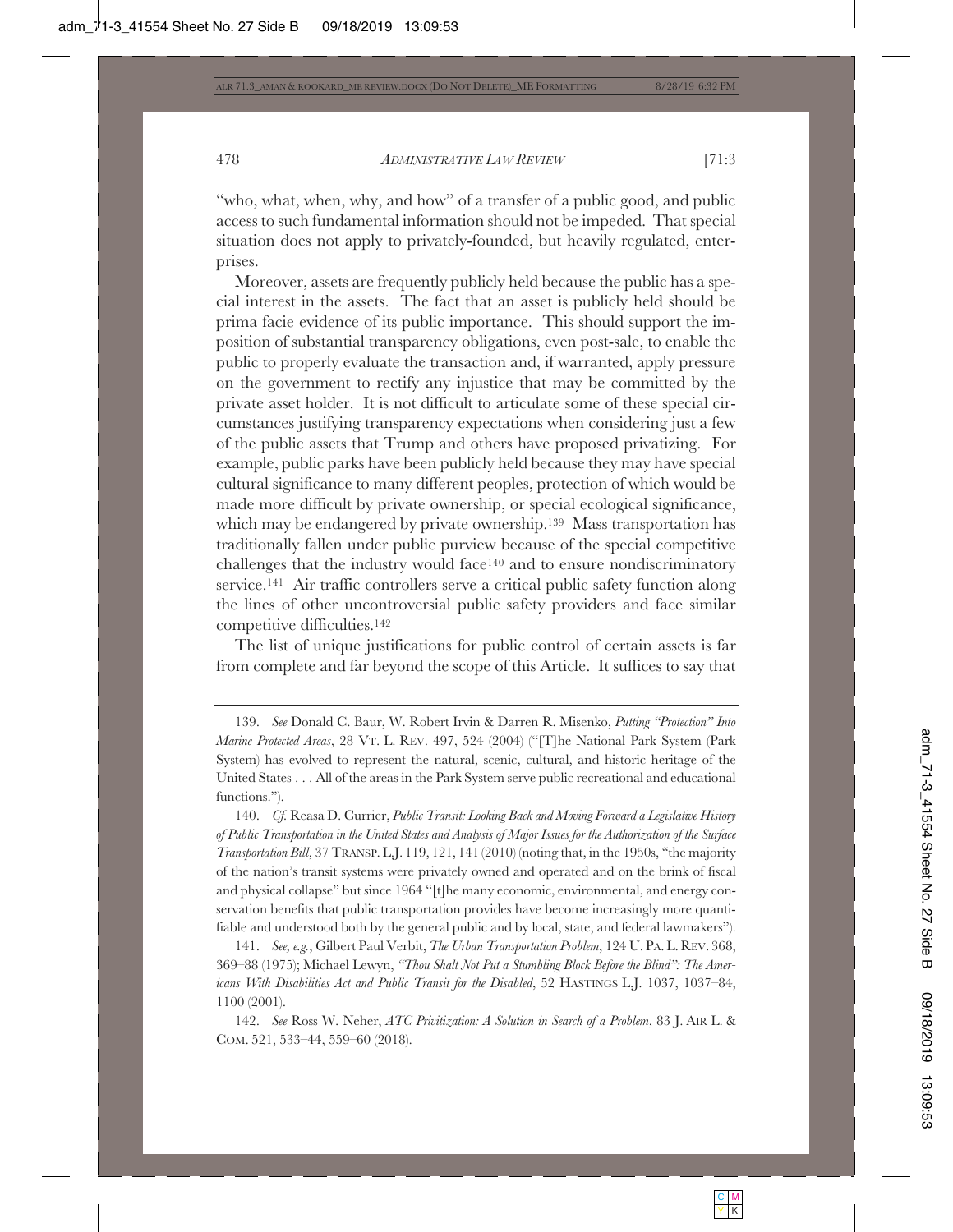we believe this uniqueness justifies unique public rights to transparency. We recognize that at times the fact that a particular asset was privately held may simply be an accident of history; this may be accounted for with flexibility that provides for robust public participation, judicial review to assure that this flexibility may not be abused, or both. But again, having this information is a minimal prerequisite for democratic participation. Officials and corporate interests transferring public assets in backroom deals may never be held to account for the unfair results. Even *ex post* disclosure frequently will not suffice, particularly when the resource divested is a common carrier service or public safety provider. Thus, statutes should mandate *ex ante* notice and opportunities to be heard so that input may be given as to the ownership or due process rights that may persist after the good, land, or service is privatized.

# IV. THE TRANSPARENCY DEFICIT AND DEMOCRACY

The preceding three parts have made the case that privatization creates a transparency deficit. The way to combat that deficit, we argue, is to inject more of the public into the burgeoning private government—specifically via transparency mechanisms designed to bring private documents into public hands. We have demonstrated that FOIA, the United States' primary public transparency mechanism, is underinclusive. It mandates disclosure of some documents of immense public importance while permitting other, even more important documents, to remain wholly secret—based upon unfounded assumptions about the public character of privately-created or -held documents. The fundamental conversation, we maintain, must switch from who produces or possesses certain information to how important the information is to the public.

In this final Part, we argue that hidden privatization threatens democratic rule and due process, drawing on the lessons learned from the case studies outlined above. Exposing private government is not simply an academic exercise nor merely a matter of unearthing private wrongdoing. Rather, we argue that private government is an anathema to democracy itself.

# *A. A Democracy in Crisis*

Why does it matter whether the public has access to private documents of public import? We have provided some examples of privatized services of immense public importance—prisons, education, security, just to name a few. The United States, as well as other democratic countries, are at a crossroads with regard to privatization.143 There are ultimately three general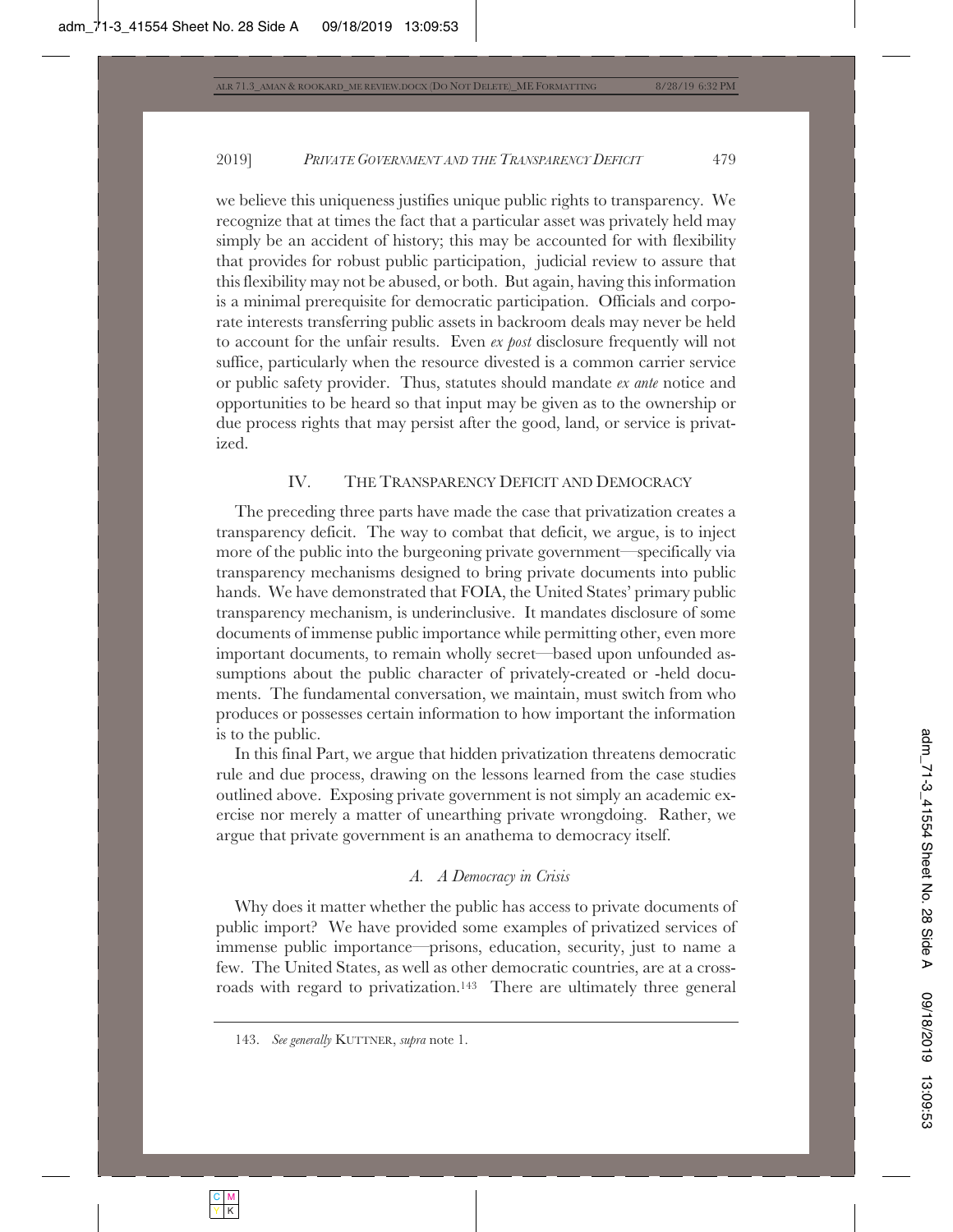paths forward: (1) reject privatization altogether, returning control and responsibility of public services to the government; (2) embrace privatization, reducing the government to an ineffectual shell; or (3) something in between.

Option one is overly idealistic and impractical. That does not mean, however, that we should relinquish the idea of active and fervent public governance in the name of total privatization, à la option two. Rather, we maintain that a healthy dose of transparency is an important component of option three—something in between a rejection of privatization and a complete relinquishment of public governance.

The dominating characteristic of this modern, global era of privatization is a stringent sense of cost consciousness.144 Under this modern scheme, governments treat economics and finance as concerns equal to personal dignity, fundamental fairness, and public well-being.145 As a result, business norms and market values have become central to traditionally noneconomic enterprises, including education, prison operation, and welfare administration. Private companies not only provide these services, but also determine their complexion, characteristics, and scope, all pursuant to contracts entered into without any direct public input or regular process for seeking such input. In many ways, particularly in the United States, the state has modeled itself after the multinational corporation, outsourcing tasks to private companies rather than doing them directly. This does not necessarily mean that the state itself is weak or in the process of withering away. Rather, states frequently make these market-oriented regulatory choices in an effort to maximize global competitiveness.

"Whereas the rhetoric implies complementarity (more private sector equals less government, for example), the diverse complexity of the state's roles in privatization, as well as the variety of businesses and business models involved, defy neat boundaries."146 In the United States, "models and metaphors of law are based on a vision of state power that imagines it as a vertical hierarchy, the federal government *over or above* the states; the states *over or above*

<sup>144.</sup> *See generally* ALFRED C. AMAN JR., ADMINISTRATIVE LAW IN A GLOBAL ERA (1992).

<sup>145.</sup> *See, e.g.*, *id.* at 1 ("Government . . . was no longer viewed as an appropriate means of solving societal problems . . . 'Less government' became the prescribed solution for problems ranging from civil rights to the price of natural gas at the wellhead."); Alfred C. Aman, Jr., Snyder Lecture, *Proposals for Reforming the Administrative Procedure Act: Globalization, Democracy and the Furtherance of a Global Public Interest,* 6 IND. J. GLOBAL LEGAL STUD. 397, 400 (1999) ("One can conceptualize these various deregulatory reforms and voluntary regulatory regimes as something akin to the delegation of responsibility and policymaking power to the market . . . There is an expectation that the impersonal, abstract forces of the market will achieve certain policy goals and do so relatively inexpensively.").

<sup>146.</sup> Aman & Greenhouse, *supra* note 2, at 367.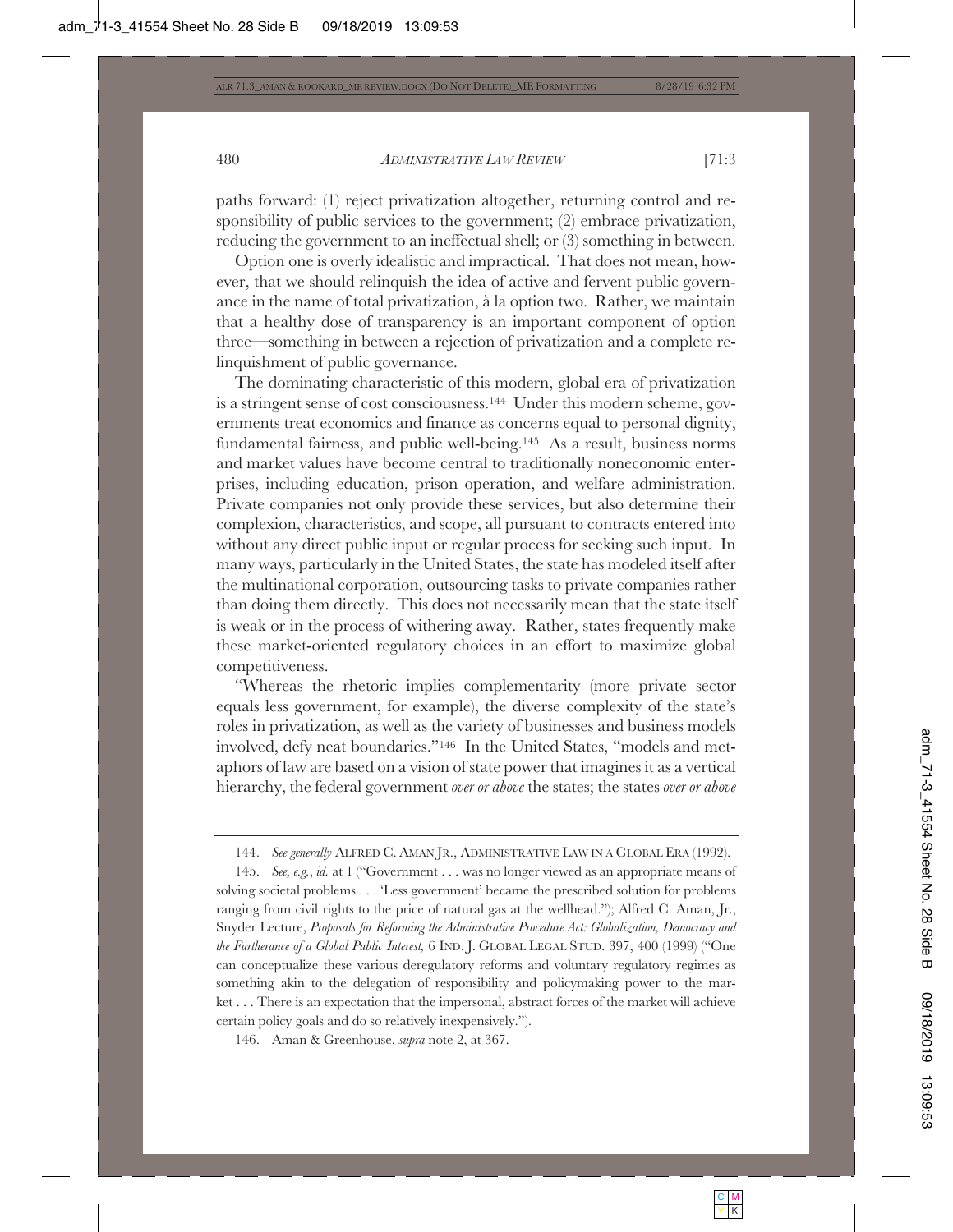local communities; and looking outward from the United States, transnational organizations over national organizations. The market metaphors are primarily lateral, or horizontal";147 they involve deregulation, no regulation or outsourcing of government responsibilities to private providers. Either way, these models are misleading. Markets are neither self-governing nor necessarily democratic.

Delegations to the market, in their many forms, are also not necessarily democratic. In fact, the ongoing marketization of public services threatens core democratic values, such as representation, participation, and transparency. Markets and democracy are not the same. Each has fundamentally different characteristics and consumers are not, nor should they be, too easily equated with citizens. As Justice Stevens observed in dissenting from the Supreme Court's landmark *Citizens United* decision:

[T]he distinction between corporate and human speakers is significant. Although they make enormous contributions to our society, corporations are not actually members of it. They cannot vote or run for office. Because they may be managed and controlled by nonresidents, their interests may conflict in fundamental respects with the interests of eligible voters. The financial resources, legal structure, and instrumental orientation of corporations raise legitimate concerns about their role in the electoral process.148

These distinctions are manifest wherever citizens act not as "consumers" with choices between products, but instead have no option but to turn to the government. Welfare recipients, for example, cannot choose between providers to provide the basic assistance they require to subsist and to which they are entitled pursuant to law. One effort to privatize the welfare system yielded chaos, injured citizens, and broke promises. In 2007, the State of Indiana contracted with IBM for the responsibility of determining welfare eligibility.149 But when one unexpected emergency after another followed— "massive flooding in parts of Indiana in 2007 and the Great Recession of 2008"150—the result was a massive upswing in welfare claims.151 The inflexibility of the contractual arrangement left the entire welfare system exposed and unable to respond to the life-and-death needs of the state's welfare recipients.152 "As a 2011 Los Angeles Times article stated, 'documents were

<sup>147.</sup> AMAN, *supra* note 16, at 3.

<sup>148.</sup> Citizens United v. Fed. Election Comm'n, 558 U.S. 310, 394 (2010) (Stevens, J., concurring in part and dissenting in part) (5–4 decision).

<sup>149.</sup> For a detailed look at this case study, see Alfred C. Aman, Jr., *Globalization and the Privatization of Welfare Administration in Indiana*, 20 IND. J. GLOBAL LEGAL STUD. 377 (2013).

<sup>150.</sup> *Id.* at 389.

<sup>151.</sup> *Id.* at 412.

<sup>152.</sup> *Id.*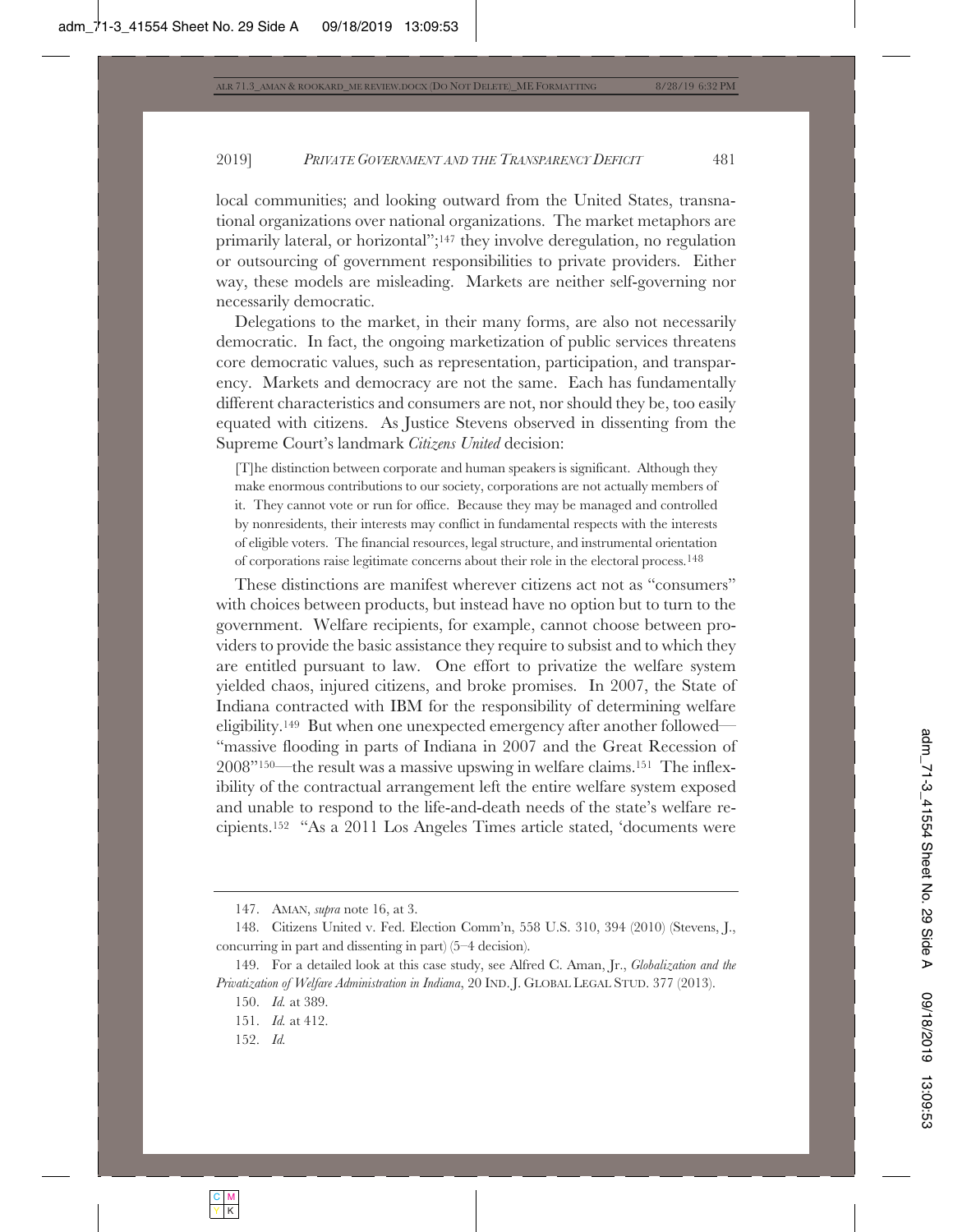lost, [and when] cases piled up . . . workers started routinely denying applications just to reduce the backlog.'"153 The private administrators erroneously terminated benefits, leaving critically ill and other welfare recipients in dire need of support.

State law obligated the Indiana government to fulfill certain responsibilities to the indigent. But it had contracted these responsibilities out to a private entity, unable to fulfill or look beyond its contractual commitments to address the needs of the citizens it was hired to serve. Indiana found itself hamstrung—a consequence of its own decision to privatize responsibility for its public programs. And unlike the consumer, the citizen-welfare recipient is entitled to due process protections, such as full and timely consideration of welfare applications and nonarbitrary termination of welfare benefits.154 In the end, IBM failed to protect these due process rights and could not capably replace the state as provider of public services.

The decision to contract out policymaking authority for welfare, schools, or prisons, to highlight again just a few common examples, has several implications for democratic governance:

- First, and most obviously, political decisions made by private contractors are no longer made by democratically-elected leaders. Nor are they made any longer by administrative bodies instituted by democratically-elected leaders, whose decisions may be subject to judicial review and whom are subject to various forms of indirect accountability. As Aman has observed elsewhere, "the resort to privatization and outsourcing . . . in such contexts can easily mask the essentially political decisions involved. For example, a decision to outsource prisoner healthcare to private providers does not eliminate the fundamental political decisions involving just how much tax revenue we are willing to spend on these services."155
- Second, the character of the decision maker has changed. Gone are the public servant decision makers, who are entitled and expected to balance a variety of public interest considerations.156 In their stead stand for-profit corporations which, by their very nature, prioritize

<sup>153.</sup> *Id.* at 411 (quoting Matea Gold, Melanie Mason & Tom Hamburger, *Indiana's Bumpy Road to Privatization*, L.A. TIMES (June 24, 2011), http://articles.latimes.com/2011/ jun/24/nation/la-na-indiana-privatize-20110624) (alteration in original).

<sup>154.</sup> *See* Goldberg v. Kelly, 397 U.S. 254 (1970).

<sup>155.</sup> Aman & Dugan, *supra* note 2, at 890.

<sup>156.</sup> *Cf.* discussion, *supra* note 99 (explaining OMB's mandate to prioritize traditional cost-benefit model).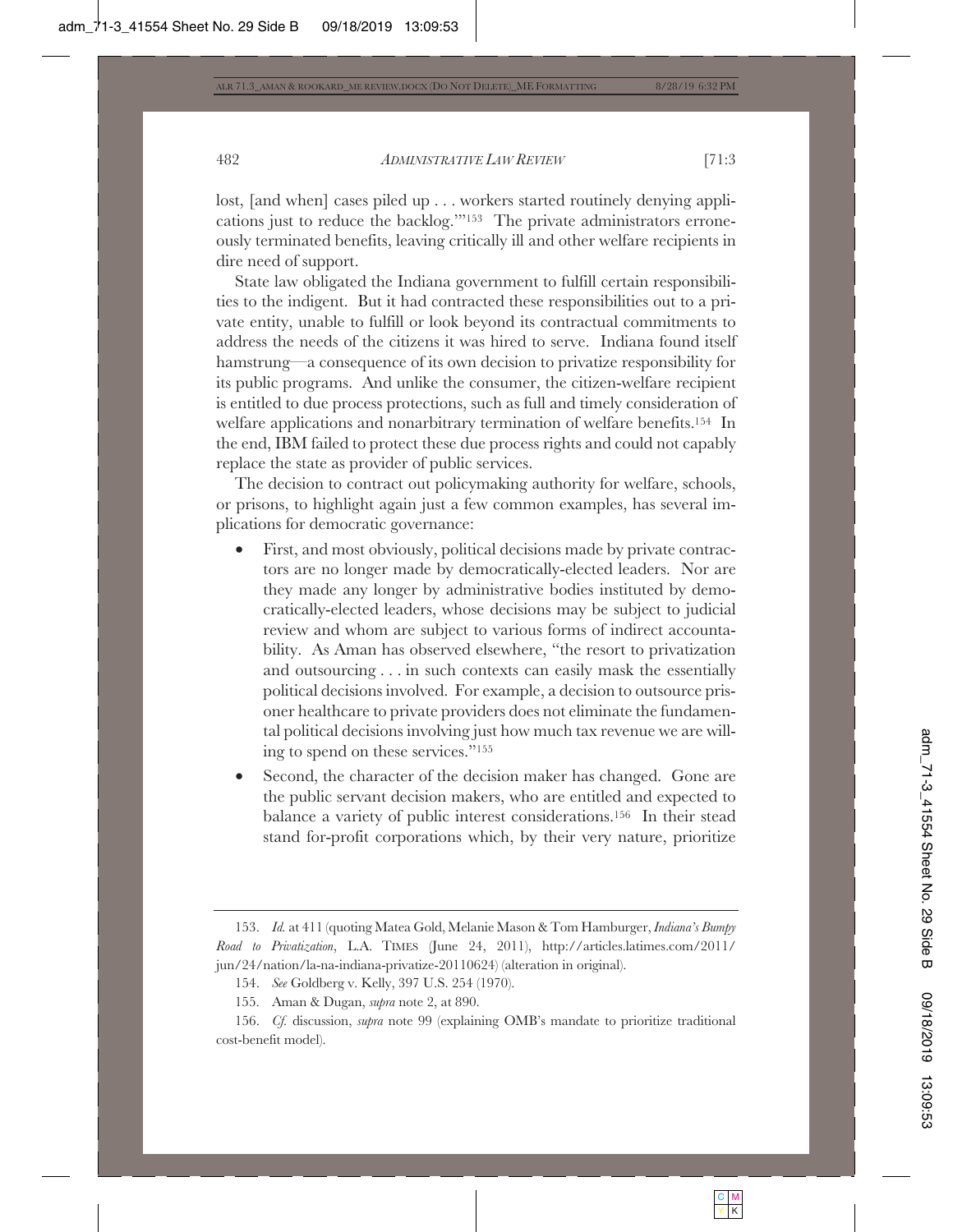profit. And the course of unsatisfactorily-performing private companies is not as easily changed as by an annual or biannual election.157 The state must honor its contracts even if the electorate becomes disenchanted with the results or else suffer financially by breaching the contracts.158

• Third, public ownership of information—and, in some instances, assets—is replaced by private ownership. For all of the transparency concerns expressed with regard to publicly-owned information, it is uncontroversial to suggest that the voting public owns the information produced by its government.159 The specific contours of public accessibility to these documents may generate legitimate debate, but the background principle to that debate is the expectation that the public is entitled to be informed by its government.160 By contrast, any private citizen's ad hoc claim to a private company's internal document would be met, properly perhaps, with a hearty guffaw.

Transparency is not a silver bullet to address the complex problems wrought by privatization. It is, however, integral to ensuring an informed vote and to restore some measure of accountability to the private contractors and the public officials who installed the contractors in their positions.

One alternative to combat these problems is to abolish, or substantially scale back, privatization altogether and restore to the state the sole power and responsibility for governmental services and operations. That is, the state itself would be required to directly perform tasks ranging from road work to publicly-owned stadium and park management.

But "[p]ublic-private partnerships do not inherently violate legal or normative principles."161 In fact, "some of these partnerships may be essential

<sup>157.</sup> Professors Eva Hartmann and Poul Kjaer have referred to public welfare states as providing "strong shock absorption capacity," an essential characteristic of which is flexibility to respond to public needs. Eva Hartmann & Poul F. Kjaer, *The Status of Authority in the Globalizing Economy: Beyond the Public/Private Distinction*, 25 IND. J. GLOBAL LEGAL STUD. 3, 3 (2018). By contrast, private authority can be strikingly inflexible.

<sup>158.</sup> The IBM case study discussed above demonstrates these dangers. Even when the state may be correct that a private provider is failing to live up to its contractual promises, the taxpayers and recipients of public services bear the brunt of the costs and litigation risks stemming from the mistakes. *See supra* notes 149–154 and accompanying text.

<sup>159.</sup> *Cf.* 17 U.S.C. § 105 (2012) ("Copyright protection . . . is not available for any work of the United States Government . . . .").

<sup>160.</sup> *Cf.* 5 U.S.C. § 552 (2012) (presuming appropriateness of disclosure absent applicable exemption).

<sup>161.</sup> Aman & Dugan, *supra* note 2, at 889. The transparency and democratic accounta-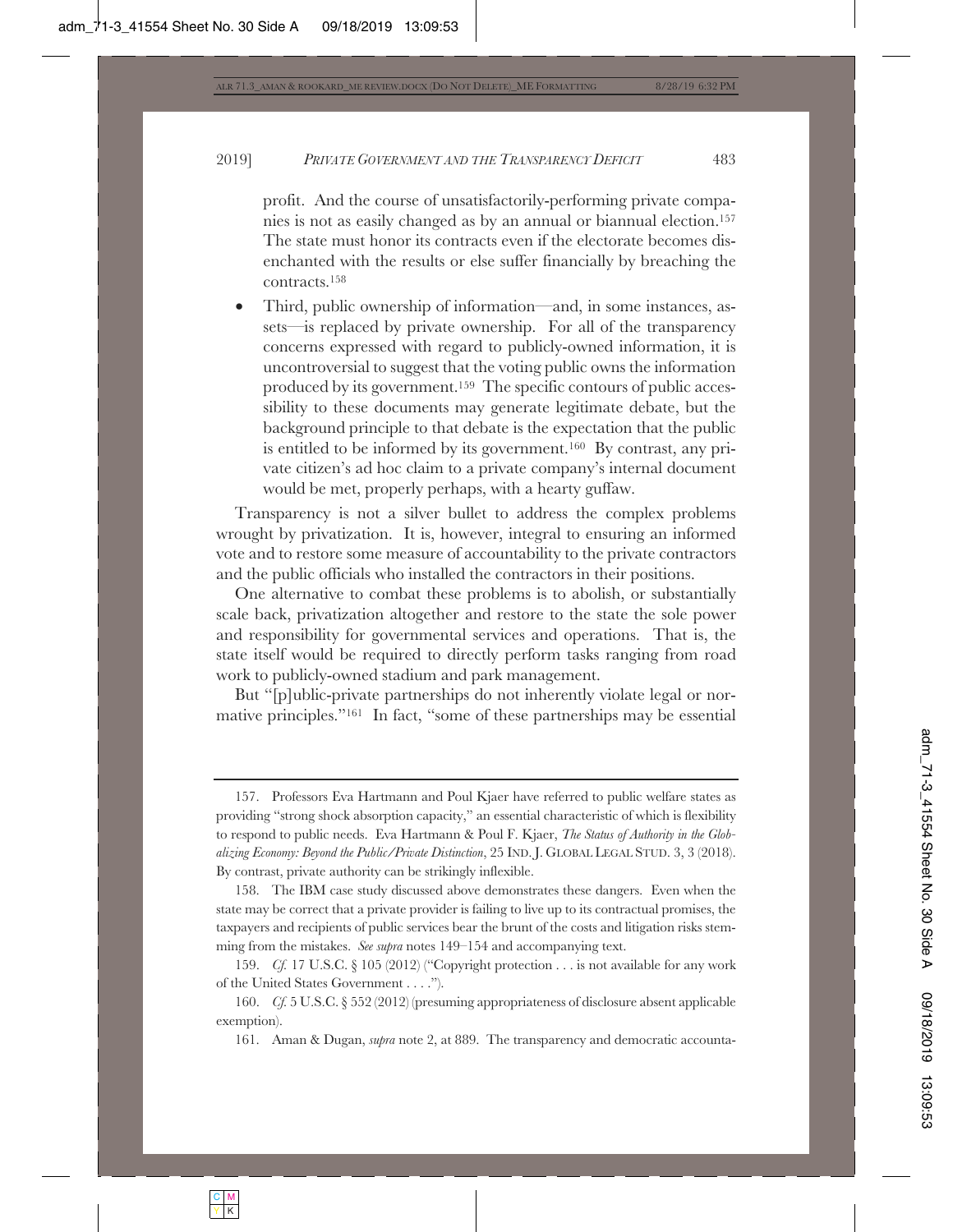for effective 21st-century governance."162 "Frankly, hazards also inhere in the conventional model of public services delivered by public agencies"; even publicly-operated prisons frequently suffer from systemic abuses of power, for example.163

Even in such situations, however, we have already identified important distinctions between dysfunctional private governance (pursuant to a contractual delegation) and dysfunctional public governance: public government must account for the array of societal interests, while the private contractor prioritizes profit above all else.164 Private opacity is expected and generally accepted; public decisions are expected to be made openly, as shown by the public pressure that led to FOIA.165 Finally, private actors may be held only indirectly accountable through multiple levels of decision makers, and frequently only after messy and expensive litigation.166 Many public servants, however, face routine electoral pressures or are controlled by those who face regular elections.

Our proposals herein have aimed to inject a few essential features of public governance—primarily in the form of transparency—into the realm of private contracting. In the process, we shift the dominant paradigm from one that looks at the type of decision maker (public agency or private contractor) to the type of decision made (routine and tangentially related to public wellbeing or essential and historically public). Thus, while we do not believe privatization could feasibly be cast aside in its entirety, shedding some light upon private government can help compensate for the democracy deficit inflicted by passing along critical governmental functions to private actors.

bility of public-private partnerships can be enhanced by legislative reforms such as those suggested in this article. *See* discussion and authorities cited *supra* note 67. The primary aim of our transparency proposals is to bring these areas to light.

- 162*.* Aman & Dugan, *supra* note 2, at 889.
- 163. *Id.* at 889 n.26 (emphasis removed).

164. *See, e.g.*, Mintzberg, *supra* note 89 ("Business has a convenient bottom line, called 'profit,' which can readily be measured. What is the bottom line for terrorism: The number of countries on a list, or of immigrants deported, or of walls built? How about the number of attacks that *don't* happen? Many activities are in the public sector precisely because their intricate results are difficult to measure.").

165. *See supra* Part I.A.

166. *See, e.g.*, Landyn Wm. Rookard, Comment, *Don't Let the Facts Get in the Way of the Truth: Revisiting how* Buckhannon *and* Alyeska Pipeline *Messed Up the American Rule*, 92 IND. L.J. 1247, 1273–74 & n.220 (2017) (describing barriers facing public interest litigants from Supreme Court's narrow interpretation of "prevailing party" fee shifting statutes); Landyn Wm. Rookard, Note, *A Referee Without a Whistle: Magistrate Judges and Discovery Sanctions in the Seventh Circuit*, 91 IND. L.J. 569, 569–70 & nn.5–8 (2016) (citing authorities and describing excessive expense and delay in civil litigation).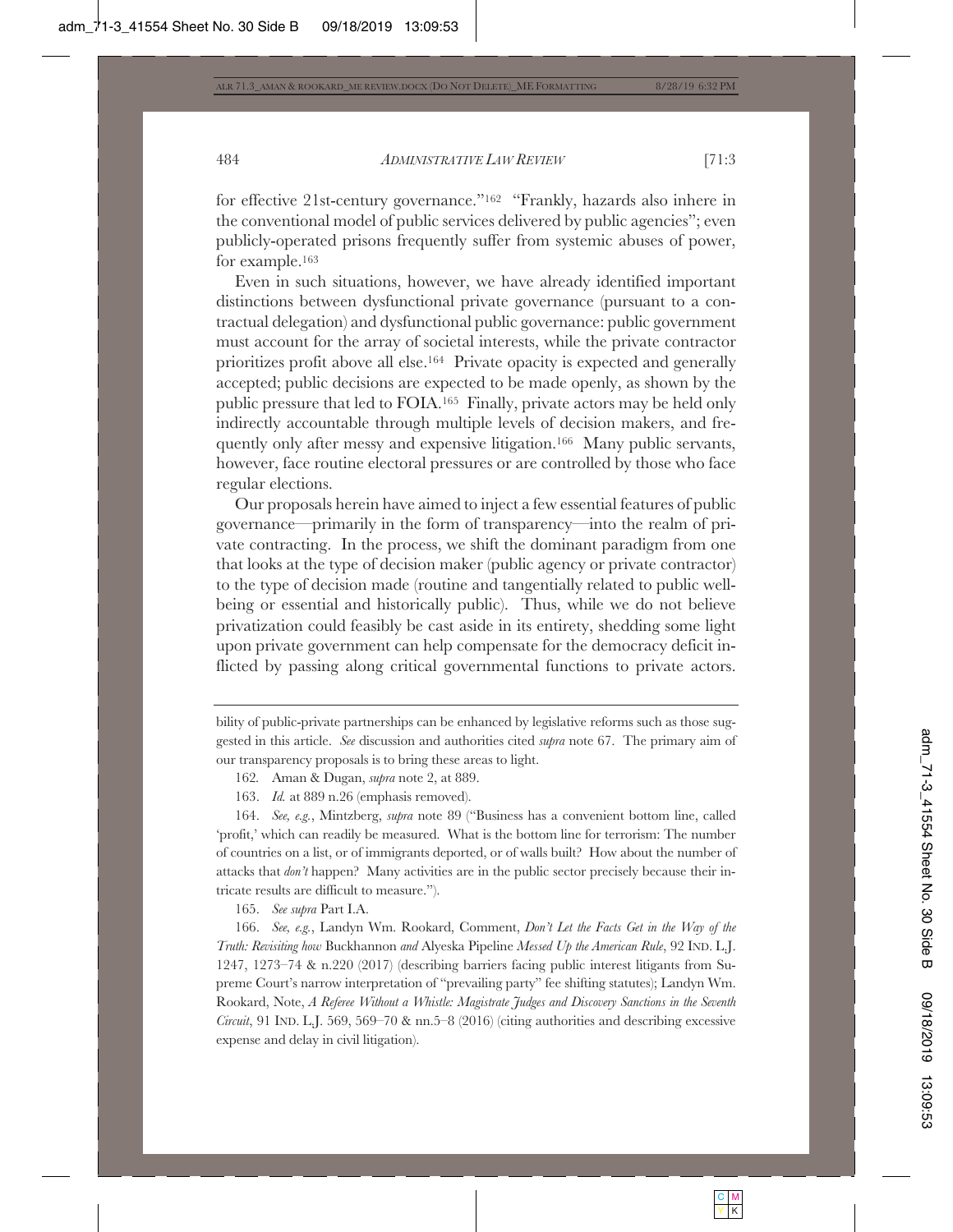The ultimate goal is to permit the public to become sufficiently informed and to subject the public state, governing through private entities, to heightened scrutiny. Perhaps then, a more serious discourse may emerge as to whether these current trends should be slowed or even reversed.

# *B. Reexamining the Private-Public Dichotomy*

We have explained that the dominant legal paradigms assume that that the terms "private" and "public" may be easily defined—that, at least in theory, the private may be neatly separated from the public.167 This dichotomy, it turns out, is far from neat and requires some explication.168 Part of the murkiness of these terms is by design. As attendees of a recent conference on privatization observed, private contractors—who by nature advocate for greater privatization—have used a wide-ranging variety of terms to describe their societal role:

While the term "privatization" has been used successfully in campaigns to outsource government to private corporations, it is beginning to lose its luster. Corporate interests and privatization advocates are developing a new "warm and fuzzy" vocabulary. They are using terms like "public private partnerships," "pay for success," and "blended financing". Government contractors don't call themselves contractors; they call themselves "solutions" and "partners".169

Terminology then, is important to consider the implication of the labels chosen by pro-private and pro-public advocates.

In the United States, the term "privatization" likely evokes the idea of "contracting out." As explained by Aman, "[p]rivatization in the United States usually takes the form of giving over to the market the provision of services once provided by government."<sup>170</sup> This form of privatization "resonates with primarily an economic conception of globalization based on markets and the competition they engender."171 The focus in such a contract on what was spelled out in the contract and, as we have discussed above, not the public's expectations as to the job that needs to be done.

Internationally, privatization frequently means something different. In many countries, the state is a primary owner of public service providers such

<sup>167.</sup> *See supra* Part I.A.

<sup>168.</sup> *E.g.*, Aman & Greenhouse, *supra* note 2, at 366; Verkuil, *supra* note 10, at 402–21.

<sup>169.</sup> RESTORING PUBLIC CONTROL OF PUBLIC GOODS CONFERENCE REPORT, GLOBAL DEV. & ENVTL. INST. AT TUFTS UNIV., 1, 4 (Jan. 2018), http://ase.tufts.edu/gdae/ Pubs/rp/PublicEconomy/PublicGoodsConferenceReport.pdf.

<sup>170.</sup> Alfred C. Aman, Jr., *Privatization, Prisons, Democracy, and Human Rights: The Need to Extend the Province of Administrative Law*, 12 IND. J. GLOBAL LEGAL STUD. 511, 513 (2005).

<sup>171.</sup> Alfred C. Aman Jr., *Privatization and the Democracy Problem in Globalization: Making Markets More Accountable Through Administrative Law*, 28 FORDHAM URB. L.J. 1477, 1477–78 (2001).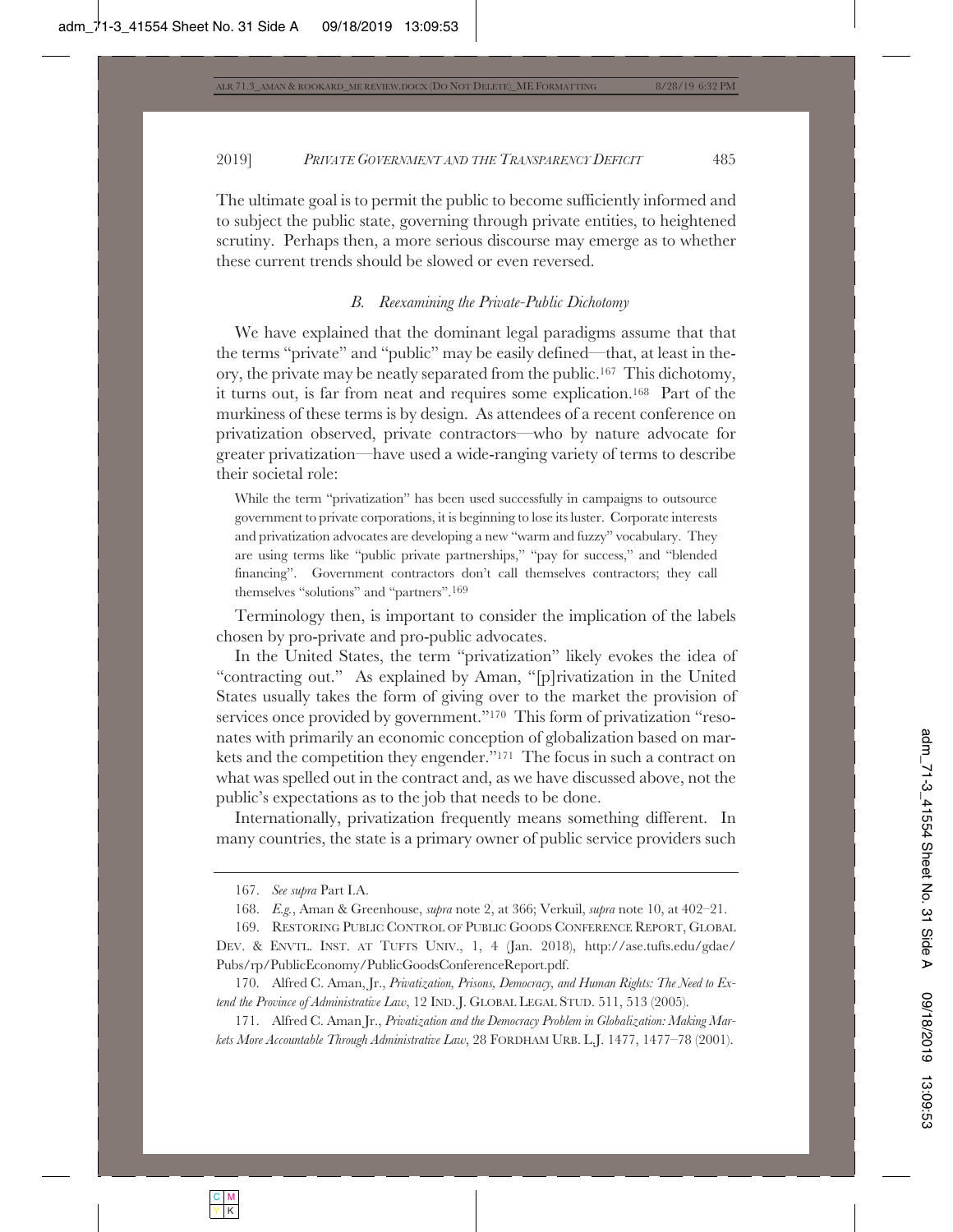as utilities or mass transportation.172 In other countries, particularly those with a recent history of colonization, the state remains a public owner of critical land resources.173 Privatization in these situations is frequently characterized by the sale of these public assets, contrasted with the ongoing contractual delegation of authority frequently found in the United States.

But recent developments indicate that the United States may be joining the global selling off movement soon.174 They also demonstrate the distinction between contracting out and asset sales. For example, Washington D.C.'s National Airport and Dulles International Airport are both currently owned by the federal government but leased and operated by private parties—a classic example of contracting out.175 The Trump Administration, however, has proposed a different tact: selling the airports altogether.<sup>176</sup> This is part of a larger passel of contemplated sell-offs, which also includes National Park Service-operated properties, power transmission facilities, and a drinking water source for D.C. and Virginia.177 Such sell-offs still involve contracts, of course (that is, contracts to sell), but not the conventional ongoing contractual relationships that characterize the formal delegation of public authority and services.

Our proposals above acknowledge and address privatization in its many forms. We have drawn distinctions between the phenomena of contracting out, contracting in, the sale of public assets, and other forms. We have also shown that the public loses effective "control" over something whenever the state steps out and private companies step in, be it in owning property or other assets, assuming responsibility (such as for providing services), or acquiring public decisionmaking power.

And as Part III demonstrates, much "privatization," though not conventionally labelled as such, happens without any contract at all. Regulations incorporate by reference privately-promulgated quality and performance

177. *Id.*

<sup>172.</sup> Aman & Greenhouse, *supra* note 2, at 370 n.43.

<sup>173.</sup> *E.g.,* AMAN & GREENHOUSE, supra note 10, at 414–22.

<sup>174.</sup> *Cf. Sale of the Century*, ECONOMIST (Jan. 13, 2014), https://www.economist.com/ blogs/freeexchange/2014/01/privatisation-state-owned-assets ("Emerging countries have led the march on privatisation [by asset sale] in recent years. The governments of rich countries with lots of debt have plenty they could also sell . . . .").

<sup>175.</sup> Michael Laris, *Trump Administration Wants to Sell National and Dulles Airports, Other Assets, Across U.S.*, WASH. POST (Feb. 13, 2018), https://www.washingtonpost.com/local/traffica ndcommuting/trump-administration-wants-to-sell-national-and-dulles-airports-other-assetsaround-us/2018/02/12/3cff381e-100a-11e8-9065-e55346f6de81\_story.html.

<sup>176.</sup> *Id.* Some of Trump's divesture proposals involve sales to state or local governments, and not necessarily private parties.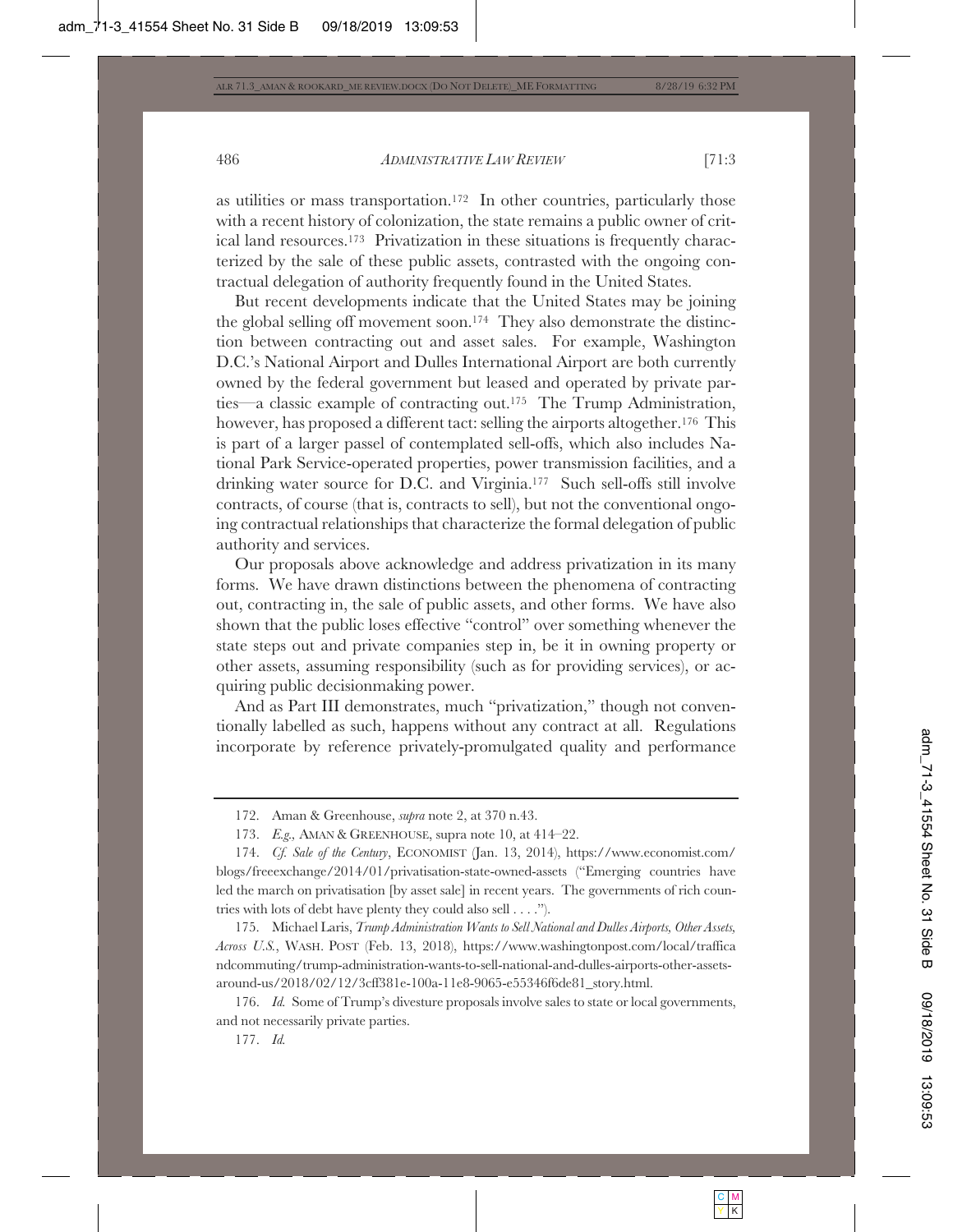standards.178 Agencies and statutes delegate regulation and enforcement authority to private professional and trade organizations.179 State and federal legislators adopt legislation proposed and drafted by private interest groups. Agencies and legislators justify decisions with studies performed and funded by private companies.180 The list goes on.

What is really going on here is that the authority of the state is entrusted to each of the private entities. That is, the "monopolistic power of the state"181 has been passed, albeit in incremental fashion, to private actors. Where a statute or regulation incorporates by reference a privately-created standard, the state cedes the authority to the standards organization. The same is true when the state relies upon private certifications.

In a slightly different manner, when agencies abdicate their statutory and ethical responsibilities, the state again shifts its authority to the now-unregulated entities.182 This happens in a very real way: agencies hold the authority to act and in fact are required to do so by statute, but by declining to exercise it they rely upon corporations and other private entities to fill the void.183 Here, informal mechanisms like corporate responsibility policies and trade group responsibility platforms fill the void—and these are unfailingly cali-

180. *See, e.g.*, *In re* Restoring Internet Freedom, 33 FCC Rcd. 311, 314 (2018) (relying almost exclusively on industry data and comments in reversing "net neutrality" policy); *id.* at 536 (Clyburn, Comm'r, dissenting) ("[T]he majority's reliance on broadband providers['] assertions of reductions in investment is highly-flawed [sic].").

181. Anthony D'Amato, *The Path of International Law*, 1 J.INT'L LEGAL STUD. 1, 13 (1995).

182. *E.g.*, *In re* Restoring Internet Freedom, 33 FCC Rcd. at 533 (Clyburn, Comm'r, dissenting) ("[I am outraged] because the FCC pulls its own teeth, abdicating responsibility to protect the nation's broadband consumers . . . . [A] soon-to-be-toothless FCC[] is handing the keys to the internet . . . over to a handful of multi-billion-dollar corporations.").

183. *See, e.g.*, *supra* note 111 and accompanying text. Professor Kuttner raises the poignant example of deregulation—at the behest of a profitable but restrained banking industry after a period of prosperous "managed capitalism" immediately following World War II. KUTTNER, *supra* note 1, at 71. This opened the floodgates to a thirty-year "race to the bottom" in which the United States and Europe ceded their rights as sovereign nations to make decisions on labor standards, currency standards, and trade policy, among others, to nominally transnational organizations and treaties, which had been entirely captured by corporate interests. *Id.* at 221.

<sup>178.</sup> *See* discussion *supra* note 10.

<sup>179.</sup> *E.g.*, Andrew Stoltmann & Benjamin P. Edwards, *FINRA Governance Review: Public Governors Should Protect the Public Interest*, 24 PIABA B.J. 369, 369–70 (2017) ("The Financial Industry Regulatory Authority (FINRA) plays a vital role in regulating the securities industry . . . Although it characterizes itself as 'independent,' FINRA's current governance structure allows the securities industry to exert substantial control over FINRA's operations. Our review of FINRA . . . reveal[s] significant conflicts and concerns.").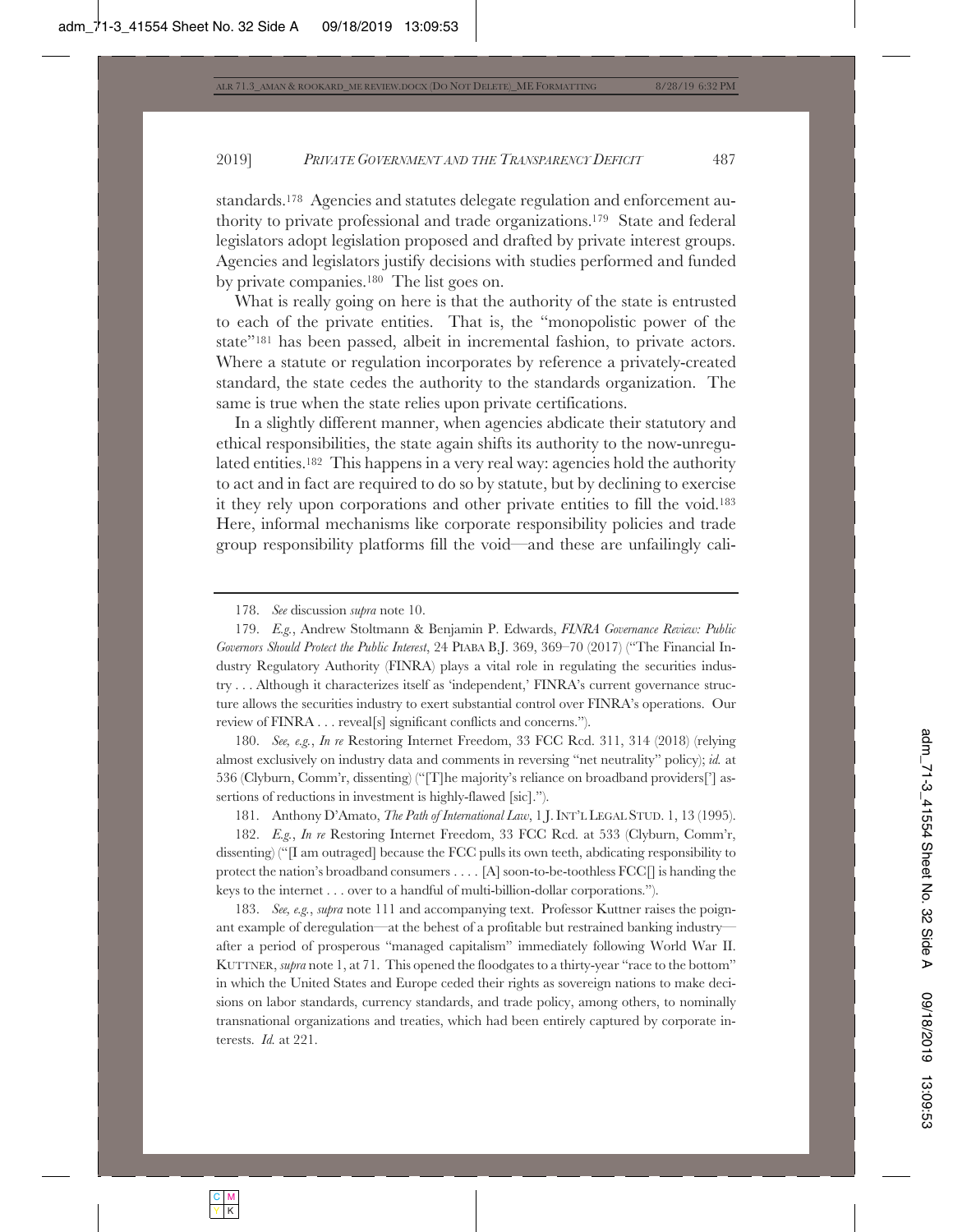brated to ward off public scrutiny and proper regulations by paying lip service to upholding the greater good.184 Decisions which are supposed to be dedicated to elected officials and appointed bureaucrats are instead made behind closed doors in swanky boardrooms. As Professor Robert Kuttner has explored in detail, international commitments to deregulation "represent lost sovereignty—nominally to a transnational institution, but effectively to 'the market'—as personified by the invisible hands of large banks and multinational corporations."185 Professor Kuttner characterizes the United States in particular as welcoming the opportunity to cede its "sovereignty when the effect is to liberate finance and commerce from binding national rules."186 In addition to the fact that "[World Trade Organization (WTO)] procedures are far less transparent or observant of due process than are the procedures of national democracy,"187 the very nature, existence, and persistence of such arrangements are obscured if not completely hidden from public view. The public is not even aware that essential governmental decisions—like currency controls, labor standards, and trade policies—have been delegated to international organizations captured by corporate interests espousing an extreme form of neoliberalism. This particular brand of privatization lurks beneath the surface and poses immense challenges for transparency and democracy.

The literature exploring how contracting out human services effects a shift in authority is already robust. We have only built upon that corpus here. But as Professor Claire Cutler has lamented in a slightly different context, "[O]ne of the major deficiencies in mainstream approaches to transnational legal scholarship is the failure to acknowledge the rise of private power and authority in the international political economy."188 Much less has been written about the authority implications of other forms of privatization.189

We have identified transparency deficits brought about by the forms of privatization discussed above and sketched proposals to address these deficits. Through this unique pragmatic vehicle—our case studies are meant to provide practical transparency-enhancing solutions—we have proposed an expanded FOIA as a firewall against the effects of unchecked privatization that threaten the democratic underpinnings of public authority.

189. *But see, e.g.*, AMAN & GREENHOUSE, *supra* note 10, at 414–23; SASKIA SASSEN, EXPULSIONS: BRUTALITY AND COMPLEXITY IN THE GLOBAL ECONOMY (2014).

<sup>184.</sup> *See* AMAN & GREENHOUSE, *supra* note 10, at 282–325.

<sup>185.</sup> KUTTNER, *supra* note 1, at 197.

<sup>186.</sup> *Id.*

<sup>187.</sup> *Id.*

<sup>188.</sup> A. Claire Cutler, *The Judicialization of Private Transnational Power and Authority*, 25 IND. J. GLOBAL LEGAL STUD. 61, 67 (2018).